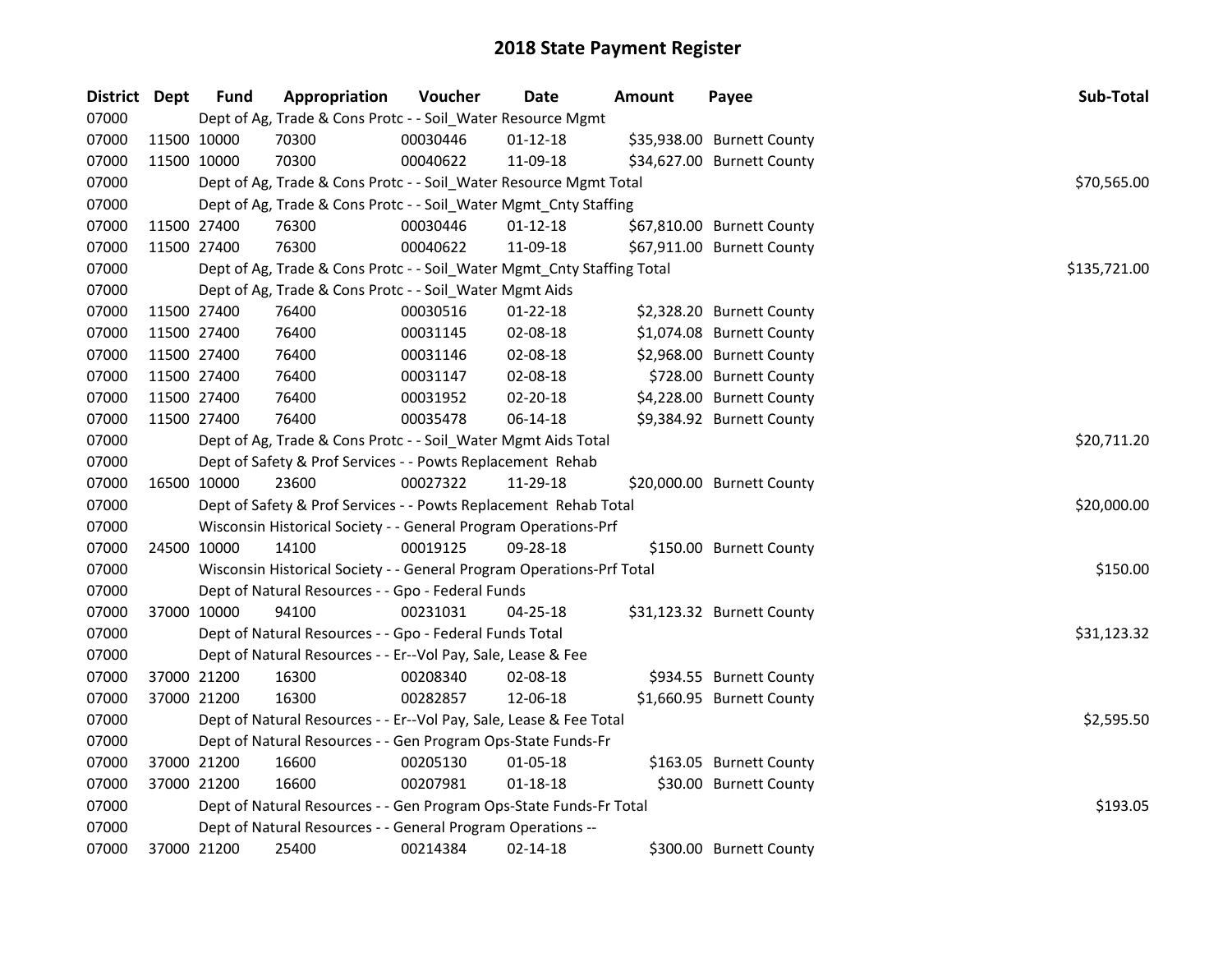| <b>District Dept</b> |             | <b>Fund</b> | Appropriation                                                     | Voucher  | <b>Date</b> | <b>Amount</b> | Payee                      | Sub-Total   |
|----------------------|-------------|-------------|-------------------------------------------------------------------|----------|-------------|---------------|----------------------------|-------------|
| 07000                |             | 37000 21200 | 25400                                                             | 00218697 | 03-07-18    |               | \$480.00 Burnett County    |             |
| 07000                |             | 37000 21200 | 25400                                                             | 00240270 | 05-30-18    |               | \$810.00 Burnett County    |             |
| 07000                | 37000 21200 |             | 25400                                                             | 00246940 | 07-05-18    |               | \$3,007.14 Burnett County  |             |
| 07000                | 37000 21200 |             | 25400                                                             | 00250678 | 07-11-18    |               | \$90.00 Burnett County     |             |
| 07000                | 37000 21200 |             | 25400                                                             | 00277386 | 11-07-18    |               | \$367.28 Burnett County    |             |
| 07000                | 37000 21200 |             | 25400                                                             | 00282725 | 12-06-18    |               | \$510.00 Burnett County    |             |
| 07000                | 37000 21200 |             | 25400                                                             | 00286097 | 12-19-18    |               | \$660.00 Burnett County    |             |
| 07000                | 37000 21200 |             | 25400                                                             | 00286795 | 12-28-18    |               | \$30.00 Burnett County     |             |
| 07000                |             |             | Dept of Natural Resources - - General Program Operations -- Total |          |             |               |                            | \$6,254.42  |
| 07000                |             |             | Dept of Natural Resources - - Gpo -Federal Funds                  |          |             |               |                            |             |
| 07000                |             | 37000 21200 | 38100                                                             | 00222188 | 03-23-18    |               | \$1,020.76 Burnett County  |             |
| 07000                |             |             | Dept of Natural Resources - - Gpo -Federal Funds Total            |          |             |               |                            | \$1,020.76  |
| 07000                |             |             | Dept of Natural Resources - - Venison Processing                  |          |             |               |                            |             |
| 07000                |             | 37000 21200 | 54900                                                             | 00219185 | 03-12-18    |               | \$975.00 Burnett County    |             |
| 07000                |             |             | Dept of Natural Resources - - Venison Processing Total            |          |             |               |                            | \$975.00    |
| 07000                |             |             | Dept of Natural Resources - - Enf A - Boating Enforcement         |          |             |               |                            |             |
| 07000                |             | 37000 21200 | 55000                                                             | 00222188 | 03-23-18    |               | \$2,239.63 Burnett County  |             |
| 07000                |             |             | Dept of Natural Resources - - Enf A - Boating Enforcement Total   |          |             |               |                            | \$2,239.63  |
| 07000                |             |             | Dept of Natural Resources - - Enf A - Atv & Utv Enforcement       |          |             |               |                            |             |
| 07000                |             | 37000 21200 | 55100                                                             | 00268002 | 09-27-18    |               | \$16,405.04 Burnett County |             |
| 07000                | 37000 21200 |             | 55100                                                             | 00268535 | 09-27-18    |               | \$2,401.18 Burnett County  |             |
| 07000                |             |             | Dept of Natural Resources - - Enf A - Atv & Utv Enforcement Total |          |             |               |                            | \$18,806.22 |
| 07000                |             |             | Dept of Natural Resources - - Wildlife Damage Claims & Abat       |          |             |               |                            |             |
| 07000                | 37000 21200 |             | 55300                                                             | 00219185 | 03-12-18    |               | \$11,707.86 Burnett County |             |
| 07000                | 37000 21200 |             | 55300                                                             | 00251993 | 07-11-18    |               | \$7,144.10 Burnett County  |             |
| 07000                | 37000 21200 |             | 55300                                                             | 00280759 | 11-23-18    |               | \$5,815.55 Burnett County  |             |
| 07000                |             | 37000 21200 | 55300                                                             | 00280907 | 12-04-18    |               | \$3,078.56 Burnett County  |             |
| 07000                |             |             | Dept of Natural Resources - - Wildlife Damage Claims & Abat Total |          |             |               |                            | \$27,746.07 |
| 07000                |             |             | Dept of Natural Resources - - Resaids - County Cons Aids          |          |             |               |                            |             |
| 07000                | 37000 21200 |             | 56300                                                             | 00233292 | 05-04-18    |               | \$1,260.00 Burnett County  |             |
| 07000                | 37000 21200 |             | 56300                                                             | 00233294 | 05-04-18    |               | \$1,087.50 Burnett County  |             |
| 07000                | 37000 21200 |             | 56300                                                             | 00264746 | 09-06-18    |               | \$9,100.00 Burnett County  |             |
| 07000                |             | 37000 21200 | 56300                                                             | 00282347 | 11-29-18    |               | \$2,327.23 Burnett County  |             |
| 07000                |             |             | Dept of Natural Resources - - Resaids - County Cons Aids Total    |          |             |               |                            | \$13,774.73 |
| 07000                |             |             | Dept of Natural Resources - - Ra- Fish, WI & Forestry             |          |             |               |                            |             |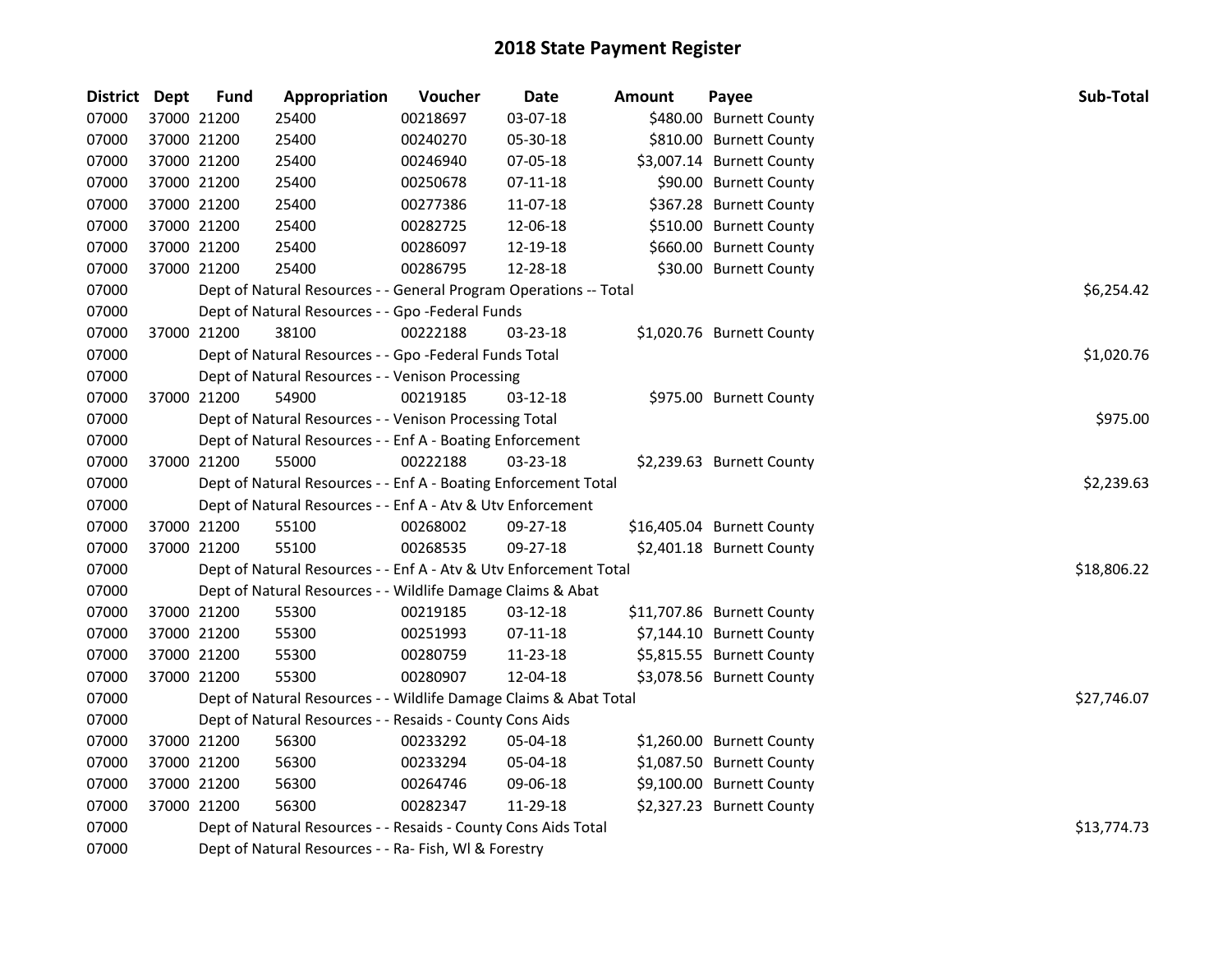| District Dept | <b>Fund</b> | Appropriation                                                      | <b>Voucher</b> | <b>Date</b>    | Amount | Payee                      | Sub-Total   |
|---------------|-------------|--------------------------------------------------------------------|----------------|----------------|--------|----------------------------|-------------|
| 07000         | 37000 21200 | 56400                                                              | 00228509       | $04-19-18$     |        | \$5,207.36 Burnett County  |             |
| 07000         |             | Dept of Natural Resources - - Ra- Fish, WI & Forestry Total        |                |                |        |                            | \$5,207.36  |
| 07000         |             | Dept of Natural Resources - - Resaids - County Forest Loans        |                |                |        |                            |             |
| 07000         | 37000 21200 | 56700                                                              | 00208683       | $01 - 25 - 18$ |        | \$55,548.78 Burnett County |             |
| 07000         |             | Dept of Natural Resources - - Resaids - County Forest Loans Total  |                |                |        |                            | \$55,548.78 |
| 07000         |             | Dept of Natural Resources - - Resaids - Cnty Forest Prj Loan       |                |                |        |                            |             |
| 07000         | 37000 21200 | 56800                                                              | 00267903       | 09-25-18       |        | \$29,356.50 Burnett County |             |
| 07000         |             | Dept of Natural Resources - - Resaids - Cnty Forest Prj Loan Total |                |                |        |                            | \$29,356.50 |
| 07000         |             | Dept of Natural Resources - - Resaids - Cnty Forst & Admin         |                |                |        |                            |             |
| 07000         | 37000 21200 | 57200                                                              | 00214543       | 02-20-18       |        | \$9,302.31 Burnett County  |             |
| 07000         | 37000 21200 | 57200                                                              | 00216322       | 02-26-18       |        | \$26,680.20 Burnett County |             |
| 07000         |             | Dept of Natural Resources - - Resaids - Cnty Forst & Admin Total   |                |                |        |                            | \$35,982.51 |
| 07000         |             | Dept of Natural Resources - - Ra- Cnty Snow Trail & Area Aid       |                |                |        |                            |             |
| 07000         | 37000 21200 | 57400                                                              | 00231030       | 04-25-18       |        | \$8,750.00 Burnett County  |             |
| 07000         | 37000 21200 | 57400                                                              | 00249349       | 07-05-18       |        | \$15,959.75 Burnett County |             |
| 07000         | 37000 21200 | 57400                                                              | 00265845       | 09-12-18       |        | \$35,550.00 Burnett County |             |
| 07000         | 37000 21200 | 57400                                                              | 00266067       | 09-13-18       |        | \$35,550.00 Burnett County |             |
| 07000         |             | Dept of Natural Resources - - Ra- Cnty Snow Trail & Area Aid Total |                |                |        |                            | \$95,809.75 |
| 07000         |             | Dept of Natural Resources - - Ra- Atv Prj Aids, Gas Tax Pymt       |                |                |        |                            |             |
| 07000         | 37000 21200 | 57600                                                              | 00249348       | 07-05-18       |        | \$15,959.75 Burnett County |             |
| 07000         | 37000 21200 | 57600                                                              | 00265842       | 09-12-18       |        | \$1,069.46 Burnett County  |             |
| 07000         | 37000 21200 | 57600                                                              | 00265846       | 09-12-18       |        | \$18,165.00 Burnett County |             |
| 07000         | 37000 21200 | 57600                                                              | 00265848       | 09-12-18       |        | \$6,330.00 Burnett County  |             |
| 07000         | 37000 21200 | 57600                                                              | 00267920       | 09-26-18       |        | \$19,565.00 Burnett County |             |
| 07000         | 37000 21200 | 57600                                                              | 00267967       | 09-26-18       |        | \$6,330.00 Burnett County  |             |
| 07000         |             | Dept of Natural Resources - - Ra- Atv Prj Aids, Gas Tax Pymt Total |                |                |        |                            | \$67,419.21 |
| 07000         |             | Dept of Natural Resources - - Ra- Atv Project Aids                 |                |                |        |                            |             |
| 07000         | 37000 21200 | 57700                                                              | 00228840       | 04-20-18       |        | \$71,141.75 Burnett County |             |
| 07000         | 37000 21200 | 57700                                                              | 00244356       | 06-20-18       |        | \$2,294.14 Burnett County  |             |
| 07000         |             | Dept of Natural Resources - - Ra- Atv Project Aids Total           |                |                |        |                            | \$73,435.89 |
| 07000         |             | Dept of Natural Resources - - Resaids - Pymt In Lieu Tax Fed       |                |                |        |                            |             |
| 07000         | 37000 21200 | 58400                                                              | 00270422       | $10 - 01 - 18$ |        | \$15,841.00 Burnett County |             |
| 07000         |             | Dept of Natural Resources - - Resaids - Pymt In Lieu Tax Fed Total |                |                |        |                            | \$15,841.00 |
| 07000         |             | Dept of Natural Resources - - Ea - Lake Protection                 |                |                |        |                            |             |
| 07000         | 37000 21200 | 66300                                                              | 00214979       | 02-20-18       |        | \$27,009.32 Burnett County |             |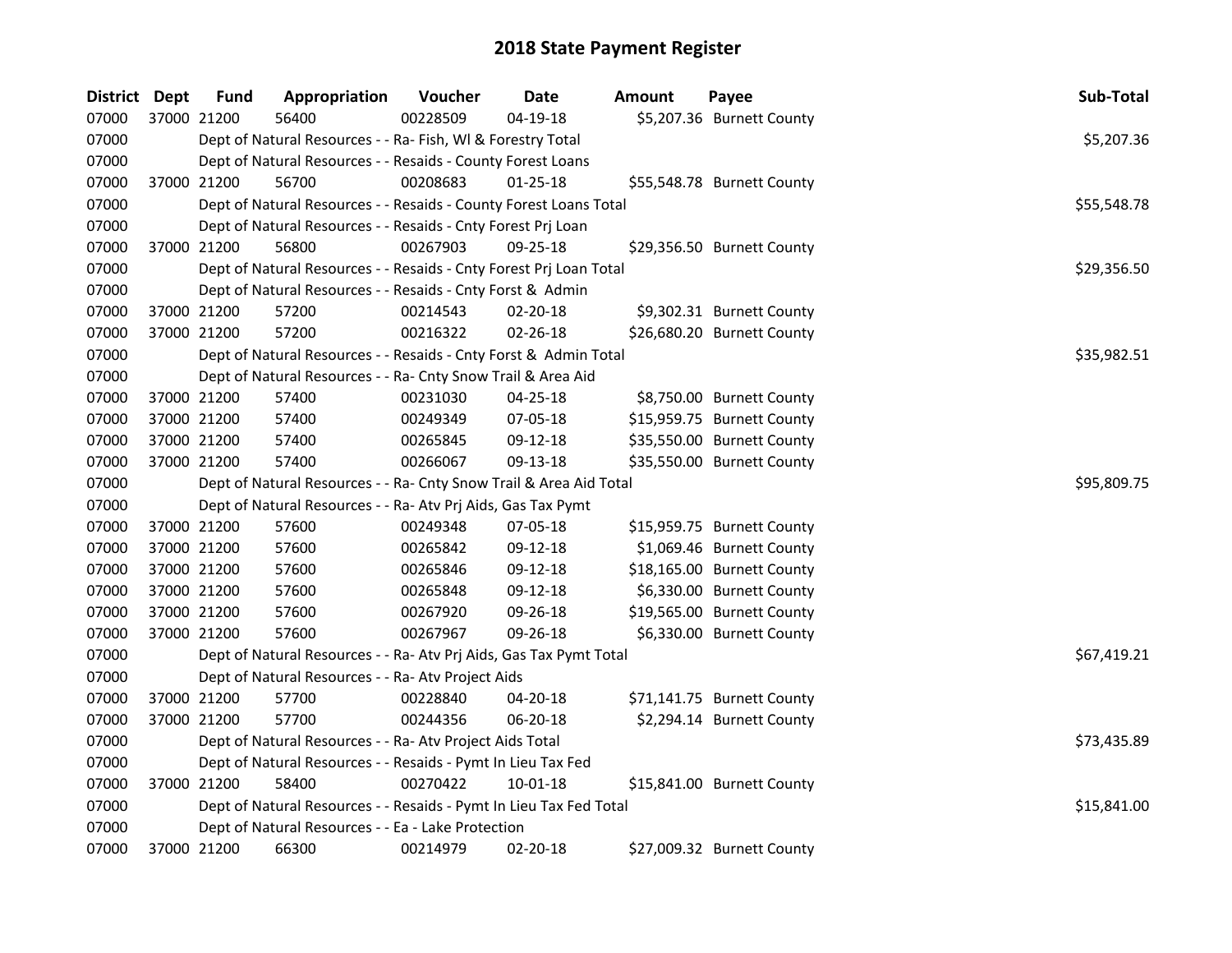| District Dept | <b>Fund</b> | Appropriation                                                    | Voucher  | Date           | Amount | Payee                      | Sub-Total   |
|---------------|-------------|------------------------------------------------------------------|----------|----------------|--------|----------------------------|-------------|
| 07000         | 37000 21200 | 66300                                                            | 00238262 | $05 - 22 - 18$ |        | \$33,500.00 Burnett County |             |
| 07000         | 37000 21200 | 66300                                                            | 00263225 | 08-31-18       |        | \$2,461.29 Burnett County  |             |
| 07000         |             | Dept of Natural Resources - - Ea - Lake Protection Total         |          |                |        |                            | \$62,970.61 |
| 07000         |             | Dept of Natural Resources - - Ea - Invasive Aqu & Lake Mon       |          |                |        |                            |             |
| 07000         | 37000 21200 | 67800                                                            | 00239021 | 05-25-18       |        | \$54,680.01 Burnett County |             |
| 07000         | 37000 21200 | 67800                                                            | 00278334 | 11-08-18       |        | \$19,470.85 Burnett County |             |
| 07000         |             | Dept of Natural Resources - - Ea - Invasive Aqu & Lake Mon Total |          |                |        |                            | \$74,150.86 |
| 07000         |             | Dept of Natural Resources - - Res Acq & Dev - State Funds        |          |                |        |                            |             |
| 07000         | 37000 21200 | 77400                                                            | 00240877 | 06-29-18       |        | \$50.00 Burnett County     |             |
| 07000         | 37000 21200 | 77400                                                            | 00265335 | 09-28-18       |        | \$604.78 Burnett County    |             |
| 07000         |             | Dept of Natural Resources - - Res Acq & Dev - State Funds Total  |          |                |        |                            | \$654.78    |
| 07000         |             | Dept of Natural Resources - - Gpo--State Funds                   |          |                |        |                            |             |
| 07000         | 37000 21200 | 86100                                                            | 00211967 | 03-01-18       |        | \$23.00 Burnett County     |             |
| 07000         | 37000 21200 | 86100                                                            | 00238163 | 06-08-18       |        | \$1,866.24 Burnett County  |             |
| 07000         | 37000 21200 | 86100                                                            | 00261932 | 08-31-18       |        | \$3.00 Burnett County      |             |
| 07000         |             | Dept of Natural Resources - - Gpo--State Funds Total             |          |                |        |                            | \$1,892.24  |
| 07000         |             | Dept of Natural Resources - - Equipment Pool Operations          |          |                |        |                            |             |
| 07000         | 37000 21200 | 89300                                                            | 00209563 | 01-23-18       |        | \$1,577.32 Burnett County  |             |
| 07000         | 37000 21200 | 89300                                                            | 00212986 | 02-08-18       |        | \$337.01 Burnett County    |             |
| 07000         | 37000 21200 | 89300                                                            | 00212989 | 02-07-18       |        | \$884.95 Burnett County    |             |
| 07000         | 37000 21200 | 89300                                                            | 00218607 | 03-30-18       |        | \$917.33 Burnett County    |             |
| 07000         | 37000 21200 | 89300                                                            | 00218611 | 03-22-18       |        | \$1,457.22 Burnett County  |             |
| 07000         | 37000 21200 | 89300                                                            | 00225319 | 04-30-18       |        | \$1,466.37 Burnett County  |             |
| 07000         | 37000 21200 | 89300                                                            | 00234650 | 05-30-18       |        | \$3,183.37 Burnett County  |             |
| 07000         | 37000 21200 | 89300                                                            | 00241526 | 06-29-18       |        | \$10,087.20 Burnett County |             |
| 07000         | 37000 21200 | 89300                                                            | 00254000 | 08-02-18       |        | \$1,577.34 Burnett County  |             |
| 07000         | 37000 21200 | 89300                                                            | 00271967 | 10-30-18       |        | \$2,145.70 Burnett County  |             |
| 07000         | 37000 21200 | 89300                                                            | 00274830 | 10-24-18       |        | \$1,812.51 Burnett County  |             |
| 07000         | 37000 21200 | 89300                                                            | 00274859 | $10 - 22 - 18$ |        | \$1,124.53 Burnett County  |             |
| 07000         | 37000 21200 | 89300                                                            | 00278629 | 11-30-18       |        | \$1,910.90 Burnett County  |             |
| 07000         |             | Dept of Natural Resources - - Equipment Pool Operations Total    |          |                |        |                            | \$28,481.75 |
| 07000         |             | Dept of Natural Resources - - Petrostorage Envr Remd Awards      |          |                |        |                            |             |
| 07000         | 37000 27200 | 66700                                                            | 00213782 | 02-09-18       |        | \$879.06 Burnett County    |             |
| 07000         | 37000 27200 | 66700                                                            | 00213802 | 02-09-18       |        | \$732.48 Burnett County    |             |
| 07000         | 37000 27200 | 66700                                                            | 00222154 | 03-23-18       |        | \$2,801.93 Burnett County  |             |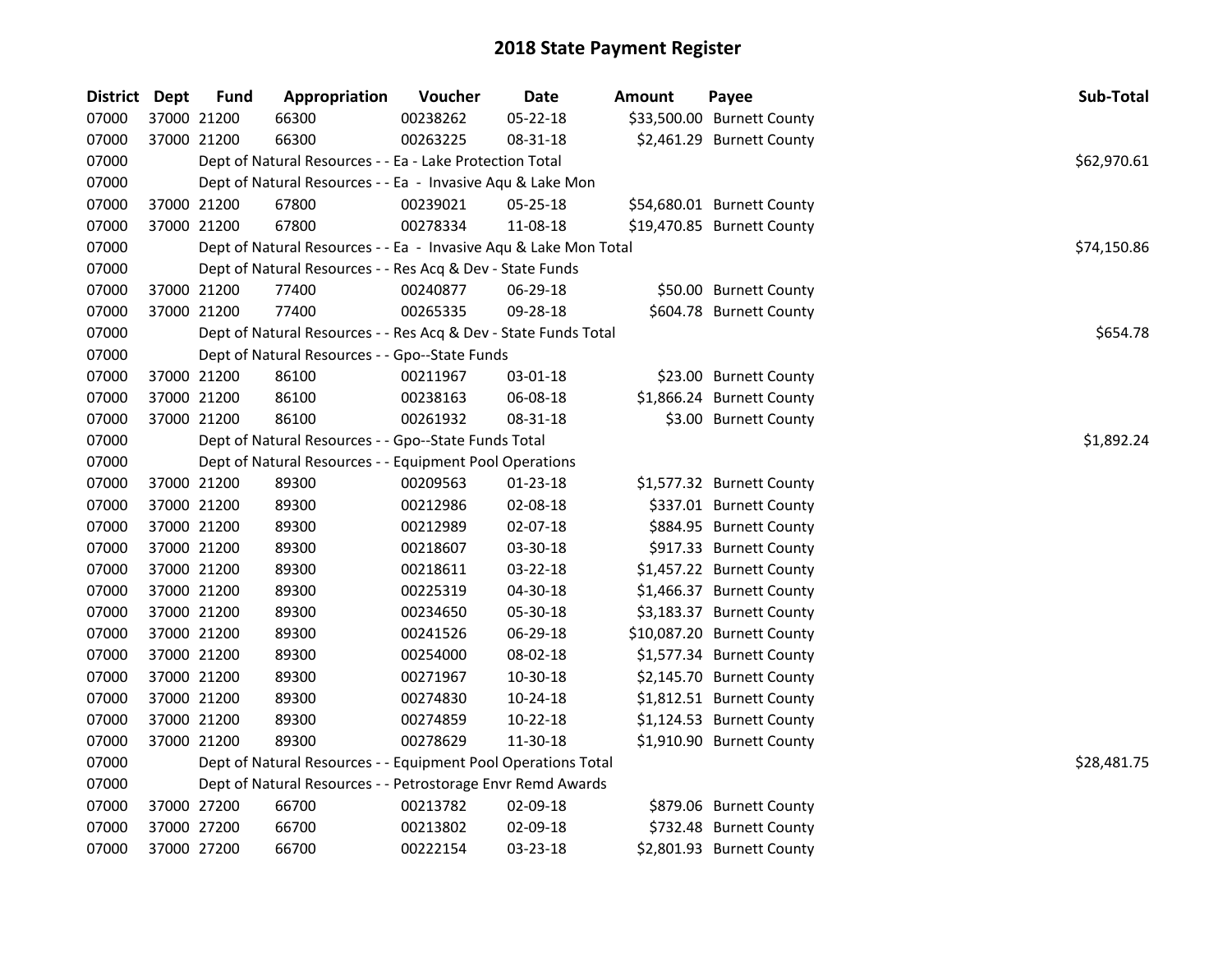| District Dept |             | <b>Fund</b> | Appropriation                                                      | Voucher  | <b>Date</b>    | <b>Amount</b> | Payee                       | Sub-Total    |
|---------------|-------------|-------------|--------------------------------------------------------------------|----------|----------------|---------------|-----------------------------|--------------|
| 07000         | 37000 27200 |             | 66700                                                              | 00241407 | 06-07-18       |               | \$3,658.46 Burnett County   |              |
| 07000         | 37000 27200 |             | 66700                                                              | 00241408 | 06-07-18       |               | \$4,728.34 Burnett County   |              |
| 07000         | 37000 27200 |             | 66700                                                              | 00255602 | 07-27-18       |               | \$2,991.81 Burnett County   |              |
| 07000         | 37000 27200 |             | 66700                                                              | 00258972 | 08-09-18       |               | \$3,030.93 Burnett County   |              |
| 07000         | 37000 27200 |             | 66700                                                              | 00258974 | 08-09-18       |               | \$1,125.60 Burnett County   |              |
| 07000         | 37000 27200 |             | 66700                                                              | 00260433 | 08-27-18       |               | \$861.42 Burnett County     |              |
| 07000         | 37000 27200 |             | 66700                                                              | 00261652 | 08-27-18       |               | \$1,113.69 Burnett County   |              |
| 07000         | 37000 27200 |             | 66700                                                              | 00261654 | 08-27-18       |               | \$861.42 Burnett County     |              |
| 07000         | 37000 27200 |             | 66700                                                              | 00265555 | 09-11-18       |               | \$788.02 Burnett County     |              |
| 07000         | 37000 27200 |             | 66700                                                              | 00265834 | 09-12-18       |               | \$1,476.82 Burnett County   |              |
| 07000         | 37000 27200 |             | 66700                                                              | 00285888 | 12-17-18       |               | \$86,063.81 Burnett County  |              |
| 07000         |             |             | Dept of Natural Resources - - Petrostorage Envr Remd Awards Total  |          |                |               |                             | \$111,113.79 |
| 07000         |             |             | Dept of Natural Resources - - Fin Asst For Responsible Units       |          |                |               |                             |              |
| 07000         | 37000 27400 |             | 67000                                                              | 00235686 | 05-11-18       |               | \$83,634.63 Burnett County  |              |
| 07000         |             |             | Dept of Natural Resources - - Fin Asst For Responsible Units Total |          |                |               |                             | \$83,634.63  |
| 07000         |             |             | Dept of Natural Resources - - Recycling Consolidation Grants       |          |                |               |                             |              |
| 07000         | 37000 27400 |             | 67300                                                              | 00235686 | 05-11-18       |               | \$3,928.48 Burnett County   |              |
| 07000         |             |             | Dept of Natural Resources - - Recycling Consolidation Grants Total |          |                |               |                             | \$3,928.48   |
| 07000         |             |             | Dept of Natural Resources - - Land Acquisition                     |          |                |               |                             |              |
| 07000         | 37000 36300 |             | <b>TA100</b>                                                       | 00205467 | 01-09-18       |               | \$30.00 Burnett County      |              |
| 07000         | 37000 36300 |             | <b>TA100</b>                                                       | 00206136 | 01-09-18       |               | \$60.00 Burnett County      |              |
| 07000         | 37000 36300 |             | <b>TA100</b>                                                       | 00255348 | 07-25-18       |               | \$30.00 Burnett County      |              |
| 07000         | 37000 36300 |             | <b>TA100</b>                                                       | 00255350 | $07 - 25 - 18$ |               | \$3.00 Burnett County       |              |
| 07000         | 37000 36300 |             | <b>TA100</b>                                                       | 00260240 | 08-28-18       |               | \$30.00 Burnett County      |              |
| 07000         | 37000 36300 |             | <b>TA100</b>                                                       | 00271280 | 10-09-18       |               | \$27,750.00 Burnett County  |              |
| 07000         |             |             | Dept of Natural Resources - - Land Acquisition Total               |          |                |               |                             | \$27,903.00  |
| 07000         |             |             | WI Dept of Transportation - - Eldly&Disa Co/Aid Sf                 |          |                |               |                             |              |
| 07000         | 39500 21100 |             | 16800                                                              | 00229615 | 03-14-18       |               | \$70,970.00 Burnett County  |              |
| 07000         |             |             | WI Dept of Transportation - - Eldly&Disa Co/Aid Sf Total           |          |                |               |                             | \$70,970.00  |
| 07000         |             |             | WI Dept of Transportation - - County Forest Aids                   |          |                |               |                             |              |
| 07000         |             | 39500 21100 | 17000                                                              | 00223722 | 02-21-18       |               | \$10,972.08 Burnett County  |              |
| 07000         |             |             | WI Dept of Transportation - - County Forest Aids Total             |          |                |               |                             | \$10,972.08  |
| 07000         |             |             | WI Dept of Transportation - - Trans Aids To Co.-Sf                 |          |                |               |                             |              |
| 07000         | 39500 21100 |             | 19000                                                              | 00203619 | $01 - 02 - 18$ |               | \$146,241.95 Burnett County |              |
| 07000         | 39500 21100 |             | 19000                                                              | 00267827 | 07-02-18       |               | \$292,483.90 Burnett County |              |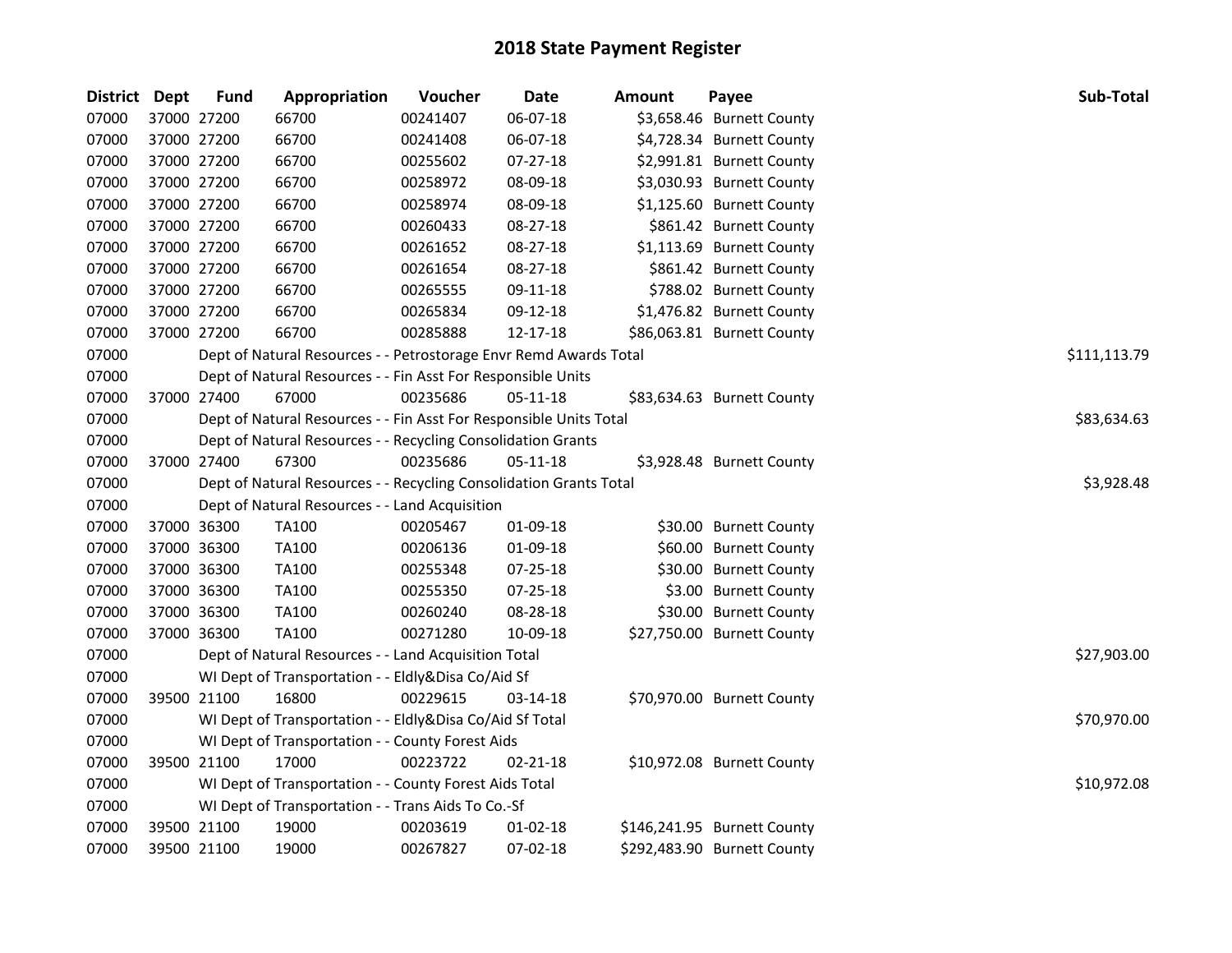| <b>District</b> | <b>Dept</b> | <b>Fund</b> | Appropriation                                            | Voucher  | <b>Date</b>    | <b>Amount</b> | Payee                       | Sub-Total    |
|-----------------|-------------|-------------|----------------------------------------------------------|----------|----------------|---------------|-----------------------------|--------------|
| 07000           | 39500 21100 |             | 19000                                                    | 00301879 | 10-01-18       |               | \$146,241.97 Burnett County |              |
| 07000           |             |             | WI Dept of Transportation - - Trans Aids To Co.-Sf Total |          |                |               |                             | \$584,967.82 |
| 07000           |             |             | WI Dept of Transportation - - Aero Assistance Sfd        |          |                |               |                             |              |
| 07000           | 39500 21100 |             | 26400                                                    | 00297837 | 09-18-18       |               | \$4,678.10 Burnett County   |              |
| 07000           | 39500 21100 |             | 26400                                                    | 00305555 | 10-02-18       |               | \$260.12 Burnett County     |              |
| 07000           |             |             | WI Dept of Transportation - - Aero Assistance Sfd Total  |          |                |               |                             | \$4,938.22   |
| 07000           |             |             | WI Dept of Transportation - - Aero Assistance Lfd        |          |                |               |                             |              |
| 07000           | 39500 21100 |             | 27400                                                    | 00297837 | 09-18-18       |               | \$4,678.10 Burnett County   |              |
| 07000           | 39500 21100 |             | 27400                                                    | 00305555 | 10-02-18       |               | \$260.12 Burnett County     |              |
| 07000           |             |             | WI Dept of Transportation - - Aero Assistance Lfd Total  |          |                |               |                             | \$4,938.22   |
| 07000           |             |             | WI Dept of Transportation - - Loc Rd Imp Prg St Fd       |          |                |               |                             |              |
| 07000           | 39500 21100 |             | 27800                                                    | 00278446 | 07-25-18       |               | \$5,170.67 Burnett County   |              |
| 07000           | 39500 21100 |             | 27800                                                    | 00319421 | 11-05-18       |               | \$84,206.86 Burnett County  |              |
| 07000           | 39500 21100 |             | 27800                                                    | 00331407 | 12-12-18       |               | \$92,681.52 Burnett County  |              |
| 07000           |             |             | WI Dept of Transportation - - Loc Rd Imp Prg St Fd Total |          |                |               |                             | \$182,059.05 |
| 07000           |             |             | WI Dept of Transportation - - Aero Assistance Ffd        |          |                |               |                             |              |
| 07000           | 39500 21100 |             | 28400                                                    | 00297837 | 09-18-18       |               | \$84,205.80 Burnett County  |              |
| 07000           | 39500 21100 |             | 28400                                                    | 00305555 | 10-02-18       |               | \$4,682.14 Burnett County   |              |
| 07000           |             |             | WI Dept of Transportation - - Aero Assistance Ffd Total  |          |                |               |                             | \$88,887.94  |
| 07000           |             |             | WI Dept of Transportation - - St Hwy Rehab, Sf           |          |                |               |                             |              |
| 07000           | 39500 21100 |             | 36300                                                    | 00213725 | $01-19-18$     |               | \$14.00 Burnett County      |              |
| 07000           | 39500 21100 |             | 36300                                                    | 00221158 | $02 - 12 - 18$ |               | \$27.00 Burnett County      |              |
| 07000           | 39500 21100 |             | 36300                                                    | 00242329 | $04 - 17 - 18$ |               | \$36.00 Burnett County      |              |
| 07000           | 39500 21100 |             | 36300                                                    | 00267480 | 06-27-18       |               | \$73.16 Burnett County      |              |
| 07000           | 39500 21100 |             | 36300                                                    | 00285388 | 08-10-18       |               | \$12.00 Burnett County      |              |
| 07000           | 39500 21100 |             | 36300                                                    | 00295895 | 09-12-18       |               | \$4.00 Burnett County       |              |
| 07000           | 39500 21100 |             | 36300                                                    | 00329930 | 12-06-18       |               | \$151.00 Burnett County     |              |
| 07000           | 39500 21100 |             | 36300                                                    | 00332889 | 12-18-18       |               | \$60.00 Burnett County      |              |
| 07000           |             |             | WI Dept of Transportation - - St Hwy Rehab, Sf Total     |          |                |               |                             | \$377.16     |
| 07000           |             |             | WI Dept of Transportation - - Hwy Mgmt & Opers Sf        |          |                |               |                             |              |
| 07000           | 39500 21100 |             | 36500                                                    | 00213956 | $01 - 22 - 18$ |               | \$245.13 Burnett County     |              |
| 07000           | 39500 21100 |             | 36500                                                    | 00233047 | 03-23-18       |               | \$12,540.78 Burnett County  |              |
| 07000           | 39500 21100 |             | 36500                                                    | 00239935 | 04-06-18       |               | \$354.59 Burnett County     |              |
| 07000           | 39500 21100 |             | 36500                                                    | 00253736 | 05-16-18       |               | \$202.93 Burnett County     |              |
| 07000           | 39500 21100 |             | 36500                                                    | 00276556 | 07-18-18       |               | \$1,718.96 Burnett County   |              |
|                 |             |             |                                                          |          |                |               |                             |              |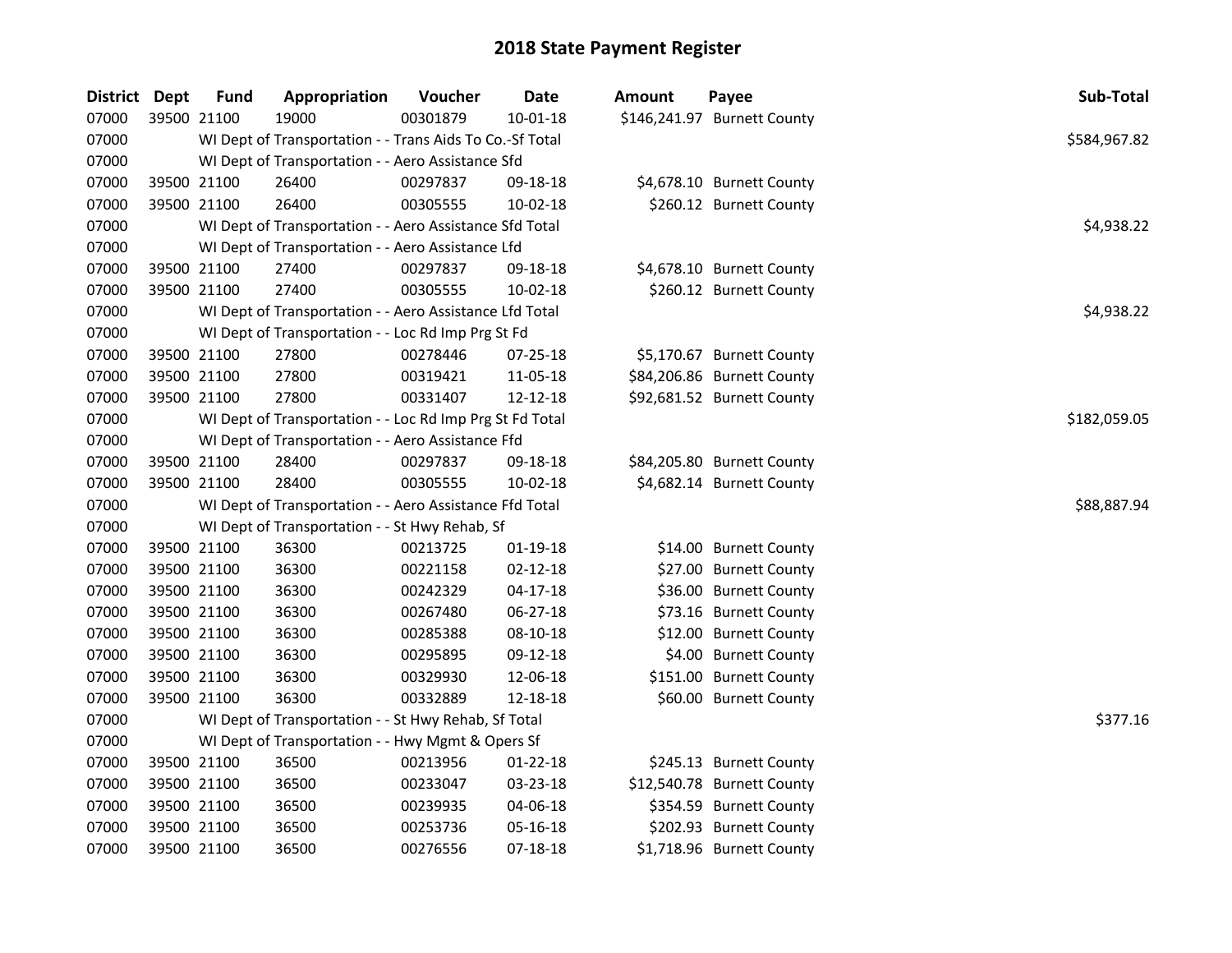| District Dept | <b>Fund</b> | Appropriation                                                | Voucher  | <b>Date</b>    | <b>Amount</b> | Payee                       | Sub-Total      |
|---------------|-------------|--------------------------------------------------------------|----------|----------------|---------------|-----------------------------|----------------|
| 07000         | 39500 21100 | 36500                                                        | 00292345 | 08-30-18       |               | \$495.72 Burnett County     |                |
| 07000         | 39500 21100 | 36500                                                        | 00299612 | 09-20-18       |               | \$713.83 Burnett County     |                |
| 07000         | 39500 21100 | 36500                                                        | 00308606 | 10-10-18       |               | \$64,569.61 Burnett County  |                |
| 07000         | 39500 21100 | 36500                                                        | 00327394 | 11-28-18       |               | \$27,386.19 Burnett County  |                |
| 07000         | 39500 21100 | 36500                                                        | 00330540 | 12-14-18       |               | \$22,652.08 Burnett County  |                |
| 07000         | 39500 21100 | 36500                                                        | 00335152 | 12-27-18       |               | \$169.57 Burnett County     |                |
| 07000         |             | WI Dept of Transportation - - Hwy Mgmt & Opers Sf Total      |          |                |               |                             | \$131,049.39   |
| 07000         |             | WI Dept of Transportation - - Routine Maint Sf               |          |                |               |                             |                |
| 07000         | 39500 21100 | 36800                                                        | 00213956 | $01 - 22 - 18$ |               | \$136,814.39 Burnett County |                |
| 07000         | 39500 21100 | 36800                                                        | 00222057 | 02-15-18       |               | \$188,517.18 Burnett County |                |
| 07000         | 39500 21100 | 36800                                                        | 00228662 | 03-09-18       |               | \$89,958.56 Burnett County  |                |
| 07000         | 39500 21100 | 36800                                                        | 00233047 | 03-23-18       |               | \$5,373.38 Burnett County   |                |
| 07000         | 39500 21100 | 36800                                                        | 00239935 | 04-06-18       |               | \$99,513.64 Burnett County  |                |
| 07000         | 39500 21100 | 36800                                                        | 00250147 | 05-08-18       |               | \$95,279.31 Burnett County  |                |
| 07000         | 39500 21100 | 36800                                                        | 00253736 | 05-16-18       |               | \$62,320.52 Burnett County  |                |
| 07000         | 39500 21100 | 36800                                                        | 00267480 | 06-27-18       |               | \$82,663.26 Burnett County  |                |
| 07000         | 39500 21100 | 36800                                                        | 00276556 | $07 - 18 - 18$ |               | \$18,265.74 Burnett County  |                |
| 07000         | 39500 21100 | 36800                                                        | 00292345 | 08-30-18       |               | \$29,025.19 Burnett County  |                |
| 07000         | 39500 21100 | 36800                                                        | 00294426 | 09-10-18       |               | \$779.63 Burnett County     |                |
| 07000         | 39500 21100 | 36800                                                        | 00299612 | 09-20-18       |               | \$47,616.33 Burnett County  |                |
| 07000         | 39500 21100 | 36800                                                        | 00299660 | 09-21-18       |               | \$124,171.92 Burnett County |                |
| 07000         | 39500 21100 | 36800                                                        | 00305542 | 10-02-18       |               | \$1,659.97 Burnett County   |                |
| 07000         | 39500 21100 | 36800                                                        | 00308606 | 10-10-18       |               | \$14,557.75 Burnett County  |                |
| 07000         | 39500 21100 | 36800                                                        | 00327394 | 11-28-18       |               | \$13,919.38 Burnett County  |                |
| 07000         | 39500 21100 | 36800                                                        | 00330540 | 12-14-18       |               | \$11,255.32 Burnett County  |                |
| 07000         | 39500 21100 | 36800                                                        | 00335152 | 12-27-18       |               | \$66.22 Burnett County      |                |
| 07000         |             | WI Dept of Transportation - - Routine Maint Sf Total         |          |                |               |                             | \$1,021,757.69 |
| 07000         |             | WI Dept of Transportation - - Hwy Mgmt & Opers Lf            |          |                |               |                             |                |
| 07000         | 39500 21100 | 37500                                                        | 00276556 | 07-18-18       |               | \$365.61 Burnett County     |                |
| 07000         |             | WI Dept of Transportation - - Hwy Mgmt & Opers Lf Total      |          |                |               |                             | \$365.61       |
| 07000         |             | Department of Corrections - - Corrections Contracts And Agre |          |                |               |                             |                |
| 07000         | 41000 10000 | 11400                                                        | 00184782 | 01-29-18       |               | \$3,190.52 Burnett County   |                |
| 07000         | 41000 10000 | 11400                                                        | 00191608 | 02-28-18       |               | \$2,418.62 Burnett County   |                |
| 07000         | 41000 10000 | 11400                                                        | 00206203 | 05-03-18       |               | \$1,646.72 Burnett County   |                |
| 07000         | 41000 10000 | 11400                                                        | 00206204 | 05-03-18       |               | \$1,749.64 Burnett County   |                |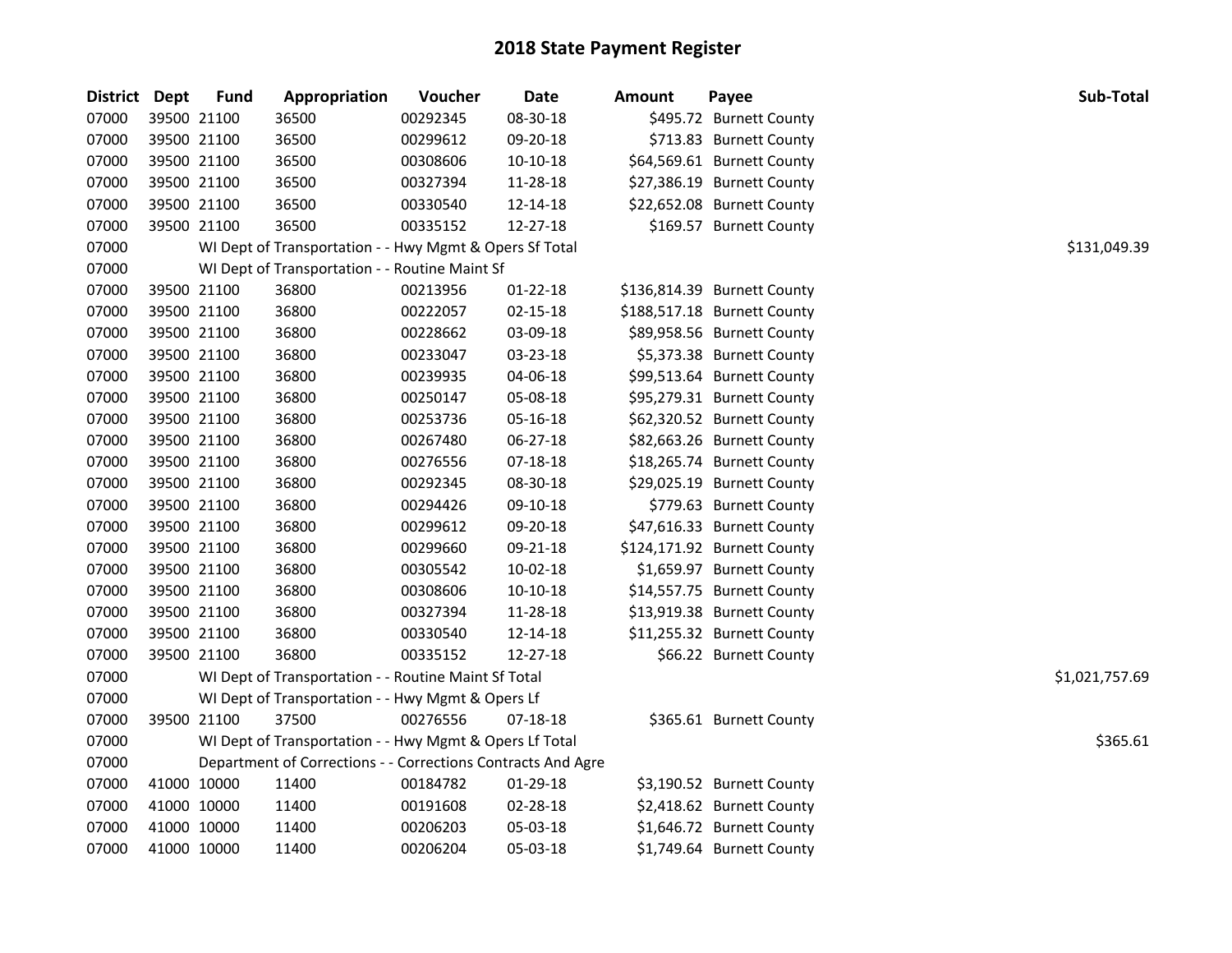| District Dept | <b>Fund</b> | Appropriation                                                      | Voucher  | <b>Date</b> | <b>Amount</b> | Payee                                                                                                         | Sub-Total    |
|---------------|-------------|--------------------------------------------------------------------|----------|-------------|---------------|---------------------------------------------------------------------------------------------------------------|--------------|
| 07000         | 41000 10000 | 11400                                                              | 00206206 | 05-03-18    |               | \$360.22 Burnett County                                                                                       |              |
| 07000         | 41000 10000 | 11400                                                              | 00208817 | 05-14-18    |               | \$2,006.94 Burnett County                                                                                     |              |
| 07000         | 41000 10000 | 11400                                                              | 00220054 | 07-09-18    |               | \$3,139.06 Burnett County                                                                                     |              |
| 07000         | 41000 10000 | 11400                                                              | 00225701 | 07-31-18    |               | \$1,132.12 Burnett County                                                                                     |              |
| 07000         |             | Department of Corrections - - Corrections Contracts And Agre Total |          |             |               |                                                                                                               | \$15,643.84  |
| 07000         |             |                                                                    |          |             |               | Department of Corrections - - Reimbursing Counties For Probation, Extended Supervision And Parole Holds       |              |
| 07000         | 41000 10000 | 11600                                                              | 00246124 | 11-02-18    |               | \$28,569.60 Burnett County                                                                                    |              |
| 07000         |             |                                                                    |          |             |               | Department of Corrections - - Reimbursing Counties For Probation, Extended Supervision And Parole Holds Total | \$28,569.60  |
| 07000         |             | Department of Corrections - - Probation, Parole And Extended       |          |             |               |                                                                                                               |              |
| 07000         | 41000 10000 | 18700                                                              | 00246124 | 11-02-18    |               | \$2,150.40 Burnett County                                                                                     |              |
| 07000         |             | Department of Corrections - - Probation, Parole And Extended Total |          |             |               |                                                                                                               | \$2,150.40   |
| 07000         |             | Department of Health Services - - State/Federal Aids               |          |             |               |                                                                                                               |              |
| 07000         | 43500 10000 | 00000                                                              | 90808    | 01-02-18    |               | \$8,958.00 Burnett County                                                                                     |              |
| 07000         | 43500 10000 | 00000                                                              | 90809    | 02-01-18    |               | \$15,932.00 Burnett County                                                                                    |              |
| 07000         | 43500 10000 | 00000                                                              | 90811    | 03-02-18    |               | \$16,100.00 Burnett County                                                                                    |              |
| 07000         | 43500 10000 | 00000                                                              | 90812    | 04-02-18    |               | \$79,354.00 Burnett County                                                                                    |              |
| 07000         | 43500 10000 | 00000                                                              | 90813    | 05-01-18    |               | \$806.00 Burnett County                                                                                       |              |
| 07000         | 43500 10000 | 00000                                                              | 90814    | 06-01-18    |               | \$193,832.00 Burnett County                                                                                   |              |
| 07000         | 43500 10000 | 00000                                                              | 90900    | 07-02-18    |               | \$368,742.00 Burnett County                                                                                   |              |
| 07000         | 43500 10000 | 00000                                                              | 90901    | 08-01-18    |               | \$5,104.00 Burnett County                                                                                     |              |
| 07000         | 43500 10000 | 00000                                                              | 90902    | 09-04-18    |               | \$135,763.00 Burnett County                                                                                   |              |
| 07000         | 43500 10000 | 00000                                                              | 90903    | 10-01-18    |               | \$12,549.00 Burnett County                                                                                    |              |
| 07000         | 43500 10000 | 00000                                                              | 90904    | 11-01-18    |               | \$116,695.00 Burnett County                                                                                   |              |
| 07000         | 43500 10000 | 00000                                                              | 90905    | 12-03-18    |               | \$38,605.00 Burnett County                                                                                    |              |
| 07000         |             | Department of Health Services - - State/Federal Aids Total         |          |             |               |                                                                                                               | \$992,440.00 |
| 07000         |             | Department of Health Services - - General Program Operations       |          |             |               |                                                                                                               |              |
| 07000         | 43500 10000 | 40100                                                              | 00195459 | 03-28-18    |               | \$1.50 Burnett County                                                                                         |              |
| 07000         | 43500 10000 | 40100                                                              | 00197269 | 04-04-18    |               | \$1.00 Burnett County                                                                                         |              |
| 07000         | 43500 10000 | 40100                                                              | 00197270 | 04-04-18    |               | \$15.00 Burnett County                                                                                        |              |
| 07000         | 43500 10000 | 40100                                                              | 00228695 | 08-29-18    |               | \$1.50 Burnett County                                                                                         |              |
| 07000         | 43500 10000 | 40100                                                              | 00236511 | 10-03-18    |               | \$1.00 Burnett County                                                                                         |              |
| 07000         | 43500 10000 | 40100                                                              | 00236512 | 10-03-18    |               | \$15.00 Burnett County                                                                                        |              |
| 07000         | 43500 10000 | 40100                                                              | 00237753 | 10-10-18    |               | \$1.50 Burnett County                                                                                         |              |
| 07000         | 43500 10000 | 40100                                                              | 00248372 | 11-28-18    |               | \$15.00 Burnett County                                                                                        |              |
| 07000         |             | Department of Health Services - - General Program Operations Total |          |             |               |                                                                                                               | \$51.50      |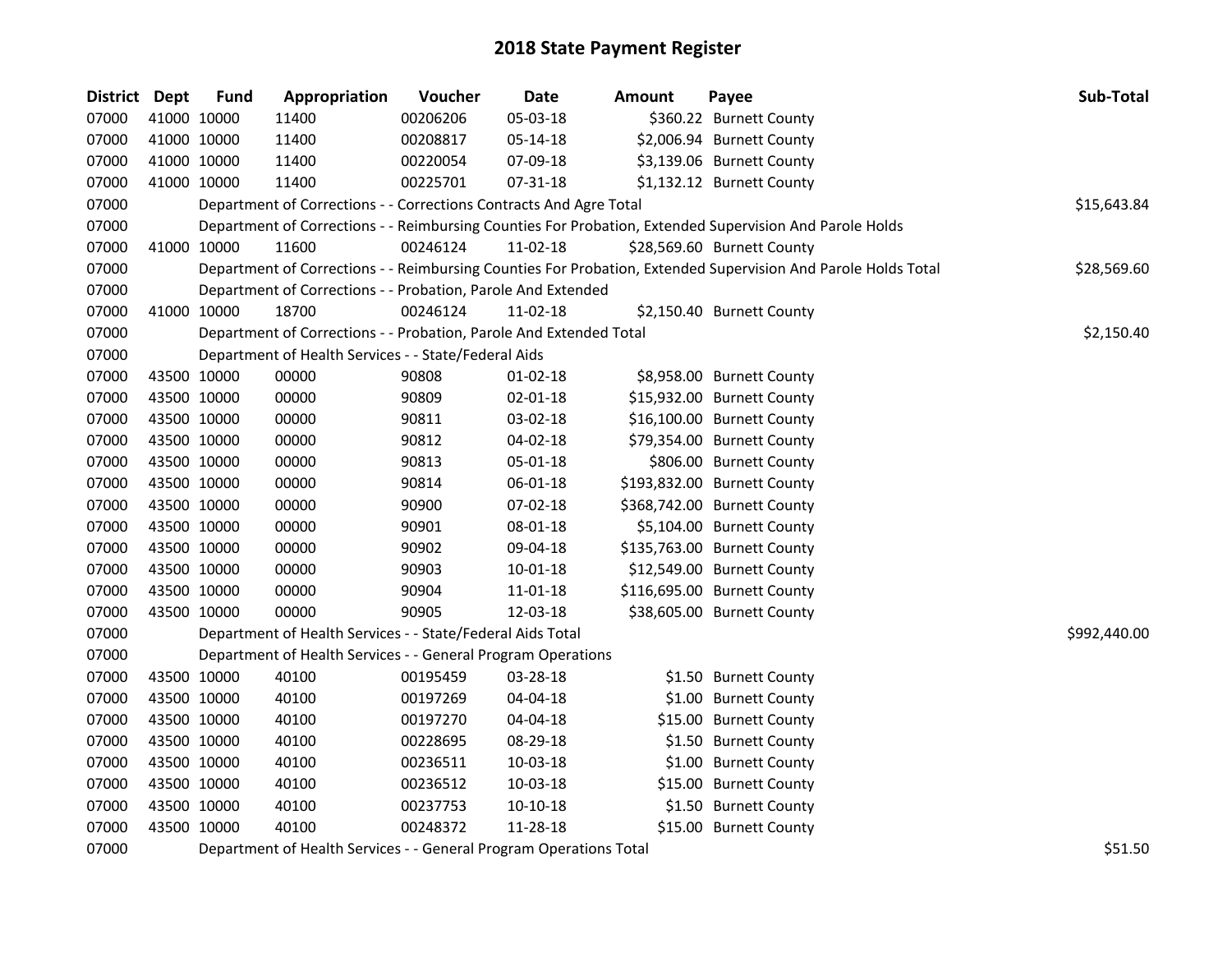| District | Dept        | <b>Fund</b> | Appropriation                                                          | Voucher  | <b>Date</b>    | <b>Amount</b> | Payee                      | Sub-Total   |
|----------|-------------|-------------|------------------------------------------------------------------------|----------|----------------|---------------|----------------------------|-------------|
| 07000    |             |             | Department of Health Services - - Medical Assistance State Admin       |          |                |               |                            |             |
| 07000    | 43500 10000 |             | 44000                                                                  | 00195459 | 03-28-18       |               | \$1.50 Burnett County      |             |
| 07000    | 43500 10000 |             | 44000                                                                  | 00197269 | 04-04-18       |               | \$1.00 Burnett County      |             |
| 07000    | 43500 10000 |             | 44000                                                                  | 00197270 | 04-04-18       |               | \$15.00 Burnett County     |             |
| 07000    | 43500 10000 |             | 44000                                                                  | 00221609 | 07-25-18       |               | \$3.00 Burnett County      |             |
| 07000    | 43500 10000 |             | 44000                                                                  | 00228695 | 08-29-18       |               | \$1.50 Burnett County      |             |
| 07000    | 43500 10000 |             | 44000                                                                  | 00236511 | 10-03-18       |               | \$1.00 Burnett County      |             |
| 07000    | 43500 10000 |             | 44000                                                                  | 00236512 | 10-03-18       |               | \$15.00 Burnett County     |             |
| 07000    | 43500 10000 |             | 44000                                                                  | 00237753 | 10-10-18       |               | \$1.50 Burnett County      |             |
| 07000    | 43500 10000 |             | 44000                                                                  | 00248372 | 11-28-18       |               | \$15.00 Burnett County     |             |
| 07000    |             |             | Department of Health Services - - Medical Assistance State Admin Total |          |                |               |                            | \$54.50     |
| 07000    |             |             | Dept of Children and Families - - Tribal High Cost And Guard Pay       |          |                |               |                            |             |
| 07000    | 43700 10000 |             | 16900                                                                  | 00042182 | 08-09-18       |               | \$42,701.76 Burnett County |             |
| 07000    |             |             | Dept of Children and Families - - Tribal High Cost And Guard Pay Total |          |                |               |                            | \$42,701.76 |
| 07000    |             |             | Dept of Children and Families - - Fees For Administrative Servic       |          |                |               |                            |             |
| 07000    | 43700 10000 |             | 23100                                                                  | 00033774 | 01-19-18       |               | \$15.00 Burnett County     |             |
| 07000    | 43700 10000 |             | 23100                                                                  | 00038233 | 04-18-18       |               | \$35.00 Burnett County     |             |
| 07000    | 43700 10000 |             | 23100                                                                  | 00042295 | 07-17-18       |               | \$30.00 Burnett County     |             |
| 07000    | 43700 10000 |             | 23100                                                                  | 00045762 | 10-18-18       |               | \$20.00 Burnett County     |             |
| 07000    |             |             | Dept of Children and Families - - Fees For Administrative Servic Total |          |                |               |                            | \$100.00    |
| 07000    |             |             | Dept of Children and Families - - General Aids                         |          |                |               |                            |             |
| 07000    | 43700 10000 |             | 99000                                                                  | 00033181 | 01-05-18       |               | \$12,470.00 Burnett County |             |
| 07000    | 43700 10000 |             | 99000                                                                  | 00034087 | $01-30-18$     |               | \$35,525.90 Burnett County |             |
| 07000    | 43700 10000 |             | 99000                                                                  | 00034192 | 01-30-18       |               | \$21,313.61 Burnett County |             |
| 07000    | 43700 10000 |             | 99000                                                                  | 00034830 | $02 - 21 - 18$ |               | \$118.95 Burnett County    |             |
| 07000    | 43700 10000 |             | 99000                                                                  | 00034983 | 02-21-18       |               | \$161.25 Burnett County    |             |
| 07000    | 43700 10000 |             | 99000                                                                  | 00035086 | $02 - 21 - 18$ |               | \$476.09 Burnett County    |             |
| 07000    | 43700 10000 |             | 99000                                                                  | 00035216 | 02-22-18       |               | \$165.00 Burnett County    |             |
| 07000    | 43700 10000 |             | 99000                                                                  | 00036836 | 03-27-18       |               | \$32,483.98 Burnett County |             |
| 07000    | 43700 10000 |             | 99000                                                                  | 00038400 | 04-20-18       |               | \$91,251.03 Burnett County |             |
| 07000    | 43700 10000 |             | 99000                                                                  | 00038782 | 04-30-18       |               | \$71,555.65 Burnett County |             |
| 07000    | 43700 10000 |             | 99000                                                                  | 00038862 | 04-30-18       |               | \$58.15 Burnett County     |             |
| 07000    | 43700 10000 |             | 99000                                                                  | 00039158 | 05-07-18       |               | \$23,066.58 Burnett County |             |
| 07000    | 43700 10000 |             | 99000                                                                  | 00040577 | 06-05-18       |               | \$19,112.11 Burnett County |             |
| 07000    | 43700 10000 |             | 99000                                                                  | 00041607 | 06-29-18       |               | \$1,789.51 Burnett County  |             |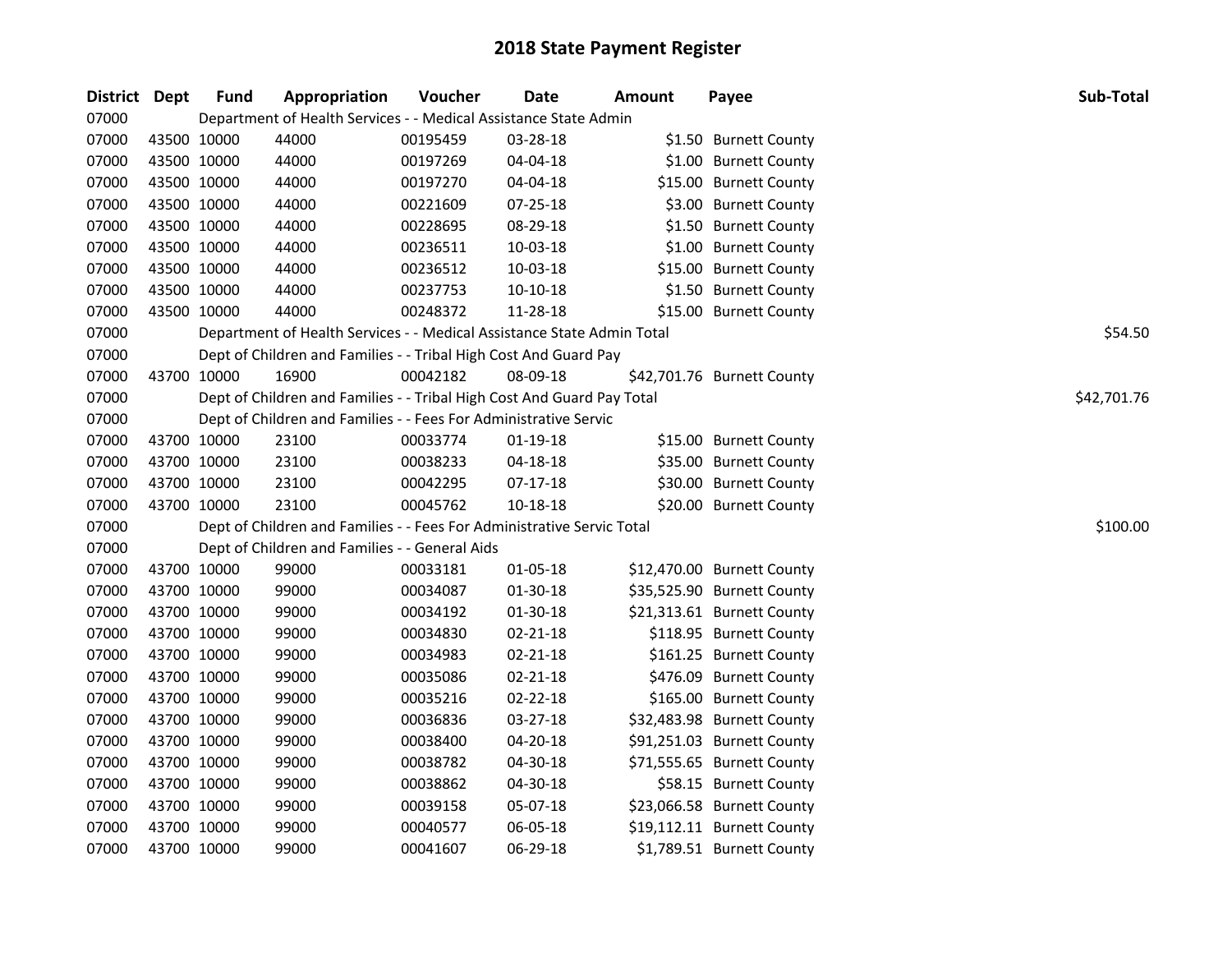| District Dept |             | <b>Fund</b> | Appropriation                                            | Voucher  | Date     | Amount | Payee                       | Sub-Total    |
|---------------|-------------|-------------|----------------------------------------------------------|----------|----------|--------|-----------------------------|--------------|
| 07000         | 43700 10000 |             | 99000                                                    | 00041758 | 07-05-18 |        | \$16,101.44 Burnett County  |              |
| 07000         | 43700 10000 |             | 99000                                                    | 00042772 | 07-30-18 |        | \$58,365.15 Burnett County  |              |
| 07000         | 43700 10000 |             | 99000                                                    | 00042979 | 08-03-18 |        | \$949.00 Burnett County     |              |
| 07000         | 43700 10000 |             | 99000                                                    | 00043068 | 08-06-18 |        | \$35,212.52 Burnett County  |              |
| 07000         | 43700 10000 |             | 99000                                                    | 00043946 | 08-29-18 |        | \$187,586.00 Burnett County |              |
| 07000         | 43700 10000 |             | 99000                                                    | 00044031 | 08-30-18 |        | \$12,616.00 Burnett County  |              |
| 07000         | 43700 10000 |             | 99000                                                    | 00044143 | 09-05-18 |        | \$34,952.00 Burnett County  |              |
| 07000         | 43700 10000 |             | 99000                                                    | 00045350 | 10-05-18 |        | \$13,832.98 Burnett County  |              |
| 07000         | 43700 10000 |             | 99000                                                    | 00046169 | 10-30-18 |        | \$59,846.49 Burnett County  |              |
| 07000         | 43700 10000 |             | 99000                                                    | 00046483 | 11-05-18 |        | \$21,825.34 Burnett County  |              |
| 07000         | 43700 10000 |             | 99000                                                    | 00047540 | 12-05-18 |        | \$23,352.40 Burnett County  |              |
| 07000         | 43700 10000 |             | 99000                                                    | 00048144 | 12-27-18 |        | \$10,381.60 Burnett County  |              |
| 07000         |             |             | Dept of Children and Families - - General Aids Total     |          |          |        |                             | \$784,568.73 |
| 07000         |             |             | Dept of Workforce Development - - Ui Admin Fed           |          |          |        |                             |              |
| 07000         | 44500 10000 |             | 15100                                                    | 00142111 | 01-03-18 |        | \$5.00 Burnett County       |              |
| 07000         | 44500 10000 |             | 15100                                                    | 00146789 | 02-02-18 |        | \$25.00 Burnett County      |              |
| 07000         | 44500 10000 |             | 15100                                                    | 00152376 | 03-02-18 |        | \$10.00 Burnett County      |              |
| 07000         | 44500 10000 |             | 15100                                                    | 00157687 | 04-03-18 |        | \$10.00 Burnett County      |              |
| 07000         | 44500 10000 |             | 15100                                                    | 00163006 | 05-02-18 |        | \$25.00 Burnett County      |              |
| 07000         | 44500 10000 |             | 15100                                                    | 00168083 | 06-04-18 |        | \$20.00 Burnett County      |              |
| 07000         | 44500 10000 |             | 15100                                                    | 00173084 | 07-03-18 |        | \$10.00 Burnett County      |              |
| 07000         | 44500 10000 |             | 15100                                                    | 00178330 | 08-02-18 |        | \$15.00 Burnett County      |              |
| 07000         | 44500 10000 |             | 15100                                                    | 00183389 | 09-05-18 |        | \$5.00 Burnett County       |              |
| 07000         | 44500 10000 |             | 15100                                                    | 00188534 | 10-02-18 |        | \$10.00 Burnett County      |              |
| 07000         | 44500 10000 |             | 15100                                                    | 00194597 | 11-02-18 |        | \$15.00 Burnett County      |              |
| 07000         | 44500 10000 |             | 15100                                                    | 00199578 | 12-04-18 |        | \$20.00 Burnett County      |              |
| 07000         |             |             | Dept of Workforce Development - - Ui Admin Fed Total     |          |          |        |                             | \$170.00     |
| 07000         |             |             | Department of Justice - - Legal Expenses                 |          |          |        |                             |              |
| 07000         | 45500 10000 |             | 10400                                                    | 00044975 | 04-23-18 |        | \$5.00 Burnett County       |              |
| 07000         |             |             | Department of Justice - - Legal Expenses Total           |          |          |        |                             | \$5.00       |
| 07000         |             |             | Department of Justice - - Crime Laboratories, Dna        |          |          |        |                             |              |
| 07000         | 45500 10000 |             | 22100                                                    | 00048957 | 07-19-18 |        | \$890.00 Burnett County     |              |
| 07000         |             |             | Department of Justice - - Crime Laboratories, Dna Total  |          |          |        |                             | \$890.00     |
| 07000         |             |             | Department of Justice - - County Law Enforcement Service |          |          |        |                             |              |
| 07000         | 45500 10000 |             | 22600                                                    | 00040139 | 01-08-18 |        | \$29,923.00 Burnett County  |              |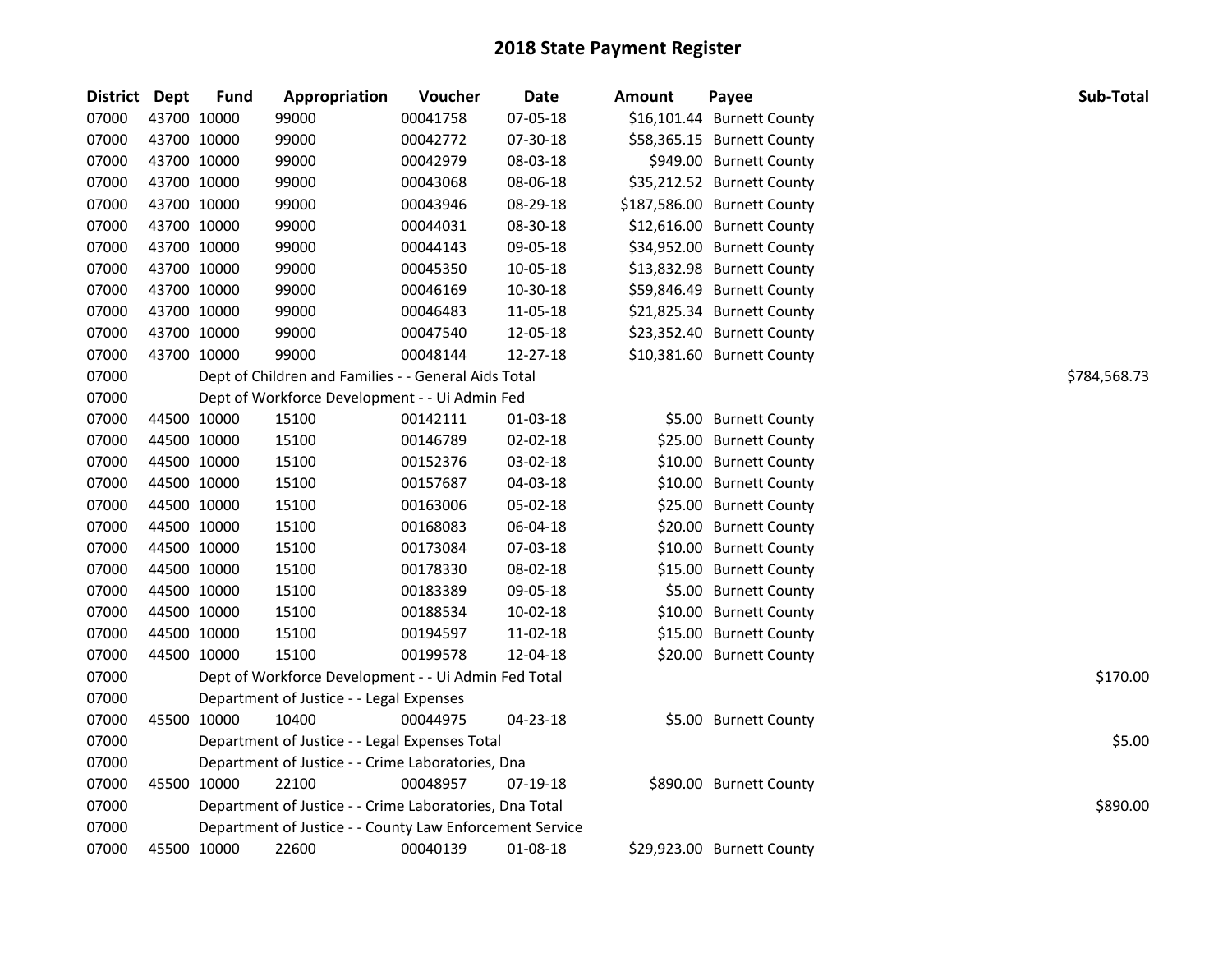| District Dept |             | <b>Fund</b> | Appropriation                                                         | Voucher  | <b>Date</b>    | Amount | Payee                      | Sub-Total    |
|---------------|-------------|-------------|-----------------------------------------------------------------------|----------|----------------|--------|----------------------------|--------------|
| 07000         |             |             | Department of Justice - - County Law Enforcement Service Total        |          |                |        |                            | \$29,923.00  |
| 07000         |             |             | Department of Justice - - Law Enforcement Train, Local                |          |                |        |                            |              |
| 07000         |             | 45500 10000 | 23100                                                                 | 00052227 | $09 - 25 - 18$ |        | \$4,000.00 Burnett County  |              |
| 07000         |             |             | Department of Justice - - Law Enforcement Train, Local Total          |          |                |        |                            | \$4,000.00   |
| 07000         |             |             | Department of Justice - - Federal Aid, State Operations               |          |                |        |                            |              |
| 07000         |             | 45500 10000 | 24100                                                                 | 00052981 | 10-09-18       |        | \$174.34 Burnett County    |              |
| 07000         |             |             | Department of Justice - - Federal Aid, State Operations Total         |          |                |        |                            | \$174.34     |
| 07000         |             |             | Department of Justice - - Alt Prosecut Justice Info Fees              |          |                |        |                            |              |
| 07000         | 45500 10000 |             | 27900                                                                 | 00045071 | 04-30-18       |        | \$27,796.51 Burnett County |              |
| 07000         | 45500 10000 |             | 27900                                                                 | 00052961 | 10-11-18       |        | \$61,791.56 Burnett County |              |
| 07000         | 45500 10000 |             | 27900                                                                 | 00055592 | 11-26-18       |        | \$28,994.74 Burnett County |              |
| 07000         |             |             | Department of Justice - - Alt Prosecut Justice Info Fees Total        |          |                |        |                            | \$118,582.81 |
| 07000         |             |             | Department of Justice - - Crime Victim Witness Assist                 |          |                |        |                            |              |
| 07000         |             | 45500 10000 | 53200                                                                 | 00049087 | 07-19-18       |        | \$23,912.16 Burnett County |              |
| 07000         |             |             | Department of Justice - - Crime Victim Witness Assist Total           |          |                |        |                            | \$23,912.16  |
| 07000         |             |             | Department of Justice - - County Reimb Victim-Witness                 |          |                |        |                            |              |
| 07000         |             | 45500 10000 | 53900                                                                 | 00043029 | 03-06-18       |        | \$17,408.51 Burnett County |              |
| 07000         |             |             | Department of Justice - - County Reimb Victim-Witness Total           |          |                |        |                            | \$17,408.51  |
| 07000         |             |             | Department of Military Affairs - - Disaster Recovery Aid              |          |                |        |                            |              |
| 07000         | 46500 10000 |             | 30500                                                                 | 00039127 | $02 - 14 - 18$ |        | \$2,868.96 Burnett County  |              |
| 07000         | 46500 10000 |             | 30500                                                                 | 00043651 | 05-31-18       |        | \$2,803.45 Burnett County  |              |
| 07000         |             |             | Department of Military Affairs - - Disaster Recovery Aid Total        |          |                |        |                            | \$5,672.41   |
| 07000         |             |             | Department of Military Affairs - - Emergency Response Equipment       |          |                |        |                            |              |
| 07000         | 46500 10000 |             | 30800                                                                 | 00039009 | $02 - 13 - 18$ |        | \$1,153.74 Burnett County  |              |
| 07000         | 46500 10000 |             | 30800                                                                 | 00053174 | 12-17-18       |        | \$4,846.23 Burnett County  |              |
| 07000         |             |             | Department of Military Affairs - - Emergency Response Equipment Total |          |                |        |                            | \$5,999.97   |
| 07000         |             |             | Department of Military Affairs - - Program Services                   |          |                |        |                            |              |
| 07000         |             | 46500 10000 | 33100                                                                 | 00041537 | $04 - 10 - 18$ |        | \$82.00 Burnett County     |              |
| 07000         |             |             | Department of Military Affairs - - Program Services Total             |          |                |        |                            | \$82.00      |
| 07000         |             |             | Department of Military Affairs - - Local Emer Planning Grants         |          |                |        |                            |              |
| 07000         |             | 46500 10000 | 33700                                                                 | 00045695 | $07-02-18$     |        | \$2,567.36 Burnett County  |              |
| 07000         |             |             | Department of Military Affairs - - Local Emer Planning Grants Total   |          |                |        |                            | \$2,567.36   |
| 07000         |             |             | Department of Military Affairs - - Federal Aid, Local Assistance      |          |                |        |                            |              |
| 07000         |             | 46500 10000 | 34200                                                                 | 00038057 | 01-30-18       |        | \$15,423.12 Burnett County |              |
| 07000         | 46500 10000 |             | 34200                                                                 | 00038884 | 02-08-18       |        | \$20,960.51 Burnett County |              |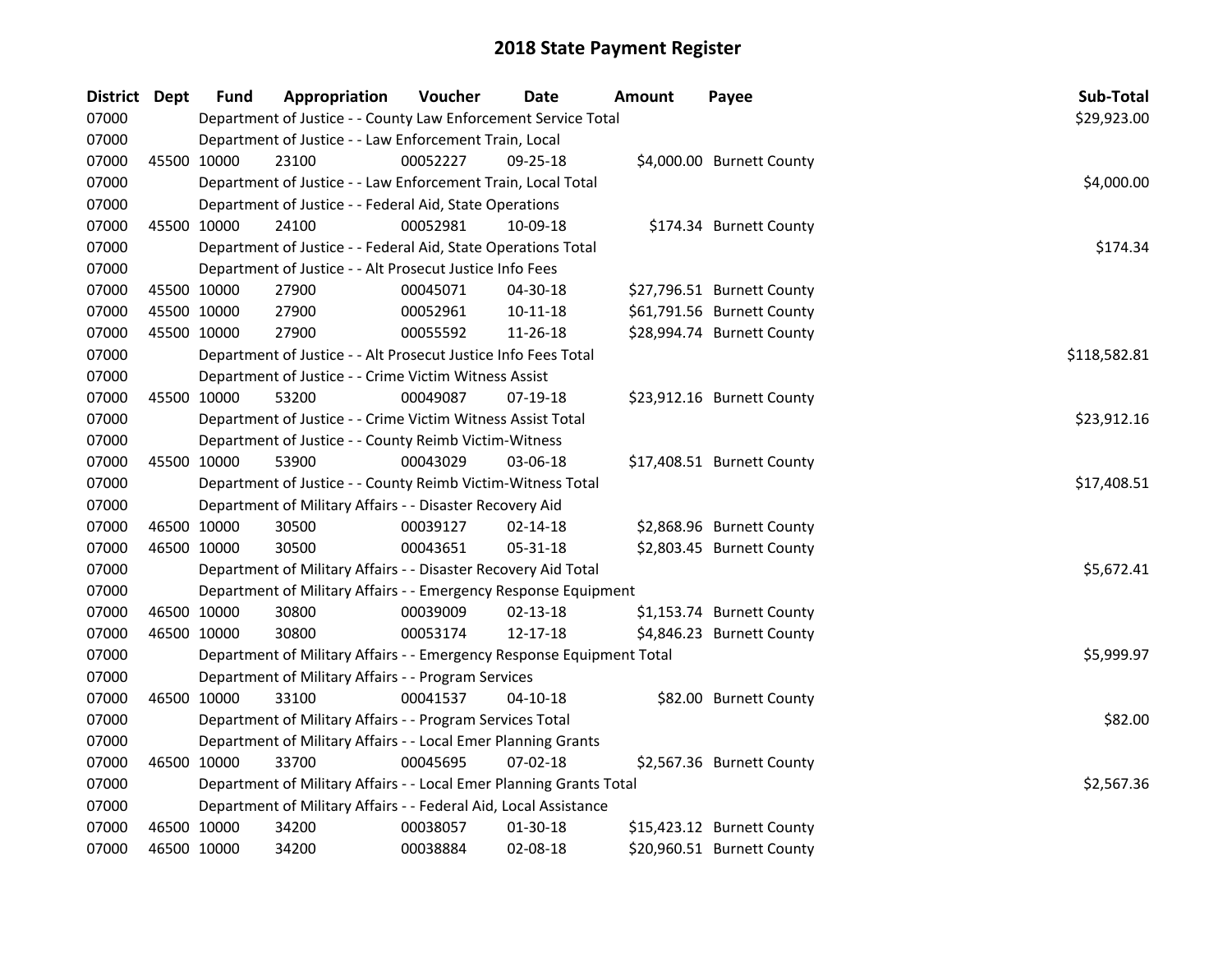| District Dept | <b>Fund</b> | Appropriation                                                           | Voucher  | Date           | <b>Amount</b> | Payee                      | Sub-Total   |
|---------------|-------------|-------------------------------------------------------------------------|----------|----------------|---------------|----------------------------|-------------|
| 07000         | 46500 10000 | 34200                                                                   | 00039127 | $02 - 14 - 18$ |               | \$17,213.76 Burnett County |             |
| 07000         | 46500 10000 | 34200                                                                   | 00040320 | 03-16-18       |               | \$16,820.69 Burnett County |             |
| 07000         | 46500 10000 | 34200                                                                   | 00046357 | $07-13-18$     |               | \$2,330.05 Burnett County  |             |
| 07000         | 46500 10000 | 34200                                                                   | 00048168 | 08-29-18       |               | \$12,121.10 Burnett County |             |
| 07000         |             | Department of Military Affairs - - Federal Aid, Local Assistance Total  |          |                |               |                            | \$84,869.23 |
| 07000         |             | Department of Military Affairs - - St Emerg Response Bd Grant Pif       |          |                |               |                            |             |
| 07000         | 46500 27200 | 36400                                                                   | 00038173 | 01-30-18       |               | \$2,596.41 Burnett County  |             |
| 07000         |             | Department of Military Affairs - - St Emerg Response Bd Grant Pif Total |          |                |               |                            | \$2,596.41  |
| 07000         |             | Department of Veterans Affairs - - Grants To Counties                   |          |                |               |                            |             |
| 07000         | 48500 15200 | 12700                                                                   | 00043015 | 02-16-18       |               | \$850.00 Burnett County    |             |
| 07000         |             | Department of Veterans Affairs - - Grants To Counties Total             |          |                |               |                            | \$850.00    |
| 07000         |             | Department of Veterans Affairs - - County Grants                        |          |                |               |                            |             |
| 07000         | 48500 58200 | 26700                                                                   | 00043015 | 02-16-18       |               | \$3,825.00 Burnett County  |             |
| 07000         |             | Department of Veterans Affairs - - County Grants Total                  |          |                |               |                            | \$3,825.00  |
| 07000         |             | Department of Veterans Affairs - - County Grants                        |          |                |               |                            |             |
| 07000         | 48500 58300 | 37000                                                                   | 00043015 | 02-16-18       |               | \$3,825.00 Burnett County  |             |
| 07000         |             | Department of Veterans Affairs - - County Grants Total                  |          |                |               |                            | \$3,825.00  |
| 07000         |             | Department of Administration - - Federal Aid, Local Assistance          |          |                |               |                            |             |
| 07000         | 50500 10000 | 15500                                                                   | 00076271 | 03-28-18       |               | \$2,777.76 Burnett County  |             |
| 07000         | 50500 10000 | 15500                                                                   | 00077655 | $04 - 16 - 18$ |               | \$5,061.37 Burnett County  |             |
| 07000         | 50500 10000 | 15500                                                                   | 00079114 | 04-30-18       |               | \$2,739.70 Burnett County  |             |
| 07000         | 50500 10000 | 15500                                                                   | 00081321 | 05-29-18       |               | \$1,387.65 Burnett County  |             |
| 07000         | 50500 10000 | 15500                                                                   | 00085815 | 07-30-18       |               | \$979.50 Burnett County    |             |
| 07000         | 50500 10000 | 15500                                                                   | 00086686 | 08-14-18       |               | \$131.46 Burnett County    |             |
| 07000         | 50500 10000 | 15500                                                                   | 00087427 | 08-28-18       |               | \$165.47 Burnett County    |             |
| 07000         | 50500 10000 | 15500                                                                   | 00089304 | 09-28-18       |               | \$84.51 Burnett County     |             |
| 07000         | 50500 10000 | 15500                                                                   | 00091252 | 10-29-18       |               | \$158.51 Burnett County    |             |
| 07000         | 50500 10000 | 15500                                                                   | 00092878 | 11-28-18       |               | \$2,127.26 Burnett County  |             |
| 07000         | 50500 10000 | 15500                                                                   | 00094455 | 12-28-18       |               | \$2,466.36 Burnett County  |             |
| 07000         |             | Department of Administration - - Federal Aid, Local Assistance Total    |          |                |               |                            | \$18,079.55 |
| 07000         |             | Department of Administration - - Low-Income Assistance Grants           |          |                |               |                            |             |
| 07000         | 50500 23500 | 37100                                                                   | 00076271 | 03-28-18       |               | \$2,127.03 Burnett County  |             |
| 07000         | 50500 23500 | 37100                                                                   | 00077655 | 04-16-18       |               | \$5,253.68 Burnett County  |             |
| 07000         | 50500 23500 | 37100                                                                   | 00079114 | 04-30-18       |               | \$2,498.55 Burnett County  |             |
| 07000         | 50500 23500 | 37100                                                                   | 00081321 | 05-29-18       |               | \$1,235.17 Burnett County  |             |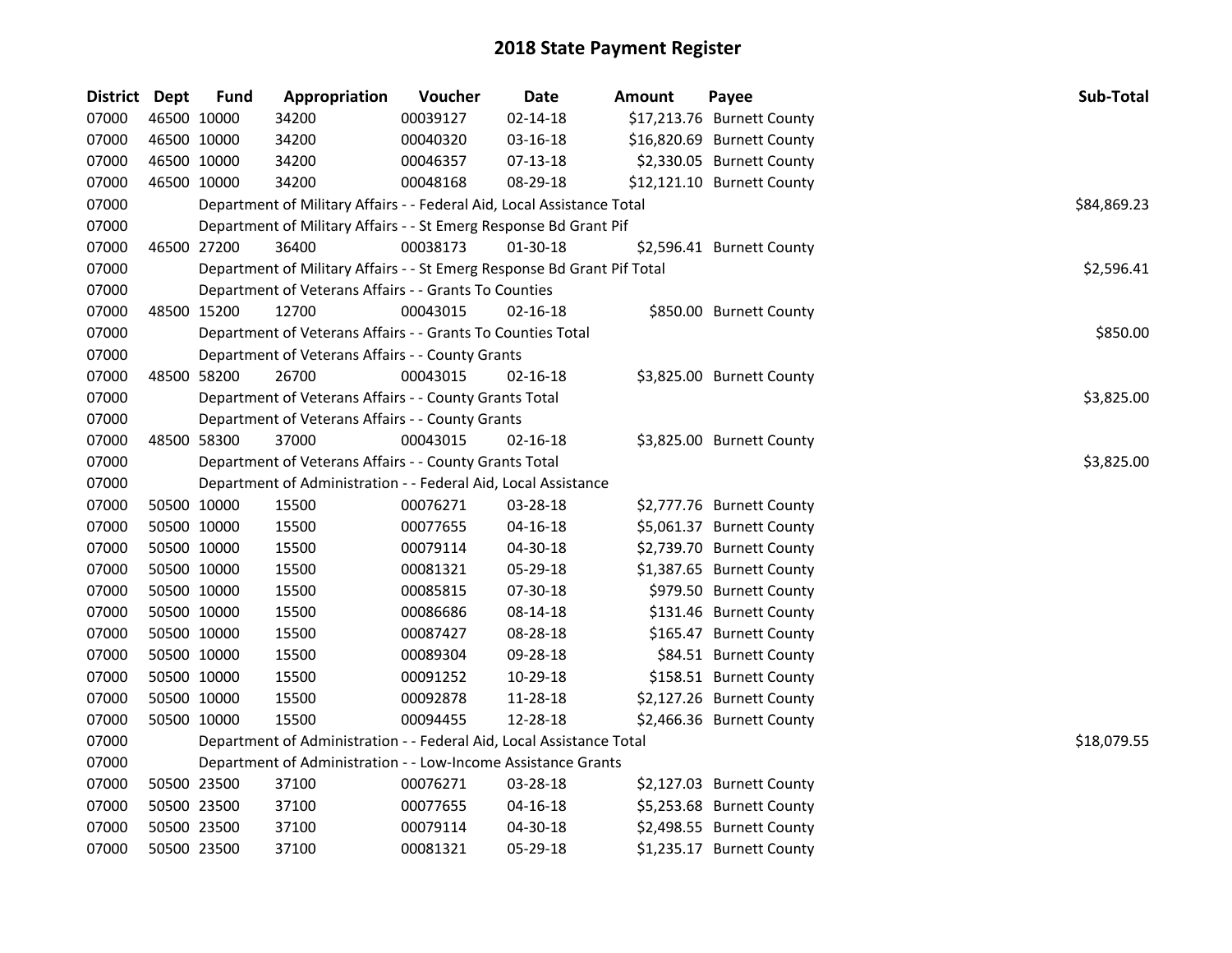| <b>District Dept</b> | <b>Fund</b> | Appropriation                                                         | Voucher  | <b>Date</b>    | Amount | Payee                      | Sub-Total    |  |  |  |
|----------------------|-------------|-----------------------------------------------------------------------|----------|----------------|--------|----------------------------|--------------|--|--|--|
| 07000                | 50500 23500 | 37100                                                                 | 00085815 | 07-30-18       |        | \$203.52 Burnett County    |              |  |  |  |
| 07000                | 50500 23500 | 37100                                                                 | 00091252 | 10-29-18       |        | \$1,992.06 Burnett County  |              |  |  |  |
| 07000                | 50500 23500 | 37100                                                                 | 00092878 | 11-28-18       |        | \$3,043.32 Burnett County  |              |  |  |  |
| 07000                | 50500 23500 | 37100                                                                 | 00094455 | 12-28-18       |        | \$2,277.14 Burnett County  |              |  |  |  |
| 07000                |             | Department of Administration - - Low-Income Assistance Grants Total   |          |                |        |                            | \$18,630.47  |  |  |  |
| 07000                |             | Department of Administration - - Land                                 |          |                |        |                            |              |  |  |  |
| 07000                | 50500 26900 | 16600                                                                 | 00067281 | 01-24-18       |        | \$25,000.00 Burnett County |              |  |  |  |
| 07000                |             | Department of Administration - - Land Total                           |          |                |        |                            | \$25,000.00  |  |  |  |
| 07000                |             | Department of Administration - - Land Information Program; Loca       |          |                |        |                            |              |  |  |  |
| 07000                | 50500 26900 | 17300                                                                 | 00072891 | $02 - 22 - 18$ |        | \$1,000.00 Burnett County  |              |  |  |  |
| 07000                | 50500 26900 | 17300                                                                 | 00075487 | 03-20-18       |        | \$57,704.00 Burnett County |              |  |  |  |
| 07000                | 50500 26900 | 17300                                                                 | 00076873 | 04-06-18       |        | \$25,000.00 Burnett County |              |  |  |  |
| 07000                | 50500 26900 | 17300                                                                 | 00092281 | 11-20-18       |        | \$25,000.00 Burnett County |              |  |  |  |
| 07000                |             | Department of Administration - - Land Information Program; Loca Total |          |                |        |                            | \$108,704.00 |  |  |  |
| 07000                |             | Public Defender Board - - Trial Representation                        |          |                |        |                            |              |  |  |  |
| 07000                | 55000 10000 | 10300                                                                 | 00132933 | 03-16-18       |        | \$35.95 Burnett County     |              |  |  |  |
| 07000                |             | Public Defender Board - - Trial Representation Total                  |          |                |        |                            |              |  |  |  |
| 07000                |             | Public Defender Board - - Transcript, Discovery And Int               |          |                |        |                            |              |  |  |  |
| 07000                | 55000 10000 | 10600                                                                 | 00126224 | 01-30-18       |        | \$1,164.20 Burnett County  |              |  |  |  |
| 07000                | 55000 10000 | 10600                                                                 | 00139638 | 04-30-18       |        | \$1,545.60 Burnett County  |              |  |  |  |
| 07000                | 55000 10000 | 10600                                                                 | 00159533 | 09-04-18       |        | \$706.80 Burnett County    |              |  |  |  |
| 07000                | 55000 10000 | 10600                                                                 | 00162868 | 09-26-18       |        | \$12.05 Burnett County     |              |  |  |  |
| 07000                | 55000 10000 | 10600                                                                 | 00162893 | 09-26-18       |        | \$31.25 Burnett County     |              |  |  |  |
| 07000                | 55000 10000 | 10600                                                                 | 00168460 | 11-16-18       |        | \$843.60 Burnett County    |              |  |  |  |
| 07000                |             | Public Defender Board - - Transcript, Discovery And Int Total         |          |                |        |                            | \$4,303.50   |  |  |  |
| 07000                |             | Department of Revenue - - General Program Operations                  |          |                |        |                            |              |  |  |  |
| 07000                | 56600 10000 | 10100                                                                 | 00083297 | $01 - 26 - 18$ |        | \$210.50 Burnett County    |              |  |  |  |
| 07000                | 56600 10000 | 10100                                                                 | 00084146 | $02 - 16 - 18$ |        | \$145.00 Burnett County    |              |  |  |  |
| 07000                | 56600 10000 | 10100                                                                 | 00101863 | 06-12-18       |        | \$150.00 Burnett County    |              |  |  |  |
| 07000                | 56600 10000 | 10100                                                                 | 00107188 | 08-23-18       |        | \$210.50 Burnett County    |              |  |  |  |
| 07000                | 56600 10000 | 10100                                                                 | 00107488 | 08-24-18       |        | \$120.00 Burnett County    |              |  |  |  |
| 07000                | 56600 10000 | 10100                                                                 | 00108538 | 08-31-18       |        | \$40.00 Burnett County     |              |  |  |  |
| 07000                | 56600 10000 | 10100                                                                 | 00113667 | 10-18-18       |        | \$10.00 Burnett County     |              |  |  |  |
| 07000                | 56600 10000 | 10100                                                                 | 00116675 | 12-28-18       |        | \$210.50 Burnett County    |              |  |  |  |
| 07000                |             | Department of Revenue - - General Program Operations Total            |          |                |        |                            | \$1,096.50   |  |  |  |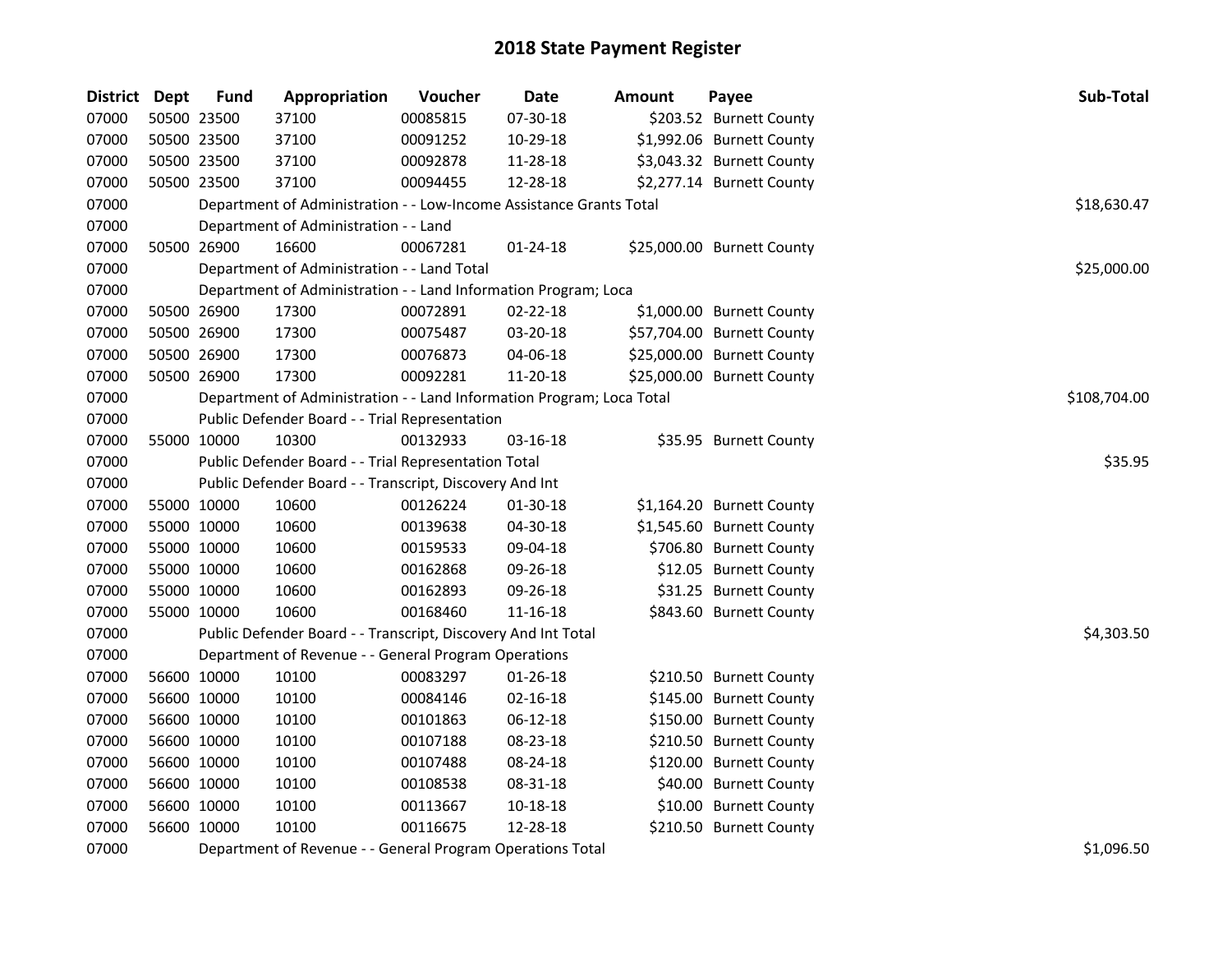| <b>District</b> | <b>Dept</b> | <b>Fund</b> | Appropriation                                                         | <b>Voucher</b> | <b>Date</b>    | <b>Amount</b> | Payee                         | Sub-Total       |
|-----------------|-------------|-------------|-----------------------------------------------------------------------|----------------|----------------|---------------|-------------------------------|-----------------|
| 07000           |             |             | Circuit Courts - - Circuit Court Costs                                |                |                |               |                               |                 |
| 07000           |             | 62500 10000 | 10500                                                                 | 00000472       | 01-09-18       |               | \$26,137.00 Burnett County    |                 |
| 07000           |             | 62500 10000 | 10500                                                                 | 00000702       | 04-06-18       |               | \$164.66 Burnett County       |                 |
| 07000           | 62500 10000 |             | 10500                                                                 | 00000946       | 08-24-18       |               | \$46,822.85 Burnett County    |                 |
| 07000           |             | 62500 10000 | 10500                                                                 | 00001188       | 12-19-18       |               | \$157.52 Burnett County       |                 |
| 07000           |             |             | Circuit Courts - - Circuit Court Costs Total                          |                |                |               |                               | \$73,282.03     |
| 07000           |             |             | Circuit Courts - - Court Interpreters                                 |                |                |               |                               |                 |
| 07000           |             | 62500 10000 | 12100                                                                 | 00000538       | $01 - 25 - 18$ |               | \$400.43 Burnett County       |                 |
| 07000           |             |             | Circuit Courts - - Court Interpreters Total                           |                |                |               |                               | \$400.43        |
| 07000           |             |             | Shared Revenue and Tax Relief - - County And Municipal Aid            |                |                |               |                               |                 |
| 07000           |             | 83500 10000 | 10500                                                                 | 00032787       | 07-23-18       |               | \$3,567.24 Burnett County     |                 |
| 07000           |             | 83500 10000 | 10500                                                                 | 00035674       | 11-19-18       |               | \$20,214.37 Burnett County    |                 |
| 07000           |             |             | Shared Revenue and Tax Relief - - County And Municipal Aid Total      |                |                |               |                               | \$23,781.61     |
| 07000           |             |             | Shared Revenue and Tax Relief - - Exempt Computer Aid                 |                |                |               |                               |                 |
| 07000           |             | 83500 10000 | 10900                                                                 | 00029876       | $07 - 23 - 18$ |               | \$3,762.51 Burnett County     |                 |
| 07000           |             |             | Shared Revenue and Tax Relief - - Exempt Computer Aid Total           |                |                |               |                               | \$3,762.51      |
| 07000           |             |             | Shared Revenue and Tax Relief - - Utility Aid                         |                |                |               |                               |                 |
| 07000           |             | 83500 10000 | 11000                                                                 | 00032787       | 07-23-18       |               | \$7,825.31 Burnett County     |                 |
| 07000           |             | 83500 10000 | 11000                                                                 | 00035674       | 11-19-18       |               | \$44,350.85 Burnett County    |                 |
| 07000           |             |             | Shared Revenue and Tax Relief - - Utility Aid Total                   |                |                |               |                               | \$52,176.16     |
| 07000           |             |             | Shared Revenue and Tax Relief - - School Lvy Tx/First Dollar Cr       |                |                |               |                               |                 |
| 07000           |             | 83500 10000 | 30200                                                                 | 00029583       | $07 - 23 - 18$ |               | \$790,766.63 Burnett County   |                 |
| 07000           |             | 83500 10000 | 30200                                                                 | 00029731       | $07 - 23 - 18$ |               | \$3,944,950.44 Burnett County |                 |
| 07000           |             |             | Shared Revenue and Tax Relief - - School Lvy Tx/First Dollar Cr Total |                |                |               |                               | \$4,735,717.07  |
| 07000           |             |             | Shared Revenue and Tax Relief - - Lottery & Gaming Credit             |                |                |               |                               |                 |
| 07000           |             | 83500 52100 | 36300                                                                 | 00027098       | 03-26-18       |               | \$492,292.29 Burnett County   |                 |
| 07000           |             |             | Shared Revenue and Tax Relief - - Lottery & Gaming Credit Total       | \$492,292.29   |                |               |                               |                 |
| 07000 Total     |             |             |                                                                       |                |                |               |                               | \$10,955,385.82 |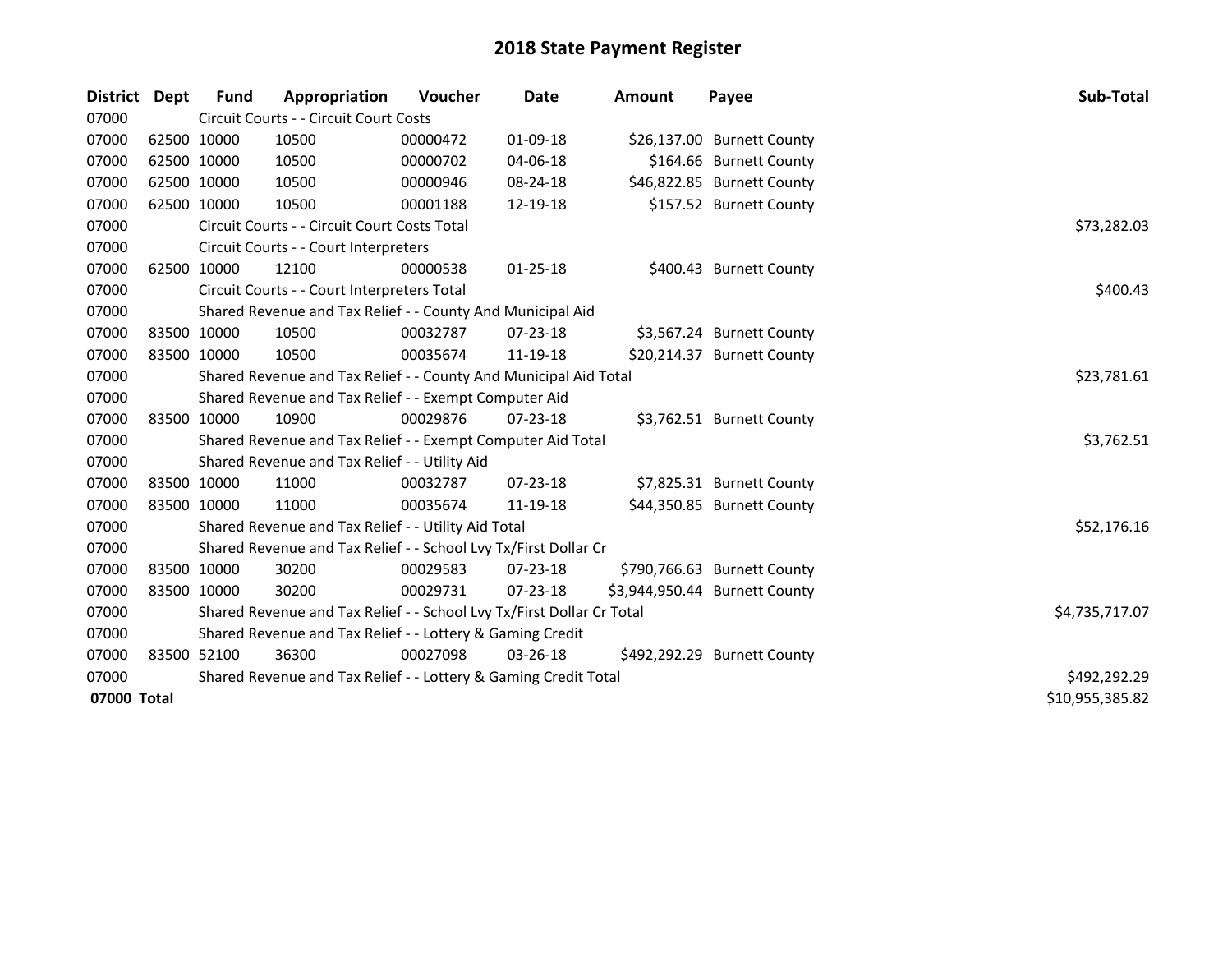| District Dept | Fund                                                  | Appropriation                                                      | Voucher    | <b>Date</b>    | Amount | Payee                        | Sub-Total    |  |  |  |
|---------------|-------------------------------------------------------|--------------------------------------------------------------------|------------|----------------|--------|------------------------------|--------------|--|--|--|
| 07002         |                                                       | Dept of Safety & Prof Services - - Fire Dues Distribution          |            |                |        |                              |              |  |  |  |
| 07002         | 16500 10000                                           | 22500                                                              | 00023741   | 07-25-18       |        | \$1,174.78 Town Of Anderson  |              |  |  |  |
| 07002         |                                                       | Dept of Safety & Prof Services - - Fire Dues Distribution Total    |            |                |        |                              | \$1,174.78   |  |  |  |
| 07002         |                                                       | Dept of Natural Resources - - Aids In Lieu Of Taxes - Gener        |            |                |        |                              |              |  |  |  |
| 07002         | 37000 10000                                           | 50300                                                              | 00211472   | 02-02-18       |        | \$202.16 Town Of Anderson    |              |  |  |  |
| 07002         | 37000 10000                                           | 50300                                                              | 00211473   | 02-02-18       |        | \$2,376.83 Town Of Anderson  |              |  |  |  |
| 07002         | 37000 10000                                           | 50300                                                              | 00211474   | $02 - 02 - 18$ |        | \$2,273.29 Town Of Anderson  |              |  |  |  |
| 07002         | 37000 10000                                           | 50300                                                              | 00229710   | 04-20-18       |        | \$1,079.99 Town Of Anderson  |              |  |  |  |
| 07002         |                                                       | Dept of Natural Resources - - Aids In Lieu Of Taxes - Gener Total  |            |                |        |                              | \$5,932.27   |  |  |  |
| 07002         |                                                       | Dept of Natural Resources - - Resaids - Cnty Forst, Cl & Mfl       |            |                |        |                              |              |  |  |  |
| 07002         | 37000 21200                                           | 57100                                                              | 00247170   | 06-28-18       |        | \$4,459.38 Town Of Anderson  |              |  |  |  |
| 07002         |                                                       | Dept of Natural Resources - - Resaids - Cnty Forst, Cl & Mfl Total |            |                |        |                              | \$4,459.38   |  |  |  |
| 07002         |                                                       | Dept of Natural Resources - - Aids In Lieu Of Taxes - Sum S        |            |                |        |                              |              |  |  |  |
| 07002         | 37000 21200                                           | 57900                                                              | 00229709   | 04-20-18       |        | \$8,013.84 Town Of Anderson  |              |  |  |  |
| 07002         | 37000 21200                                           | 57900                                                              | 00229711   | 04-20-18       |        | \$1,202.51 Town Of Anderson  |              |  |  |  |
| 07002         |                                                       | Dept of Natural Resources - - Aids In Lieu Of Taxes - Sum S Total  | \$9,216.35 |                |        |                              |              |  |  |  |
| 07002         |                                                       | Dept of Natural Resources - - Resource Maint Develop Sp Frst       |            |                |        |                              |              |  |  |  |
| 07002         | 37000 21200                                           | 77900                                                              | 00258362   | 08-29-18       |        | \$34,229.96 Town Of Anderson |              |  |  |  |
| 07002         |                                                       | Dept of Natural Resources - - Resource Maint Develop Sp Frst Total |            |                |        |                              | \$34,229.96  |  |  |  |
| 07002         |                                                       | WI Dept of Transportation - - Trns Aids To Mnc.-Sf                 |            |                |        |                              |              |  |  |  |
| 07002         | 39500 21100                                           | 19100                                                              | 00203830   | 01-02-18       |        | \$39,860.46 Town Of Anderson |              |  |  |  |
| 07002         | 39500 21100                                           | 19100                                                              | 00234339   | 04-02-18       |        | \$39,860.46 Town Of Anderson |              |  |  |  |
| 07002         | 39500 21100                                           | 19100                                                              | 00268038   | 07-02-18       |        | \$39,860.46 Town Of Anderson |              |  |  |  |
| 07002         | 39500 21100                                           | 19100                                                              | 00302090   | 10-01-18       |        | \$39,860.48 Town Of Anderson |              |  |  |  |
| 07002         |                                                       | WI Dept of Transportation - - Trns Aids To Mnc.-Sf Total           |            |                |        |                              | \$159,441.86 |  |  |  |
| 07002         |                                                       | Shared Revenue and Tax Relief - - County And Municipal Aid         |            |                |        |                              |              |  |  |  |
| 07002         | 83500 10000                                           | 10500                                                              | 00032764   | 07-23-18       |        | \$3,398.96 Town Of Anderson  |              |  |  |  |
| 07002         | 83500 10000                                           | 10500                                                              | 00035650   | 11-19-18       |        | \$19,260.80 Town Of Anderson |              |  |  |  |
| 07002         |                                                       | Shared Revenue and Tax Relief - - County And Municipal Aid Total   |            |                |        |                              | \$22,659.76  |  |  |  |
| 07002         | Shared Revenue and Tax Relief - - Exempt Computer Aid |                                                                    |            |                |        |                              |              |  |  |  |
| 07002         | 83500 10000                                           | 10900                                                              | 00030077   | 07-23-18       |        | \$1.01 Town Of Anderson      |              |  |  |  |
| 07002         |                                                       | Shared Revenue and Tax Relief - - Exempt Computer Aid Total        |            |                |        |                              | \$1.01       |  |  |  |
| 07002 Total   |                                                       |                                                                    |            |                |        |                              | \$237,115.37 |  |  |  |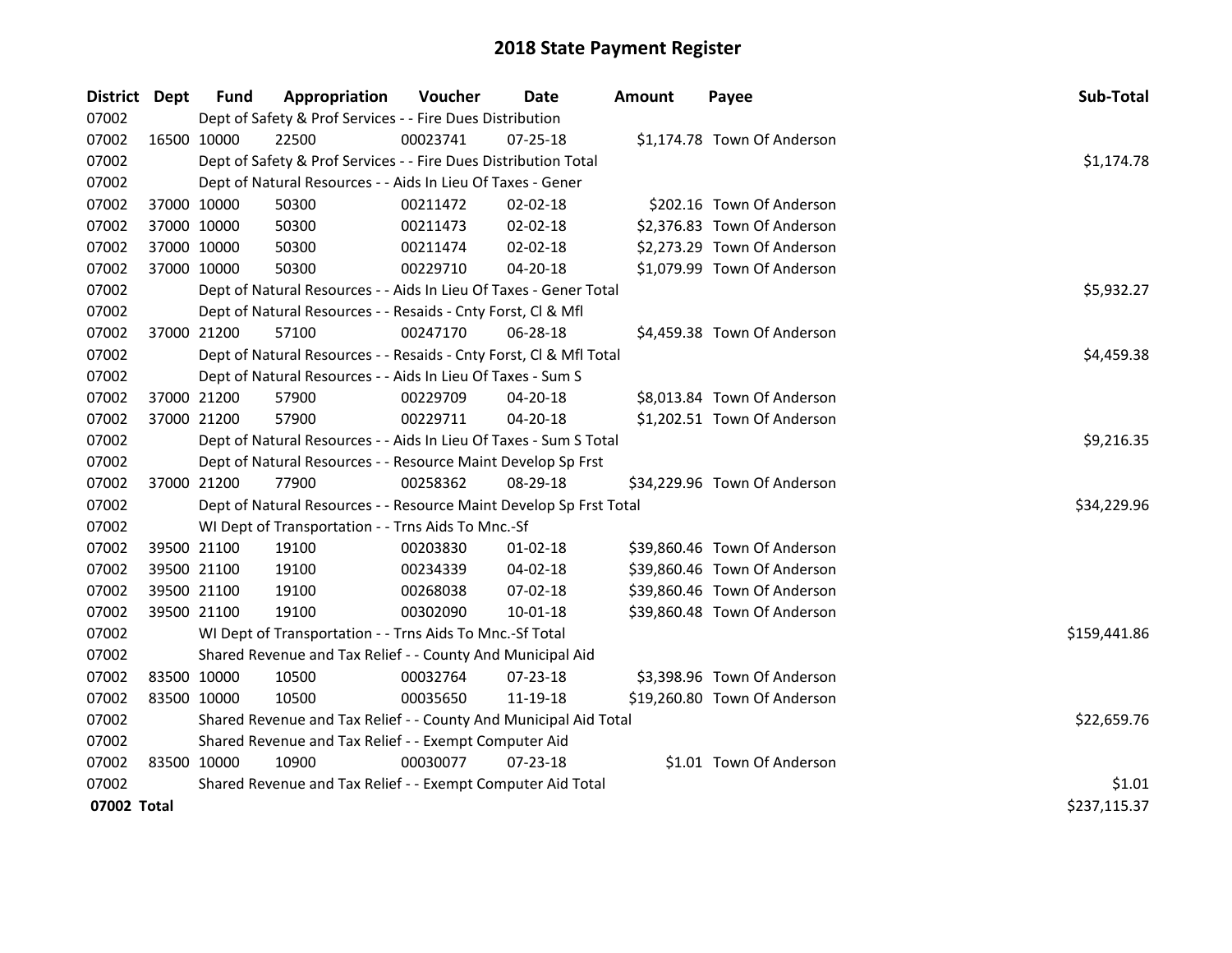| District    | Dept         | Fund                                                        | Appropriation                                                          | <b>Voucher</b> | Date           | <b>Amount</b> | Payee                      | Sub-Total    |  |
|-------------|--------------|-------------------------------------------------------------|------------------------------------------------------------------------|----------------|----------------|---------------|----------------------------|--------------|--|
| 07004       |              |                                                             | Dept of Safety & Prof Services - - Fire Dues Distribution              |                |                |               |                            |              |  |
| 07004       |              | 16500 10000                                                 | 22500                                                                  | 00023742       | $07 - 25 - 18$ |               | \$1,158.07 Town Of Blaine  |              |  |
| 07004       |              |                                                             | Dept of Safety & Prof Services - - Fire Dues Distribution Total        |                |                |               |                            | \$1,158.07   |  |
| 07004       |              |                                                             | Dept of Natural Resources - - Aids In Lieu Of Taxes - Gener            |                |                |               |                            |              |  |
| 07004       |              | 37000 10000                                                 | 50300                                                                  | 00211465       | $02 - 02 - 18$ |               | \$41,902.35 Town Of Blaine |              |  |
| 07004       |              |                                                             | Dept of Natural Resources - - Aids In Lieu Of Taxes - Gener Total      |                |                |               |                            | \$41,902.35  |  |
| 07004       |              |                                                             | Dept of Natural Resources - - Resaids - Cnty Forst, Cl & Mfl           |                |                |               |                            |              |  |
| 07004       |              | 37000 21200                                                 | 57100                                                                  | 00247171       | $06 - 28 - 18$ |               | \$8,619.39 Town Of Blaine  |              |  |
| 07004       |              |                                                             | Dept of Natural Resources - - Resaids - Cnty Forst, Cl & Mfl Total     |                |                |               |                            | \$8,619.39   |  |
| 07004       |              |                                                             | WI Dept of Transportation - - Trns Aids To Mnc.-Sf                     |                |                |               |                            |              |  |
| 07004       |              | 39500 21100                                                 | 19100                                                                  | 00203831       | $01 - 02 - 18$ |               | \$34,535.64 Town Of Blaine |              |  |
| 07004       |              | 39500 21100                                                 | 19100                                                                  | 00234340       | 04-02-18       |               | \$34,535.64 Town Of Blaine |              |  |
| 07004       |              | 39500 21100                                                 | 19100                                                                  | 00268039       | $07 - 02 - 18$ |               | \$34,535.64 Town Of Blaine |              |  |
| 07004       |              | 39500 21100                                                 | 19100                                                                  | 00302091       | 10-01-18       |               | \$34,535.65 Town Of Blaine |              |  |
| 07004       |              |                                                             | WI Dept of Transportation - - Trns Aids To Mnc.-Sf Total               |                |                |               |                            | \$138,142.57 |  |
| 07004       |              |                                                             | Department of Military Affairs - - Disaster Recovery Aid               |                |                |               |                            |              |  |
| 07004       |              | 46500 10000                                                 | 30500                                                                  | 00047241       | 08-03-18       |               | \$5,469.33 Town Of Blaine  |              |  |
| 07004       |              |                                                             | Department of Military Affairs - - Disaster Recovery Aid Total         |                |                |               |                            | \$5,469.33   |  |
| 07004       |              |                                                             | Department of Military Affairs - - Federal Aid, Local Assistance       |                |                |               |                            |              |  |
| 07004       |              | 46500 10000                                                 | 34200                                                                  | 00047241       | 08-03-18       |               | \$32,815.97 Town Of Blaine |              |  |
| 07004       |              |                                                             | Department of Military Affairs - - Federal Aid, Local Assistance Total |                |                |               |                            | \$32,815.97  |  |
| 07004       |              |                                                             | Shared Revenue and Tax Relief - - County And Municipal Aid             |                |                |               |                            |              |  |
| 07004       |              | 83500 10000                                                 | 10500                                                                  | 00035651       | 11-19-18       |               | \$2,803.68 Town Of Blaine  |              |  |
| 07004       |              |                                                             | Shared Revenue and Tax Relief - - County And Municipal Aid Total       |                |                |               |                            | \$2,803.68   |  |
| 07004       |              | Shared Revenue and Tax Relief - - Exempt Computer Aid       |                                                                        |                |                |               |                            |              |  |
| 07004       |              | 83500 10000                                                 | 10900                                                                  | 00030078       | $07 - 23 - 18$ |               | \$1.01 Town Of Blaine      |              |  |
| 07004       |              | Shared Revenue and Tax Relief - - Exempt Computer Aid Total |                                                                        |                |                |               |                            |              |  |
| 07004 Total | \$230,912.37 |                                                             |                                                                        |                |                |               |                            |              |  |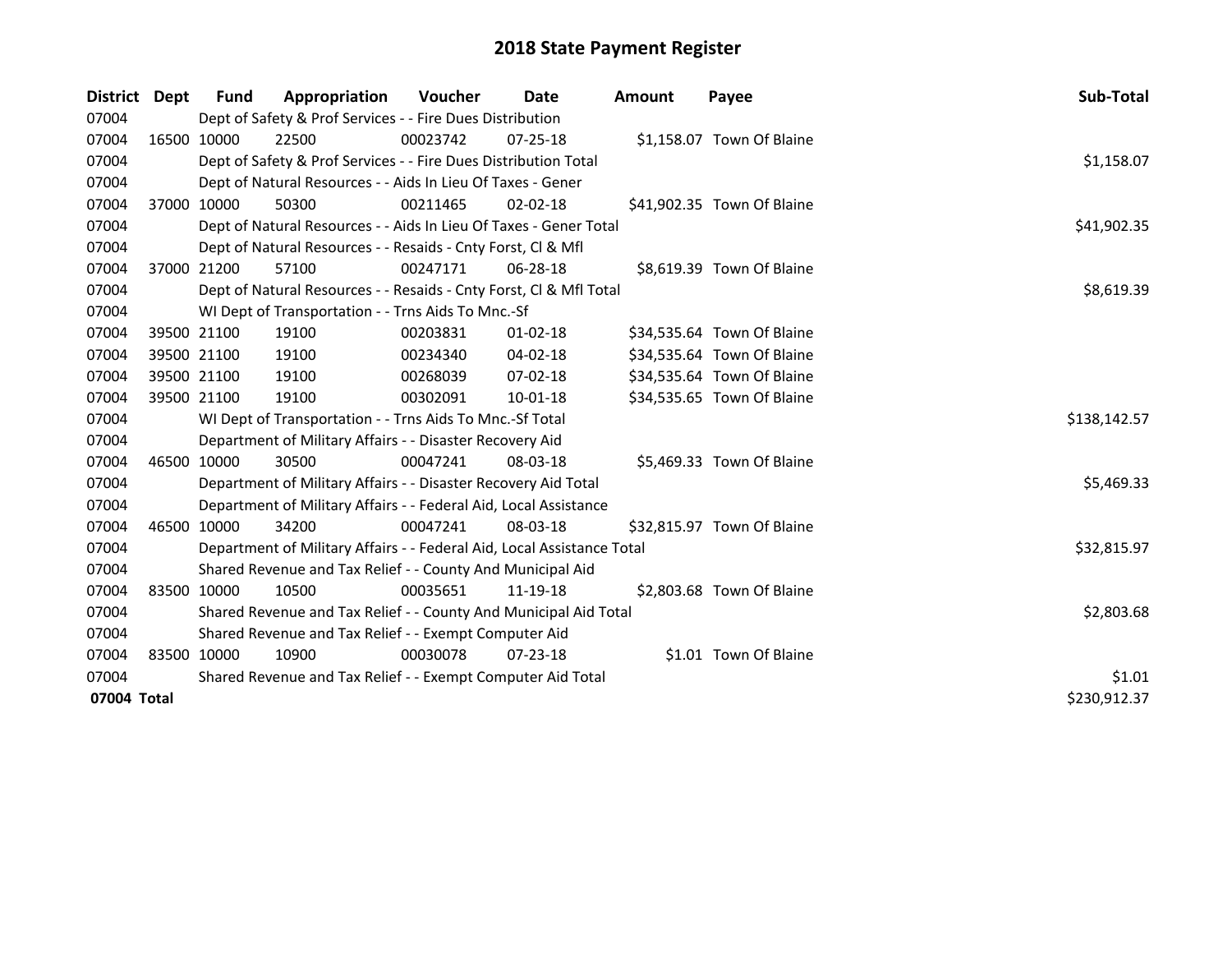| District Dept |             | <b>Fund</b>                                                       | Appropriation                                                      | Voucher  | Date           | <b>Amount</b> | Payee                        | Sub-Total    |  |  |
|---------------|-------------|-------------------------------------------------------------------|--------------------------------------------------------------------|----------|----------------|---------------|------------------------------|--------------|--|--|
| 07006         |             |                                                                   | Dept of Safety & Prof Services - - Fire Dues Distribution          |          |                |               |                              |              |  |  |
| 07006         |             | 16500 10000                                                       | 22500                                                              | 00023743 | 07-26-18       |               | \$2,584.02 Daniels, Town Of  |              |  |  |
| 07006         |             |                                                                   | Dept of Safety & Prof Services - - Fire Dues Distribution Total    |          |                |               |                              | \$2,584.02   |  |  |
| 07006         |             |                                                                   | Dept of Natural Resources - - Aids In Lieu Of Taxes - Gener        |          |                |               |                              |              |  |  |
| 07006         | 37000 10000 |                                                                   | 50300                                                              | 00229923 | 04-20-18       |               | \$321.01 Daniels, Town Of    |              |  |  |
| 07006         |             | Dept of Natural Resources - - Aids In Lieu Of Taxes - Gener Total | \$321.01                                                           |          |                |               |                              |              |  |  |
| 07006         |             | Dept of Natural Resources - - Resaids - Cnty Forst, Cl & Mfl      |                                                                    |          |                |               |                              |              |  |  |
| 07006         | 37000 21200 |                                                                   | 57100                                                              | 00247172 | 06-28-18       |               | \$411.22 Daniels, Town Of    |              |  |  |
| 07006         |             |                                                                   | Dept of Natural Resources - - Resaids - Cnty Forst, Cl & Mfl Total |          |                |               |                              | \$411.22     |  |  |
| 07006         |             |                                                                   | Dept of Natural Resources - - Aids In Lieu Of Taxes - Sum S        |          |                |               |                              |              |  |  |
| 07006         | 37000 21200 |                                                                   | 57900                                                              | 00229922 | 04-20-18       |               | \$590.36 Daniels, Town Of    |              |  |  |
| 07006         |             |                                                                   | Dept of Natural Resources - - Aids In Lieu Of Taxes - Sum S Total  |          |                |               |                              | \$590.36     |  |  |
| 07006         |             |                                                                   | WI Dept of Transportation - - Trns Aids To Mnc.-Sf                 |          |                |               |                              |              |  |  |
| 07006         |             | 39500 21100                                                       | 19100                                                              | 00203832 | $01 - 02 - 18$ |               | \$35,454.49 Daniels, Town Of |              |  |  |
| 07006         |             | 39500 21100                                                       | 19100                                                              | 00234341 | 04-02-18       |               | \$35,454.49 Daniels, Town Of |              |  |  |
| 07006         |             | 39500 21100                                                       | 19100                                                              | 00268040 | $07 - 02 - 18$ |               | \$35,454.49 Daniels, Town Of |              |  |  |
| 07006         |             | 39500 21100                                                       | 19100                                                              | 00302092 | $10 - 01 - 18$ |               | \$35,454.50 Daniels, Town Of |              |  |  |
| 07006         |             |                                                                   | WI Dept of Transportation - - Trns Aids To Mnc.-Sf Total           |          |                |               |                              | \$141,817.97 |  |  |
| 07006         |             |                                                                   | Department of Revenue - - Payments For Municipal Svcs              |          |                |               |                              |              |  |  |
| 07006         | 56600 10000 |                                                                   | 50100                                                              | 00026696 | $01 - 31 - 18$ |               | \$10,872.17 Daniels, Town Of |              |  |  |
| 07006         |             |                                                                   | Department of Revenue - - Payments For Municipal Svcs Total        |          |                |               |                              | \$10,872.17  |  |  |
| 07006         |             |                                                                   | Shared Revenue and Tax Relief - - County And Municipal Aid         |          |                |               |                              |              |  |  |
| 07006         |             | 83500 10000                                                       | 10500                                                              | 00032765 | 07-23-18       |               | \$2,412.31 Daniels, Town Of  |              |  |  |
| 07006         | 83500 10000 |                                                                   | 10500                                                              | 00035652 | 11-19-18       |               | \$13,669.75 Daniels, Town Of |              |  |  |
| 07006         |             |                                                                   | Shared Revenue and Tax Relief - - County And Municipal Aid Total   |          |                |               |                              | \$16,082.06  |  |  |
| 07006         |             |                                                                   | Shared Revenue and Tax Relief - - Exempt Computer Aid              |          |                |               |                              |              |  |  |
| 07006         |             | 83500 10000                                                       | 10900                                                              | 00030079 | $07 - 23 - 18$ |               | \$9.13 Daniels, Town Of      |              |  |  |
| 07006         |             |                                                                   | Shared Revenue and Tax Relief - - Exempt Computer Aid Total        |          |                |               |                              | \$9.13       |  |  |
| 07006         |             | Shared Revenue and Tax Relief - - Utility Aid                     |                                                                    |          |                |               |                              |              |  |  |
| 07006         |             | 83500 10000                                                       | 11000                                                              | 00032765 | 07-23-18       |               | \$27.29 Daniels, Town Of     |              |  |  |
| 07006         | 83500 10000 |                                                                   | 11000                                                              | 00035652 | 11-19-18       |               | \$149.88 Daniels, Town Of    |              |  |  |
| 07006         |             |                                                                   | Shared Revenue and Tax Relief - - Utility Aid Total                |          |                |               |                              | \$177.17     |  |  |
| 07006 Total   |             |                                                                   |                                                                    |          |                |               |                              | \$172,865.11 |  |  |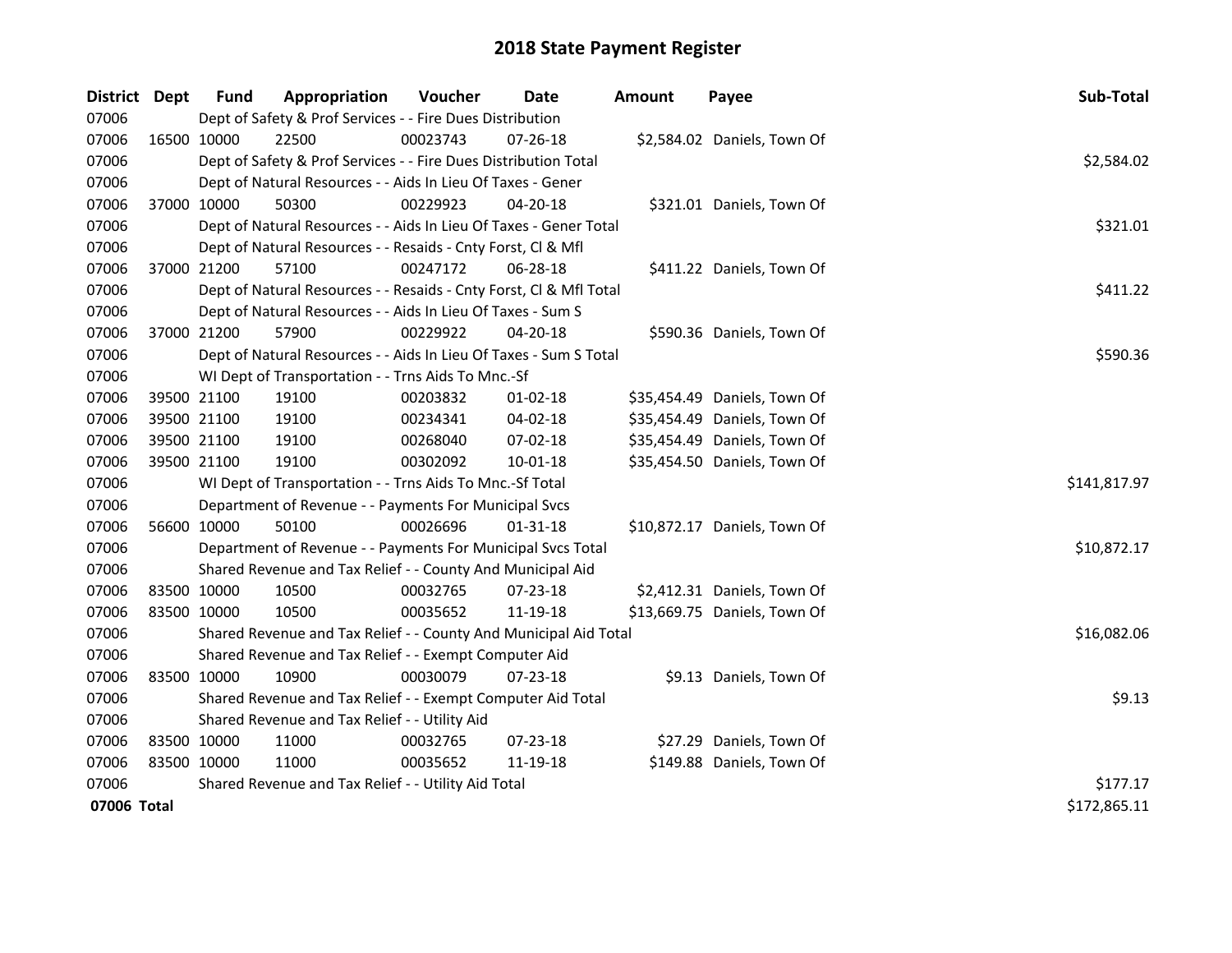| District    | Dept | Fund                                                        | Appropriation                                                      | <b>Voucher</b> | Date           | <b>Amount</b> | Payee                     | Sub-Total    |
|-------------|------|-------------------------------------------------------------|--------------------------------------------------------------------|----------------|----------------|---------------|---------------------------|--------------|
| 07008       |      |                                                             | Dept of Safety & Prof Services - - Fire Dues Distribution          |                |                |               |                           |              |
| 07008       |      | 16500 10000                                                 | 22500                                                              | 00023744       | $07 - 25 - 18$ |               | \$1,458.38 Town Of Dewey  |              |
| 07008       |      |                                                             | Dept of Safety & Prof Services - - Fire Dues Distribution Total    |                |                |               |                           | \$1,458.38   |
| 07008       |      |                                                             | Dept of Natural Resources - - Aids In Lieu Of Taxes - Gener        |                |                |               |                           |              |
| 07008       |      | 37000 10000                                                 | 50300                                                              | 00211429       | $02 - 02 - 18$ |               | \$5,871.43 Town Of Dewey  |              |
| 07008       |      | 37000 10000                                                 | 50300                                                              | 00228938       | 04-20-18       |               | \$148.89 Town Of Dewey    |              |
| 07008       |      |                                                             | Dept of Natural Resources - - Aids In Lieu Of Taxes - Gener Total  |                | \$6,020.32     |               |                           |              |
| 07008       |      |                                                             | Dept of Natural Resources - - Resaids - Cnty Forst, CI & Mfl       |                |                |               |                           |              |
| 07008       |      | 37000 21200                                                 | 57100                                                              | 00247173       | $06 - 28 - 18$ |               | \$220.75 Town Of Dewey    |              |
| 07008       |      |                                                             | Dept of Natural Resources - - Resaids - Cnty Forst, CI & Mfl Total |                |                |               |                           | \$220.75     |
| 07008       |      |                                                             | Dept of Natural Resources - - Aids In Lieu Of Taxes - Sum S        |                |                |               |                           |              |
| 07008       |      | 37000 21200                                                 | 57900                                                              | 00228936       | 04-20-18       |               | \$0.62 Town Of Dewey      |              |
| 07008       |      | 37000 21200                                                 | 57900                                                              | 00228937       | $04 - 20 - 18$ |               | \$140.80 Town Of Dewey    |              |
| 07008       |      |                                                             | Dept of Natural Resources - - Aids In Lieu Of Taxes - Sum S Total  |                |                |               |                           | \$141.42     |
| 07008       |      |                                                             | WI Dept of Transportation - - Trns Aids To Mnc.-Sf                 |                |                |               |                           |              |
| 07008       |      | 39500 21100                                                 | 19100                                                              | 00203833       | $01 - 02 - 18$ |               | \$26,239.92 Town Of Dewey |              |
| 07008       |      | 39500 21100                                                 | 19100                                                              | 00234342       | $04 - 02 - 18$ |               | \$26,239.92 Town Of Dewey |              |
| 07008       |      | 39500 21100                                                 | 19100                                                              | 00268041       | 07-02-18       |               | \$26,239.92 Town Of Dewey |              |
| 07008       |      | 39500 21100                                                 | 19100                                                              | 00302093       | $10 - 01 - 18$ |               | \$26,239.94 Town Of Dewey |              |
| 07008       |      |                                                             | WI Dept of Transportation - - Trns Aids To Mnc.-Sf Total           |                |                |               |                           | \$104,959.70 |
| 07008       |      |                                                             | Shared Revenue and Tax Relief - - County And Municipal Aid         |                |                |               |                           |              |
| 07008       |      | 83500 10000                                                 | 10500                                                              | 00032766       | 07-23-18       |               | \$3,677.17 Town Of Dewey  |              |
| 07008       |      | 83500 10000                                                 | 10500                                                              | 00035653       | 11-19-18       |               | \$20,837.32 Town Of Dewey |              |
| 07008       |      |                                                             | Shared Revenue and Tax Relief - - County And Municipal Aid Total   |                |                |               |                           | \$24,514.49  |
| 07008       |      |                                                             | Shared Revenue and Tax Relief - - Exempt Computer Aid              |                |                |               |                           |              |
| 07008       |      | 83500 10000                                                 | 10900                                                              | 00030080       | 07-23-18       |               | \$9.13 Town Of Dewey      |              |
| 07008       |      | Shared Revenue and Tax Relief - - Exempt Computer Aid Total | \$9.13                                                             |                |                |               |                           |              |
| 07008 Total |      |                                                             |                                                                    |                |                |               |                           | \$137,324.19 |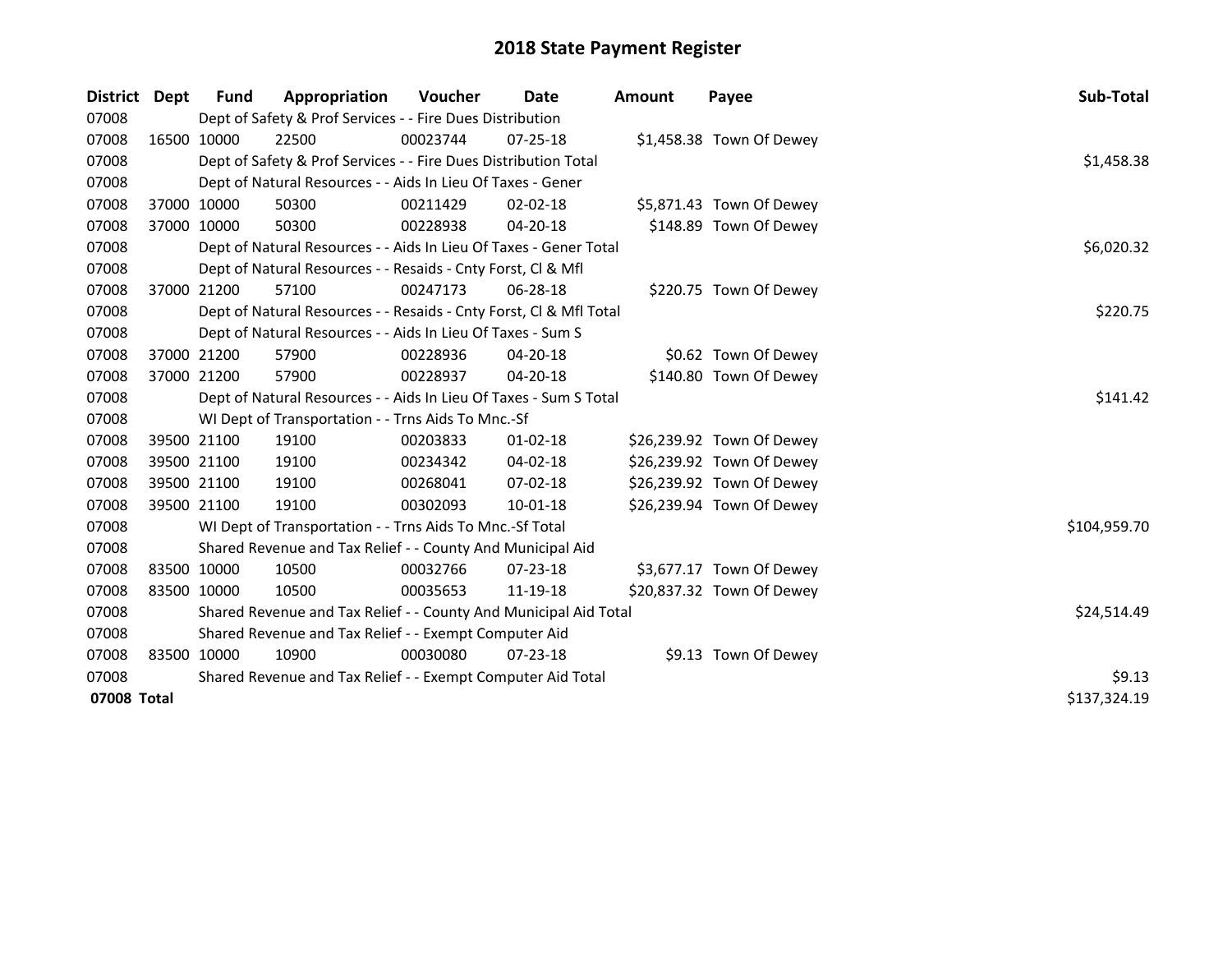| District Dept |             | <b>Fund</b> | Appropriation                                                      | Voucher  | Date           | <b>Amount</b> | Payee                          | Sub-Total    |  |  |  |
|---------------|-------------|-------------|--------------------------------------------------------------------|----------|----------------|---------------|--------------------------------|--------------|--|--|--|
| 07010         |             |             | Dept of Safety & Prof Services - - Fire Dues Distribution          |          |                |               |                                |              |  |  |  |
| 07010         |             | 16500 10000 | 22500                                                              | 00023745 | 07-26-18       |               | \$2,709.44 Town Of Grantsburg  |              |  |  |  |
| 07010         |             |             | Dept of Safety & Prof Services - - Fire Dues Distribution Total    |          |                |               |                                | \$2,709.44   |  |  |  |
| 07010         |             |             | Dept of Natural Resources - - Aids In Lieu Of Taxes - Gener        |          |                |               |                                |              |  |  |  |
| 07010         |             | 37000 10000 | 50300                                                              | 00211467 | $02 - 02 - 18$ |               | \$8,447.59 Town Of Grantsburg  |              |  |  |  |
| 07010         |             | 37000 10000 | 50300                                                              | 00211468 | 02-02-18       |               | \$300.77 Town Of Grantsburg    |              |  |  |  |
| 07010         | 37000 10000 |             | 50300                                                              | 00211469 | 02-02-18       |               | \$1,385.96 Town Of Grantsburg  |              |  |  |  |
| 07010         | 37000 10000 |             | 50300                                                              | 00229600 | 04-20-18       |               | \$209.55 Town Of Grantsburg    |              |  |  |  |
| 07010         |             | 37000 10000 | 50300                                                              | 00229602 | 04-20-18       |               | \$363.97 Town Of Grantsburg    |              |  |  |  |
| 07010         |             |             | Dept of Natural Resources - - Aids In Lieu Of Taxes - Gener Total  |          |                |               |                                | \$10,707.84  |  |  |  |
| 07010         |             |             | Dept of Natural Resources - - Resaids - Cnty Forst, Cl & Mfl       |          |                |               |                                |              |  |  |  |
| 07010         |             | 37000 21200 | 57100                                                              | 00247174 | 06-28-18       |               | \$180.10 Town Of Grantsburg    |              |  |  |  |
| 07010         |             |             | Dept of Natural Resources - - Resaids - Cnty Forst, Cl & Mfl Total |          |                |               |                                | \$180.10     |  |  |  |
| 07010         |             |             | Dept of Natural Resources - - Aids In Lieu Of Taxes - Sum S        |          |                |               |                                |              |  |  |  |
| 07010         |             | 37000 21200 | 57900                                                              | 00229601 | 04-20-18       |               | \$1,345.43 Town Of Grantsburg  |              |  |  |  |
| 07010         |             | 37000 21200 | 57900                                                              | 00229603 | 04-20-18       |               | \$2,650.55 Town Of Grantsburg  |              |  |  |  |
| 07010         |             |             | Dept of Natural Resources - - Aids In Lieu Of Taxes - Sum S Total  |          |                |               |                                | \$3,995.98   |  |  |  |
| 07010         |             |             | WI Dept of Transportation - - Trns Aids To Mnc.-Sf                 |          |                |               |                                |              |  |  |  |
| 07010         |             | 39500 21100 | 19100                                                              | 00203834 | $01 - 02 - 18$ |               | \$30,931.57 Town Of Grantsburg |              |  |  |  |
| 07010         |             | 39500 21100 | 19100                                                              | 00234343 | 04-02-18       |               | \$30,931.57 Town Of Grantsburg |              |  |  |  |
| 07010         |             | 39500 21100 | 19100                                                              | 00268042 | 07-02-18       |               | \$30,931.57 Town Of Grantsburg |              |  |  |  |
| 07010         |             | 39500 21100 | 19100                                                              | 00302094 | 10-01-18       |               | \$30,931.60 Town Of Grantsburg |              |  |  |  |
| 07010         |             |             | WI Dept of Transportation - - Trns Aids To Mnc.-Sf Total           |          |                |               |                                | \$123,726.31 |  |  |  |
| 07010         |             |             | Department of Revenue - - Payments For Municipal Svcs              |          |                |               |                                |              |  |  |  |
| 07010         |             | 56600 10000 | 50100                                                              | 00026697 | 01-31-18       |               | \$270.47 Town Of Grantsburg    |              |  |  |  |
| 07010         |             |             | Department of Revenue - - Payments For Municipal Svcs Total        |          |                |               |                                | \$270.47     |  |  |  |
| 07010         |             |             | Shared Revenue and Tax Relief - - County And Municipal Aid         |          |                |               |                                |              |  |  |  |
| 07010         | 83500 10000 |             | 10500                                                              | 00032767 | $07 - 23 - 18$ |               | \$6,554.28 Town Of Grantsburg  |              |  |  |  |
| 07010         |             | 83500 10000 | 10500                                                              | 00035654 | 11-19-18       |               | \$37,140.91 Town Of Grantsburg |              |  |  |  |
| 07010         |             |             | Shared Revenue and Tax Relief - - County And Municipal Aid Total   |          |                |               |                                | \$43,695.19  |  |  |  |
| 07010         |             |             | Shared Revenue and Tax Relief - - Exempt Computer Aid              |          |                |               |                                |              |  |  |  |
| 07010         |             | 83500 10000 | 10900                                                              | 00030081 | $07 - 23 - 18$ |               | \$41.60 Town Of Grantsburg     |              |  |  |  |
| 07010         |             |             | Shared Revenue and Tax Relief - - Exempt Computer Aid Total        |          |                |               |                                | \$41.60      |  |  |  |
| 07010         |             |             | Shared Revenue and Tax Relief - - Utility Aid                      |          |                |               |                                |              |  |  |  |
| 07010         |             | 83500 10000 | 11000                                                              | 00032767 | 07-23-18       |               | \$224.92 Town Of Grantsburg    |              |  |  |  |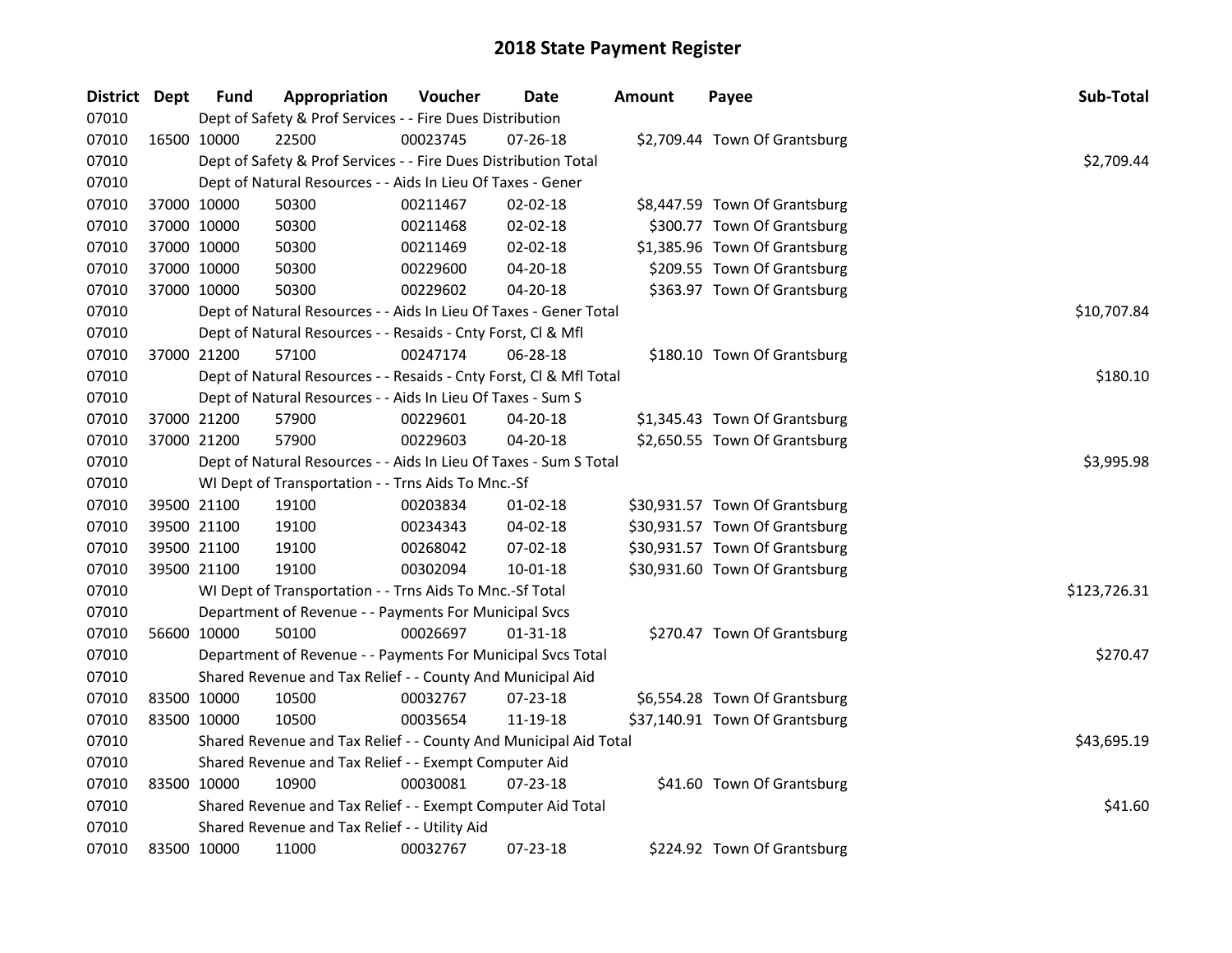| District Dept | <b>Fund</b> | Appropriation                                                   | Voucher    | Date           | Amount | Pavee                         | Sub-Total    |
|---------------|-------------|-----------------------------------------------------------------|------------|----------------|--------|-------------------------------|--------------|
| 07010         | 83500 10000 | 11000                                                           | 00035654   | 11-19-18       |        | \$1,298.59 Town Of Grantsburg |              |
| 07010         |             | Shared Revenue and Tax Relief - - Utility Aid Total             | \$1,523.51 |                |        |                               |              |
| 07010         |             | Shared Revenue and Tax Relief - - Lottery & Gaming Credit       |            |                |        |                               |              |
| 07010         | 83500 52100 | 36300                                                           | 00027269   | $03 - 26 - 18$ |        | \$1,130.92 Town Of Grantsburg |              |
| 07010         |             | Shared Revenue and Tax Relief - - Lottery & Gaming Credit Total | \$1,130.92 |                |        |                               |              |
| 07010 Total   |             |                                                                 |            |                |        |                               | \$187,981.36 |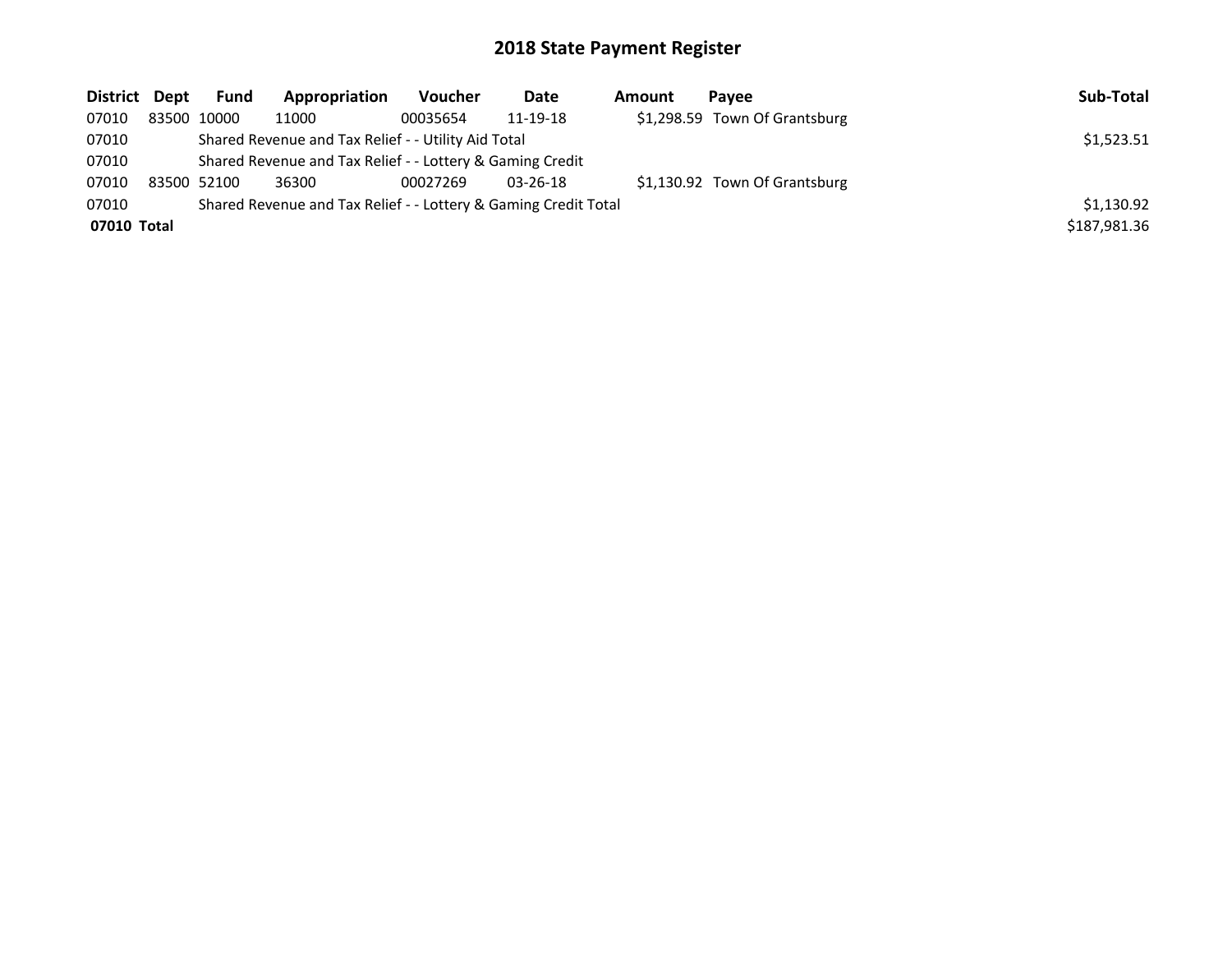| District Dept | <b>Fund</b>                                   | Appropriation                                                      | Voucher  | Date           | <b>Amount</b> | Payee                       | Sub-Total    |  |  |  |
|---------------|-----------------------------------------------|--------------------------------------------------------------------|----------|----------------|---------------|-----------------------------|--------------|--|--|--|
| 07012         |                                               | Dept of Safety & Prof Services - - Fire Dues Distribution          |          |                |               |                             |              |  |  |  |
| 07012         | 16500 10000                                   | 22500                                                              | 00023746 | $07 - 25 - 18$ |               | \$7,549.03 Town Of Jackson  |              |  |  |  |
| 07012         |                                               | Dept of Safety & Prof Services - - Fire Dues Distribution Total    |          |                |               |                             | \$7,549.03   |  |  |  |
| 07012         |                                               | Dept of Natural Resources - - Aids In Lieu Of Taxes - Gener        |          |                |               |                             |              |  |  |  |
| 07012         | 37000 10000                                   | 50300                                                              | 00211450 | $02 - 02 - 18$ |               | \$326.05 Town Of Jackson    |              |  |  |  |
| 07012         | 37000 10000                                   | 50300                                                              | 00229198 | 04-20-18       |               | \$33.12 Town Of Jackson     |              |  |  |  |
| 07012         |                                               | Dept of Natural Resources - - Aids In Lieu Of Taxes - Gener Total  |          |                |               |                             | \$359.17     |  |  |  |
| 07012         |                                               | Dept of Natural Resources - - General Program Operations --        |          |                |               |                             |              |  |  |  |
| 07012         | 37000 21200                                   | 25400                                                              | 00274942 | 10-30-18       |               | \$2,600.00 Town Of Jackson  |              |  |  |  |
| 07012         |                                               | Dept of Natural Resources - - General Program Operations -- Total  |          |                |               |                             | \$2,600.00   |  |  |  |
| 07012         |                                               | Dept of Natural Resources - - Resaids - Cnty Forst, Cl & Mfl       |          |                |               |                             |              |  |  |  |
| 07012         | 37000 21200                                   | 57100                                                              | 00247175 | 06-28-18       |               | \$1,642.34 Town Of Jackson  |              |  |  |  |
| 07012         |                                               | Dept of Natural Resources - - Resaids - Cnty Forst, CI & Mfl Total |          |                |               |                             | \$1,642.34   |  |  |  |
| 07012         |                                               | Dept of Natural Resources - - Aids In Lieu Of Taxes - Sum S        |          |                |               |                             |              |  |  |  |
| 07012         | 37000 21200                                   | 57900                                                              | 00229196 | 04-20-18       |               | \$38.51 Town Of Jackson     |              |  |  |  |
| 07012         | 37000 21200                                   | 57900                                                              | 00229197 | 04-20-18       |               | \$7.01 Town Of Jackson      |              |  |  |  |
| 07012         |                                               | Dept of Natural Resources - - Aids In Lieu Of Taxes - Sum S Total  | \$45.52  |                |               |                             |              |  |  |  |
| 07012         |                                               | WI Dept of Transportation - - Trns Aids To Mnc.-Sf                 |          |                |               |                             |              |  |  |  |
| 07012         | 39500 21100                                   | 19100                                                              | 00203835 | $01 - 02 - 18$ |               | \$48,663.93 Town Of Jackson |              |  |  |  |
| 07012         | 39500 21100                                   | 19100                                                              | 00234344 | 04-02-18       |               | \$48,663.93 Town Of Jackson |              |  |  |  |
| 07012         | 39500 21100                                   | 19100                                                              | 00268043 | 07-02-18       |               | \$48,663.93 Town Of Jackson |              |  |  |  |
| 07012         | 39500 21100                                   | 19100                                                              | 00302095 | 10-01-18       |               | \$48,663.93 Town Of Jackson |              |  |  |  |
| 07012         |                                               | WI Dept of Transportation - - Trns Aids To Mnc.-Sf Total           |          |                |               |                             | \$194,655.72 |  |  |  |
| 07012         |                                               | Shared Revenue and Tax Relief - - County And Municipal Aid         |          |                |               |                             |              |  |  |  |
| 07012         | 83500 10000                                   | 10500                                                              | 00032768 | 07-23-18       |               | \$1,017.39 Town Of Jackson  |              |  |  |  |
| 07012         | 83500 10000                                   | 10500                                                              | 00035655 | 11-19-18       |               | \$5,765.23 Town Of Jackson  |              |  |  |  |
| 07012         |                                               | Shared Revenue and Tax Relief - - County And Municipal Aid Total   |          |                |               |                             | \$6,782.62   |  |  |  |
| 07012         |                                               | Shared Revenue and Tax Relief - - Exempt Computer Aid              |          |                |               |                             |              |  |  |  |
| 07012         | 83500 10000                                   | 10900                                                              | 00030082 | $07 - 23 - 18$ |               | \$2.03 Town Of Jackson      |              |  |  |  |
| 07012         |                                               | Shared Revenue and Tax Relief - - Exempt Computer Aid Total        |          |                |               |                             | \$2.03       |  |  |  |
| 07012         | Shared Revenue and Tax Relief - - Utility Aid |                                                                    |          |                |               |                             |              |  |  |  |
| 07012         | 83500 10000                                   | 11000                                                              | 00032768 | $07 - 23 - 18$ |               | \$135.69 Town Of Jackson    |              |  |  |  |
| 07012         | 83500 10000                                   | 11000                                                              | 00035655 | 11-19-18       |               | \$801.32 Town Of Jackson    |              |  |  |  |
| 07012         |                                               | Shared Revenue and Tax Relief - - Utility Aid Total                |          |                |               |                             | \$937.01     |  |  |  |
| 07012 Total   |                                               |                                                                    |          |                |               |                             | \$214,573.44 |  |  |  |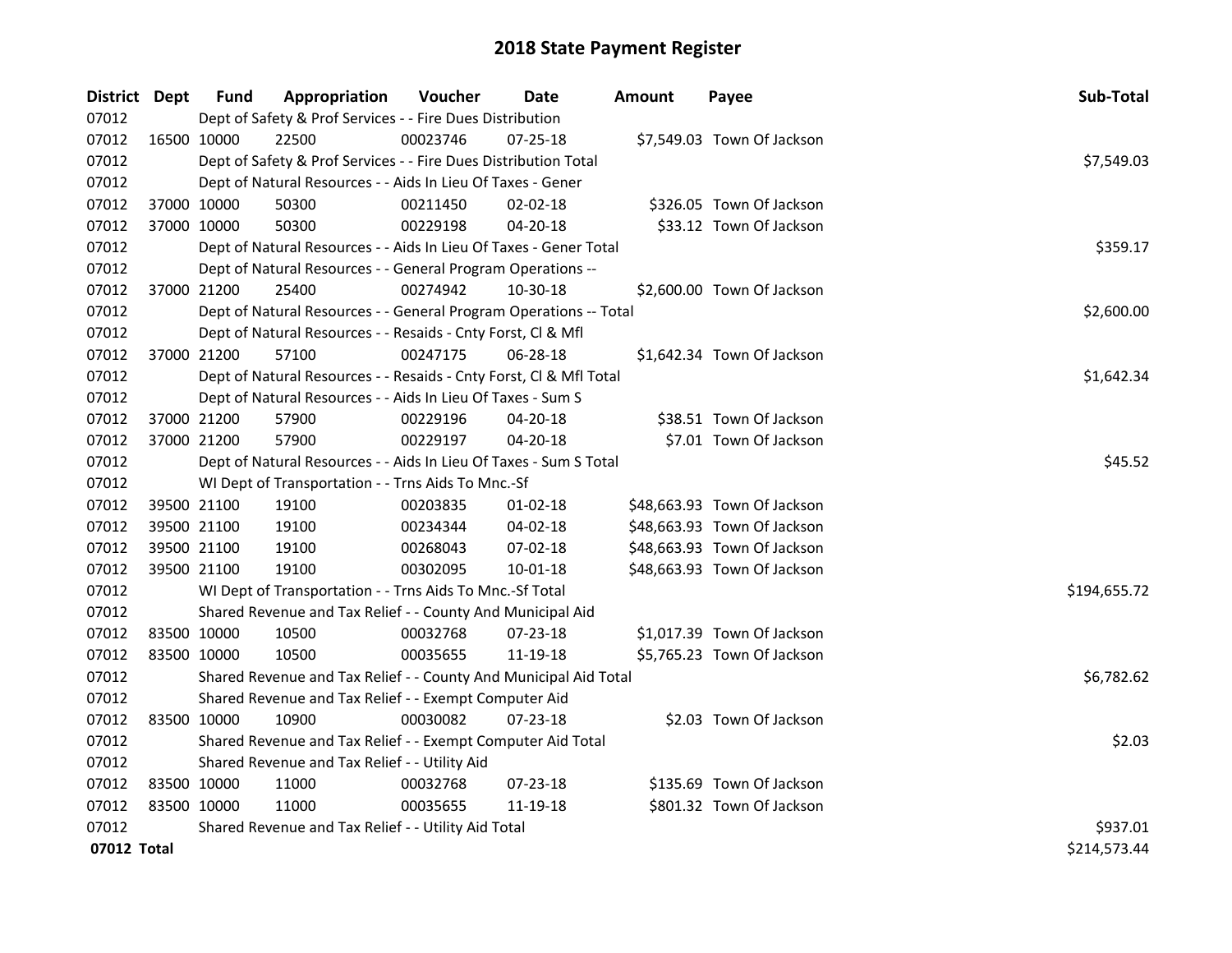| District    | <b>Dept</b> | <b>Fund</b>                                                 | Appropriation                                                      | Voucher  | Date           | <b>Amount</b> | Payee                            | Sub-Total    |  |  |  |
|-------------|-------------|-------------------------------------------------------------|--------------------------------------------------------------------|----------|----------------|---------------|----------------------------------|--------------|--|--|--|
| 07014       |             |                                                             | Dept of Safety & Prof Services - - Fire Dues Distribution          |          |                |               |                                  |              |  |  |  |
| 07014       |             | 16500 10000                                                 | 22500                                                              | 00023747 | 07-26-18       |               | \$2,789.80 Town Of La Follette   |              |  |  |  |
| 07014       |             |                                                             | Dept of Safety & Prof Services - - Fire Dues Distribution Total    |          |                |               |                                  | \$2,789.80   |  |  |  |
| 07014       |             |                                                             | Dept of Natural Resources - - Aids In Lieu Of Taxes - Gener        |          |                |               |                                  |              |  |  |  |
| 07014       |             | 37000 10000                                                 | 50300                                                              | 00230640 | $04 - 20 - 18$ |               | \$101.68 Town Of La Follette     |              |  |  |  |
| 07014       |             |                                                             | Dept of Natural Resources - - Aids In Lieu Of Taxes - Gener Total  |          |                |               |                                  | \$101.68     |  |  |  |
| 07014       |             |                                                             | Dept of Natural Resources - - Resaids - Cnty Forst, Cl & Mfl       |          |                |               |                                  |              |  |  |  |
| 07014       |             | 37000 21200                                                 | 57100                                                              | 00247176 | 06-28-18       |               | \$522.72 Town Of La Follette     |              |  |  |  |
| 07014       |             |                                                             | Dept of Natural Resources - - Resaids - Cnty Forst, Cl & Mfl Total |          |                |               |                                  | \$522.72     |  |  |  |
| 07014       |             |                                                             | Dept of Natural Resources - - Aids In Lieu Of Taxes - Sum S        |          |                |               |                                  |              |  |  |  |
| 07014       |             | 37000 21200                                                 | 57900                                                              | 00230639 | 04-20-18       |               | \$35.20 Town Of La Follette      |              |  |  |  |
| 07014       |             |                                                             | Dept of Natural Resources - - Aids In Lieu Of Taxes - Sum S Total  |          |                |               |                                  | \$35.20      |  |  |  |
| 07014       |             |                                                             | WI Dept of Transportation - - Trns Aids To Mnc.-Sf                 |          |                |               |                                  |              |  |  |  |
| 07014       |             | 39500 21100                                                 | 19100                                                              | 00203836 | $01 - 02 - 18$ |               | \$25,616.05 Town Of La Follette  |              |  |  |  |
| 07014       | 39500 21100 |                                                             | 19100                                                              | 00234345 | 04-02-18       |               | \$25,616.05 Town Of La Follette  |              |  |  |  |
| 07014       | 39500 21100 |                                                             | 19100                                                              | 00268044 | 07-02-18       |               | \$25,616.05 Town Of La Follette  |              |  |  |  |
| 07014       |             | 39500 21100                                                 | 19100                                                              | 00302096 | $10 - 01 - 18$ |               | \$25,616.06 Town Of La Follette  |              |  |  |  |
| 07014       |             |                                                             | WI Dept of Transportation - - Trns Aids To Mnc.-Sf Total           |          |                |               |                                  | \$102,464.21 |  |  |  |
| 07014       |             |                                                             | WI Dept of Transportation - - Local Rds, Grants Sf                 |          |                |               |                                  |              |  |  |  |
| 07014       |             | 39500 21100                                                 | 27000                                                              | 00218091 | $02 - 02 - 18$ |               | \$100,519.68 Town Of La Follette |              |  |  |  |
| 07014       |             |                                                             | WI Dept of Transportation - - Local Rds, Grants Sf Total           |          |                |               |                                  | \$100,519.68 |  |  |  |
| 07014       |             |                                                             | Shared Revenue and Tax Relief - - County And Municipal Aid         |          |                |               |                                  |              |  |  |  |
| 07014       | 83500 10000 |                                                             | 10500                                                              | 00032769 | 07-23-18       |               | \$978.29 Town Of La Follette     |              |  |  |  |
| 07014       | 83500 10000 |                                                             | 10500                                                              | 00035656 | 11-19-18       |               | \$5,543.61 Town Of La Follette   |              |  |  |  |
| 07014       |             |                                                             | Shared Revenue and Tax Relief - - County And Municipal Aid Total   |          |                |               |                                  | \$6,521.90   |  |  |  |
| 07014       |             | Shared Revenue and Tax Relief - - Exempt Computer Aid       |                                                                    |          |                |               |                                  |              |  |  |  |
| 07014       | 83500 10000 |                                                             | 10900                                                              | 00030083 | 07-23-18       |               | \$5.07 Town Of La Follette       |              |  |  |  |
| 07014       |             | Shared Revenue and Tax Relief - - Exempt Computer Aid Total |                                                                    |          |                |               |                                  |              |  |  |  |
| 07014 Total |             |                                                             |                                                                    |          |                |               |                                  | \$212,960.26 |  |  |  |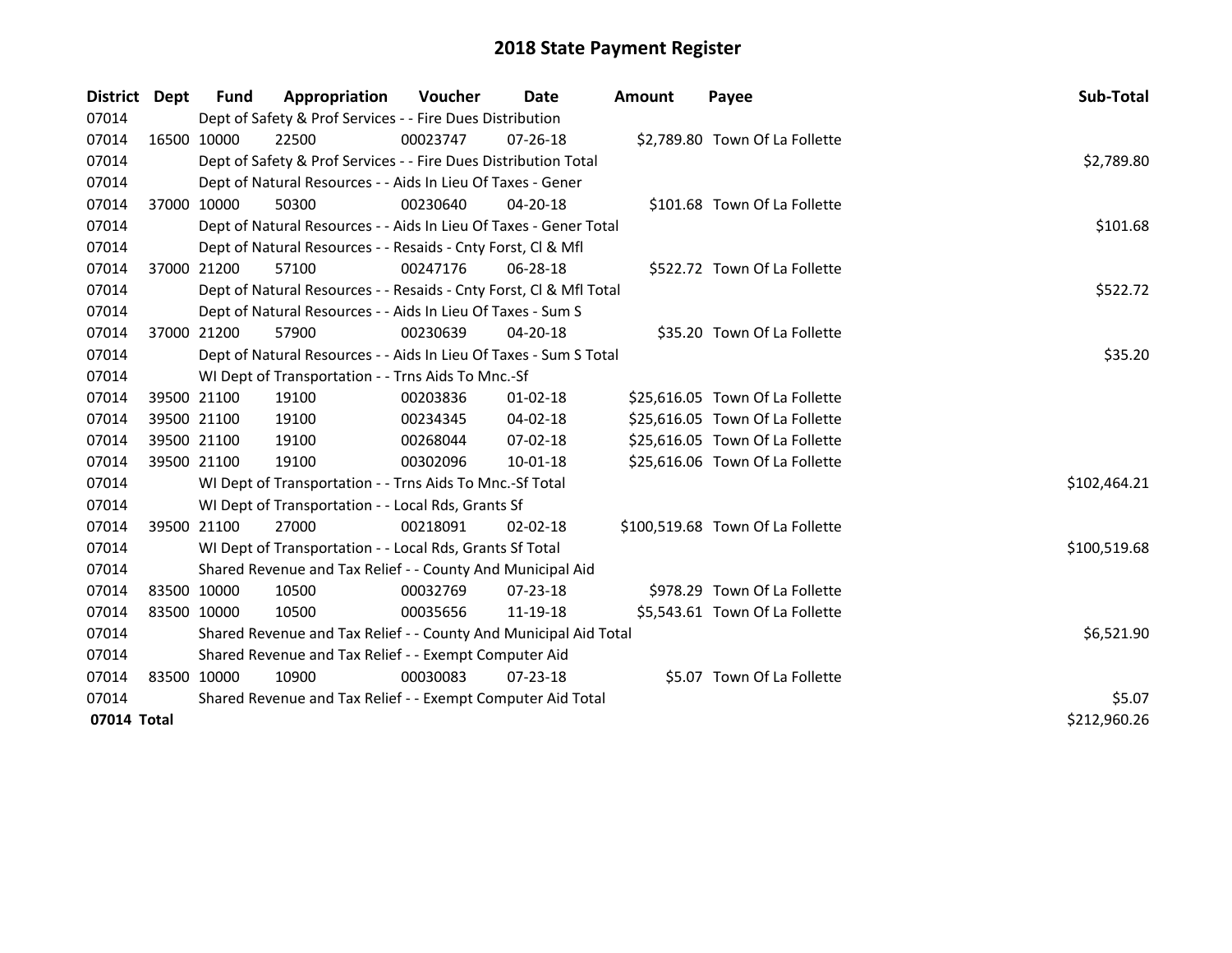| District Dept |             | <b>Fund</b> | Appropriation                                                      | Voucher    | Date           | Amount | Payee                       | Sub-Total    |
|---------------|-------------|-------------|--------------------------------------------------------------------|------------|----------------|--------|-----------------------------|--------------|
| 07016         |             |             | Dept of Safety & Prof Services - - Fire Dues Distribution          |            |                |        |                             |              |
| 07016         |             | 16500 10000 | 22500                                                              | 00023748   | $07 - 24 - 18$ |        | \$947.84 Town Of Lincoln    |              |
| 07016         |             |             | Dept of Safety & Prof Services - - Fire Dues Distribution Total    |            |                |        |                             | \$947.84     |
| 07016         |             |             | Dept of Natural Resources - - Aids In Lieu Of Taxes - Gener        |            |                |        |                             |              |
| 07016         |             | 37000 10000 | 50300                                                              | 00211470   | $02 - 02 - 18$ |        | \$2,915.21 Town Of Lincoln  |              |
| 07016         | 37000 10000 |             | 50300                                                              | 00229627   | 04-20-18       |        | \$456.19 Town Of Lincoln    |              |
| 07016         |             |             | Dept of Natural Resources - - Aids In Lieu Of Taxes - Gener Total  | \$3,371.40 |                |        |                             |              |
| 07016         |             |             | Dept of Natural Resources - - Resaids - Cnty Forst, CI & Mfl       |            |                |        |                             |              |
| 07016         |             | 37000 21200 | 57100                                                              | 00247177   | 06-28-18       |        | \$1,699.42 Town Of Lincoln  |              |
| 07016         |             |             | Dept of Natural Resources - - Resaids - Cnty Forst, CI & Mfl Total |            |                |        |                             | \$1,699.42   |
| 07016         |             |             | Dept of Natural Resources - - Aids In Lieu Of Taxes - Sum S        |            |                |        |                             |              |
| 07016         |             | 37000 21200 | 57900                                                              | 00229626   | $04 - 20 - 18$ |        | \$2,605.59 Town Of Lincoln  |              |
| 07016         |             |             | Dept of Natural Resources - - Aids In Lieu Of Taxes - Sum S Total  |            |                |        |                             | \$2,605.59   |
| 07016         |             |             | WI Dept of Transportation - - Trns Aids To Mnc.-Sf                 |            |                |        |                             |              |
| 07016         |             | 39500 21100 | 19100                                                              | 00203837   | $01 - 02 - 18$ |        | \$26,153.57 Town Of Lincoln |              |
| 07016         |             | 39500 21100 | 19100                                                              | 00234346   | 04-02-18       |        | \$26,153.57 Town Of Lincoln |              |
| 07016         |             | 39500 21100 | 19100                                                              | 00268045   | $07 - 02 - 18$ |        | \$26,153.57 Town Of Lincoln |              |
| 07016         |             | 39500 21100 | 19100                                                              | 00302097   | 10-01-18       |        | \$26,153.60 Town Of Lincoln |              |
| 07016         |             |             | WI Dept of Transportation - - Trns Aids To Mnc.-Sf Total           |            |                |        |                             | \$104,614.31 |
| 07016         |             |             | Shared Revenue and Tax Relief - - County And Municipal Aid         |            |                |        |                             |              |
| 07016         |             | 83500 10000 | 10500                                                              | 00032770   | $07 - 23 - 18$ |        | \$2,658.64 Town Of Lincoln  |              |
| 07016         | 83500 10000 |             | 10500                                                              | 00035657   | 11-19-18       |        | \$15,065.64 Town Of Lincoln |              |
| 07016         |             |             | Shared Revenue and Tax Relief - - County And Municipal Aid Total   |            |                |        |                             | \$17,724.28  |
| 07016         |             |             | Shared Revenue and Tax Relief - - Exempt Computer Aid              |            |                |        |                             |              |
| 07016         |             | 83500 10000 | 10900                                                              | 00030084   | $07 - 23 - 18$ |        | \$4.06 Town Of Lincoln      |              |
| 07016         |             |             | Shared Revenue and Tax Relief - - Exempt Computer Aid Total        | \$4.06     |                |        |                             |              |
| 07016 Total   |             |             |                                                                    |            |                |        |                             | \$130,966.90 |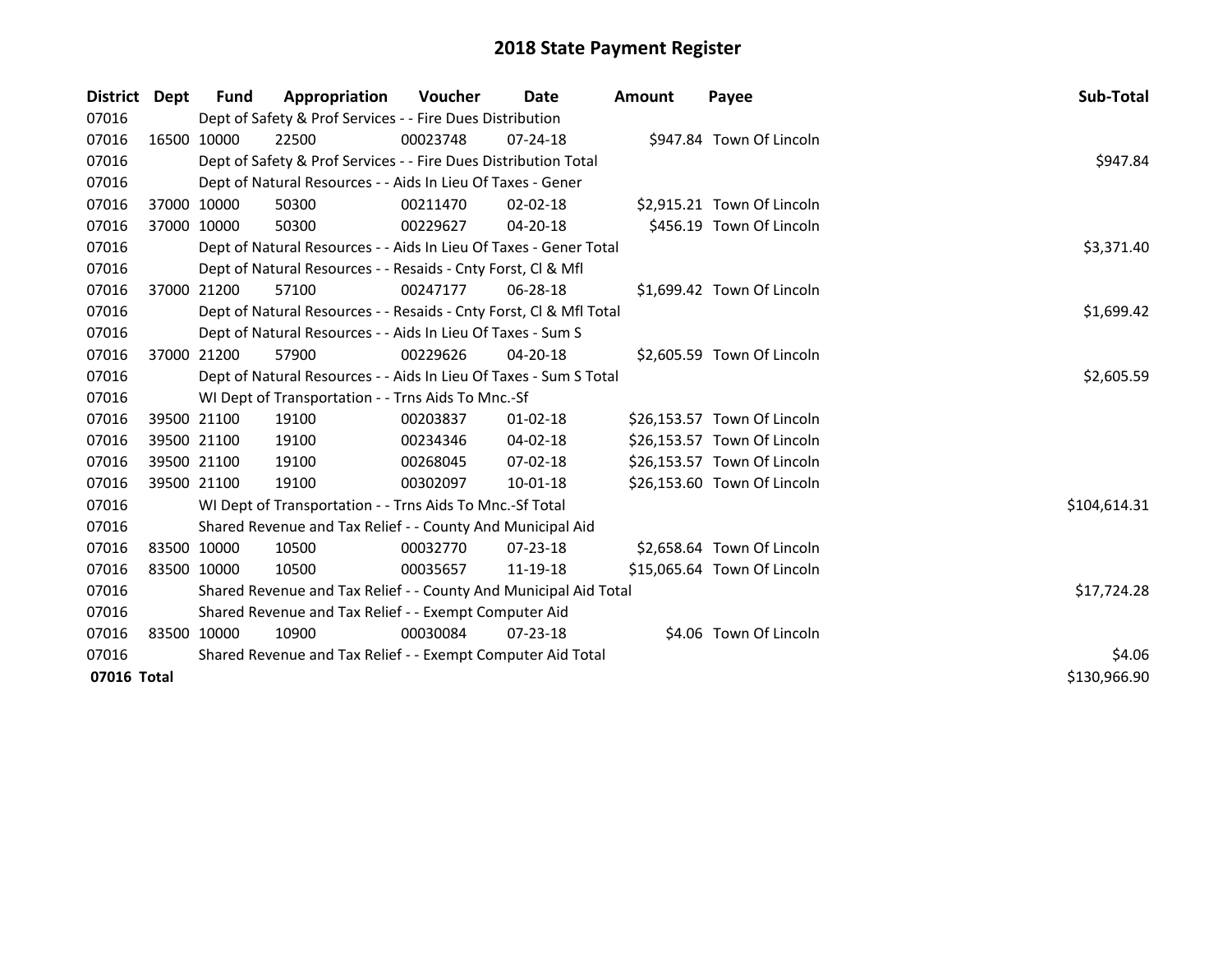| District Dept | <b>Fund</b>                                                            | Appropriation                                                          | Voucher  | Date           | <b>Amount</b> | Payee                      | Sub-Total    |  |  |
|---------------|------------------------------------------------------------------------|------------------------------------------------------------------------|----------|----------------|---------------|----------------------------|--------------|--|--|
| 07018         |                                                                        | Dept of Safety & Prof Services - - Fire Dues Distribution              |          |                |               |                            |              |  |  |
| 07018         | 16500 10000                                                            | 22500                                                                  | 00023749 | $07 - 24 - 18$ |               | \$4,527.61 Town Of Meenon  |              |  |  |
| 07018         |                                                                        | Dept of Safety & Prof Services - - Fire Dues Distribution Total        |          |                |               |                            | \$4,527.61   |  |  |
| 07018         |                                                                        | Dept of Natural Resources - - Aids In Lieu Of Taxes - Gener            |          |                |               |                            |              |  |  |
| 07018         | 37000 10000                                                            | 50300                                                                  | 00211512 | $02 - 02 - 18$ |               | \$262.10 Town Of Meenon    |              |  |  |
| 07018         | 37000 10000                                                            | 50300                                                                  | 00230670 | 04-20-18       |               | \$17.50 Town Of Meenon     |              |  |  |
| 07018         | 37000 10000                                                            | 50300                                                                  | 00230671 | 04-20-18       |               | \$23.05 Town Of Meenon     |              |  |  |
| 07018         |                                                                        | Dept of Natural Resources - - Aids In Lieu Of Taxes - Gener Total      |          |                |               |                            | \$302.65     |  |  |
| 07018         |                                                                        | Dept of Natural Resources - - Resaids - Cnty Forst, Cl & Mfl           |          |                |               |                            |              |  |  |
| 07018         | 37000 21200                                                            | 57100                                                                  | 00247178 | 06-28-18       |               | \$384.90 Town Of Meenon    |              |  |  |
| 07018         |                                                                        | Dept of Natural Resources - - Resaids - Cnty Forst, CI & Mfl Total     |          |                |               |                            | \$384.90     |  |  |
| 07018         |                                                                        | Dept of Natural Resources - - Aids In Lieu Of Taxes - Sum S            |          |                |               |                            |              |  |  |
| 07018         | 37000 21200                                                            | 57900                                                                  | 00230669 | 04-20-18       |               | \$0.64 Town Of Meenon      |              |  |  |
| 07018         |                                                                        | Dept of Natural Resources - - Aids In Lieu Of Taxes - Sum S Total      |          |                |               |                            | \$0.64       |  |  |
| 07018         |                                                                        | WI Dept of Transportation - - Trns Aids To Mnc.-Sf                     |          |                |               |                            |              |  |  |
| 07018         | 39500 21100                                                            | 19100                                                                  | 00203838 | 01-02-18       |               | \$28,996.48 Town Of Meenon |              |  |  |
| 07018         | 39500 21100                                                            | 19100                                                                  | 00234347 | 04-02-18       |               | \$28,996.48 Town Of Meenon |              |  |  |
| 07018         | 39500 21100                                                            | 19100                                                                  | 00268046 | 07-02-18       |               | \$28,996.48 Town Of Meenon |              |  |  |
| 07018         | 39500 21100                                                            | 19100                                                                  | 00302098 | 10-01-18       |               | \$28,996.51 Town Of Meenon |              |  |  |
| 07018         |                                                                        | WI Dept of Transportation - - Trns Aids To Mnc.-Sf Total               |          |                |               |                            | \$115,985.95 |  |  |
| 07018         |                                                                        | Department of Military Affairs - - Disaster Recovery Aid               |          |                |               |                            |              |  |  |
| 07018         | 46500 10000                                                            | 30500                                                                  | 00050646 | 10-18-18       |               | \$2,224.69 Town Of Meenon  |              |  |  |
| 07018         |                                                                        | Department of Military Affairs - - Disaster Recovery Aid Total         |          |                |               |                            | \$2,224.69   |  |  |
| 07018         |                                                                        | Department of Military Affairs - - Federal Aid, Local Assistance       |          |                |               |                            |              |  |  |
| 07018         | 46500 10000                                                            | 34200                                                                  | 00050646 | 10-18-18       |               | \$13,348.11 Town Of Meenon |              |  |  |
| 07018         |                                                                        | Department of Military Affairs - - Federal Aid, Local Assistance Total |          |                |               |                            | \$13,348.11  |  |  |
| 07018         |                                                                        | Shared Revenue and Tax Relief - - County And Municipal Aid             |          |                |               |                            |              |  |  |
| 07018         | 83500 10000                                                            | 10500                                                                  | 00032771 | $07 - 23 - 18$ |               | \$1,733.46 Town Of Meenon  |              |  |  |
| 07018         | 83500 10000                                                            | 10500                                                                  | 00035658 | 11-19-18       |               | \$9,822.93 Town Of Meenon  |              |  |  |
| 07018         |                                                                        | Shared Revenue and Tax Relief - - County And Municipal Aid Total       |          |                |               |                            | \$11,556.39  |  |  |
| 07018         |                                                                        | Shared Revenue and Tax Relief - - Exempt Computer Aid                  |          |                |               |                            |              |  |  |
| 07018         | 83500 10000                                                            | 10900                                                                  | 00030085 | $07 - 23 - 18$ |               | \$33.49 Town Of Meenon     |              |  |  |
| 07018         | \$33.49<br>Shared Revenue and Tax Relief - - Exempt Computer Aid Total |                                                                        |          |                |               |                            |              |  |  |
| 07018         |                                                                        | Shared Revenue and Tax Relief - - Utility Aid                          |          |                |               |                            |              |  |  |
| 07018         | 83500 10000                                                            | 11000                                                                  | 00032771 | 07-23-18       |               | \$679.03 Town Of Meenon    |              |  |  |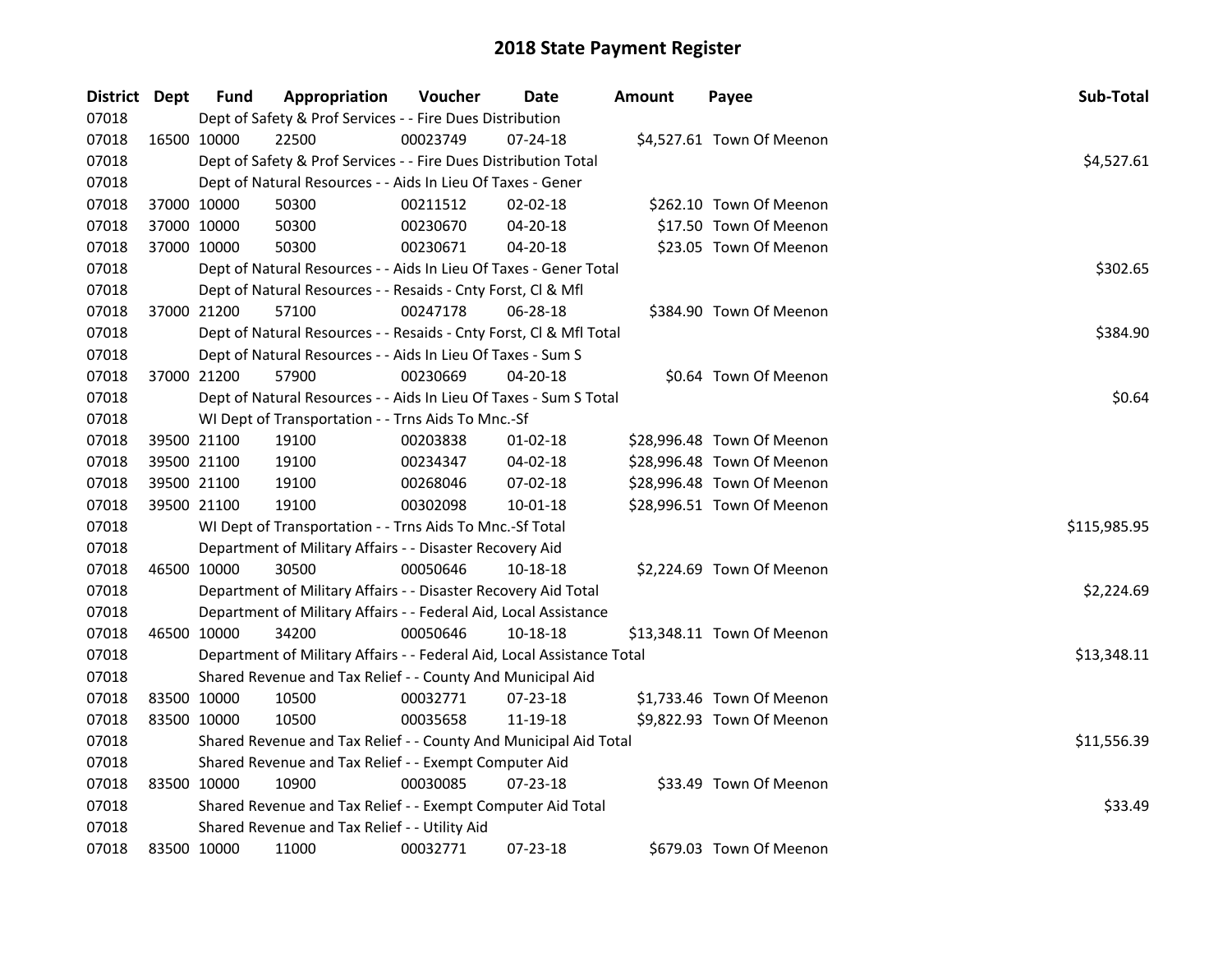| District Dept                                                |  | Fund        | Appropriation | <b>Voucher</b> | Date     | Amount | <b>Pavee</b>              | Sub-Total    |
|--------------------------------------------------------------|--|-------------|---------------|----------------|----------|--------|---------------------------|--------------|
| 07018                                                        |  | 83500 10000 | 11000         | 00035658       | 11-19-18 |        | \$3.866.08 Town Of Meenon |              |
| 07018<br>Shared Revenue and Tax Relief - - Utility Aid Total |  |             |               |                |          |        |                           | \$4.545.11   |
| 07018 Total                                                  |  |             |               |                |          |        |                           | \$152,909.54 |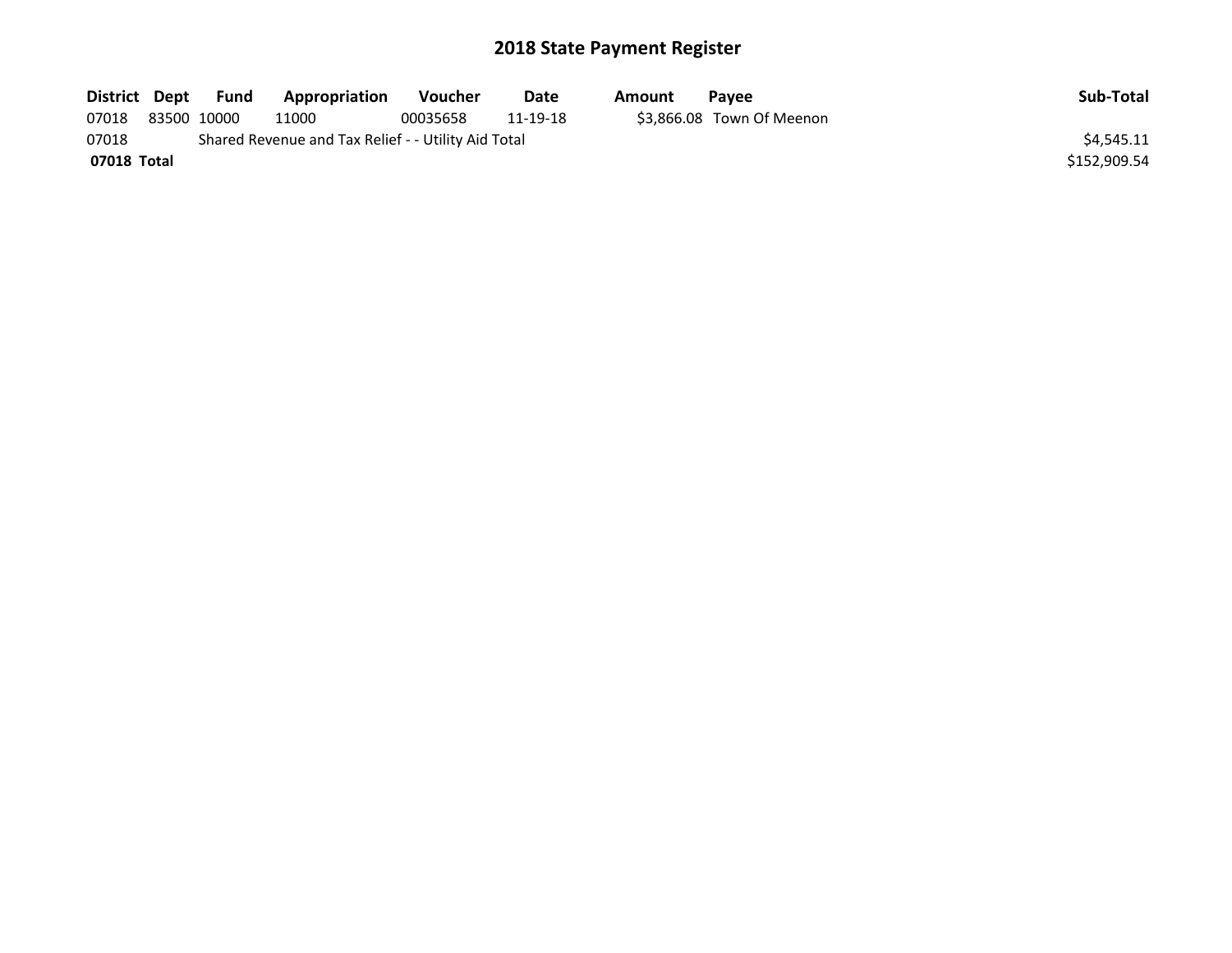| District Dept |             | Fund        | Appropriation                                                                  | <b>Voucher</b> | Date           | Amount | Payee                       | Sub-Total    |  |  |  |
|---------------|-------------|-------------|--------------------------------------------------------------------------------|----------------|----------------|--------|-----------------------------|--------------|--|--|--|
| 07020         |             |             | Dept of Safety & Prof Services - - Fire Dues Distribution                      |                |                |        |                             |              |  |  |  |
| 07020         |             | 16500 10000 | 22500                                                                          | 00023750       | $07 - 25 - 18$ |        | \$7,071.43 Town Of Oakland  |              |  |  |  |
| 07020         |             |             | Dept of Safety & Prof Services - - Fire Dues Distribution Total                |                |                |        |                             | \$7,071.43   |  |  |  |
| 07020         |             |             | Dept of Natural Resources - - Aids In Lieu Of Taxes - Gener                    |                |                |        |                             |              |  |  |  |
| 07020         |             | 37000 10000 | 50300                                                                          | 00229449       | 04-20-18       |        | \$166.22 Town Of Oakland    |              |  |  |  |
| 07020         |             | 37000 10000 | 50300                                                                          | 00229450       | 04-20-18       |        | \$52.45 Town Of Oakland     |              |  |  |  |
| 07020         |             |             | Dept of Natural Resources - - Aids In Lieu Of Taxes - Gener Total              |                |                |        |                             | \$218.67     |  |  |  |
| 07020         |             |             | Dept of Natural Resources - - Resaids - Cnty Forst, Cl & Mfl                   |                |                |        |                             |              |  |  |  |
| 07020         |             | 37000 21200 | 57100                                                                          | 00247179       | 06-28-18       |        | \$427.97 Town Of Oakland    |              |  |  |  |
| 07020         |             |             | \$427.97<br>Dept of Natural Resources - - Resaids - Cnty Forst, Cl & Mfl Total |                |                |        |                             |              |  |  |  |
| 07020         |             |             | Dept of Natural Resources - - Aids In Lieu Of Taxes - Sum S                    |                |                |        |                             |              |  |  |  |
| 07020         |             | 37000 21200 | 57900                                                                          | 00229447       | 04-20-18       |        | \$0.04 Town Of Oakland      |              |  |  |  |
| 07020         |             | 37000 21200 | 57900                                                                          | 00229448       | 04-20-18       |        | \$8.83 Town Of Oakland      |              |  |  |  |
| 07020         |             |             | Dept of Natural Resources - - Aids In Lieu Of Taxes - Sum S Total              |                |                |        |                             | \$8.87       |  |  |  |
| 07020         |             |             | WI Dept of Transportation - - Trns Aids To Mnc.-Sf                             |                |                |        |                             |              |  |  |  |
| 07020         |             | 39500 21100 | 19100                                                                          | 00203839       | $01-02-18$     |        | \$28,638.13 Town Of Oakland |              |  |  |  |
| 07020         |             | 39500 21100 | 19100                                                                          | 00234348       | 04-02-18       |        | \$28,638.13 Town Of Oakland |              |  |  |  |
| 07020         |             | 39500 21100 | 19100                                                                          | 00268047       | 07-02-18       |        | \$28,638.13 Town Of Oakland |              |  |  |  |
| 07020         |             | 39500 21100 | 19100                                                                          | 00302099       | 10-01-18       |        | \$28,638.16 Town Of Oakland |              |  |  |  |
| 07020         |             |             | WI Dept of Transportation - - Trns Aids To Mnc.-Sf Total                       |                |                |        |                             | \$114,552.55 |  |  |  |
| 07020         |             |             | Shared Revenue and Tax Relief - - County And Municipal Aid                     |                |                |        |                             |              |  |  |  |
| 07020         |             | 83500 10000 | 10500                                                                          | 00032772       | 07-23-18       |        | \$1,086.19 Town Of Oakland  |              |  |  |  |
| 07020         |             | 83500 10000 | 10500                                                                          | 00035659       | 11-19-18       |        | \$6,155.07 Town Of Oakland  |              |  |  |  |
| 07020         |             |             | Shared Revenue and Tax Relief - - County And Municipal Aid Total               |                |                |        |                             | \$7,241.26   |  |  |  |
| 07020         |             |             | Shared Revenue and Tax Relief - - Exempt Computer Aid                          |                |                |        |                             |              |  |  |  |
| 07020         |             | 83500 10000 | 10900                                                                          | 00030086       | 07-23-18       |        | \$7.10 Town Of Oakland      |              |  |  |  |
| 07020         |             |             | Shared Revenue and Tax Relief - - Exempt Computer Aid Total                    |                |                |        |                             | \$7.10       |  |  |  |
| 07020         |             |             | Shared Revenue and Tax Relief - - Utility Aid                                  |                |                |        |                             |              |  |  |  |
| 07020         | 83500 10000 |             | 11000                                                                          | 00032772       | 07-23-18       |        | \$96.53 Town Of Oakland     |              |  |  |  |
| 07020         |             | 83500 10000 | 11000                                                                          | 00035659       | 11-19-18       |        | \$546.39 Town Of Oakland    |              |  |  |  |
| 07020         |             |             | Shared Revenue and Tax Relief - - Utility Aid Total                            |                |                |        |                             | \$642.92     |  |  |  |
| 07020 Total   |             |             |                                                                                |                |                |        |                             |              |  |  |  |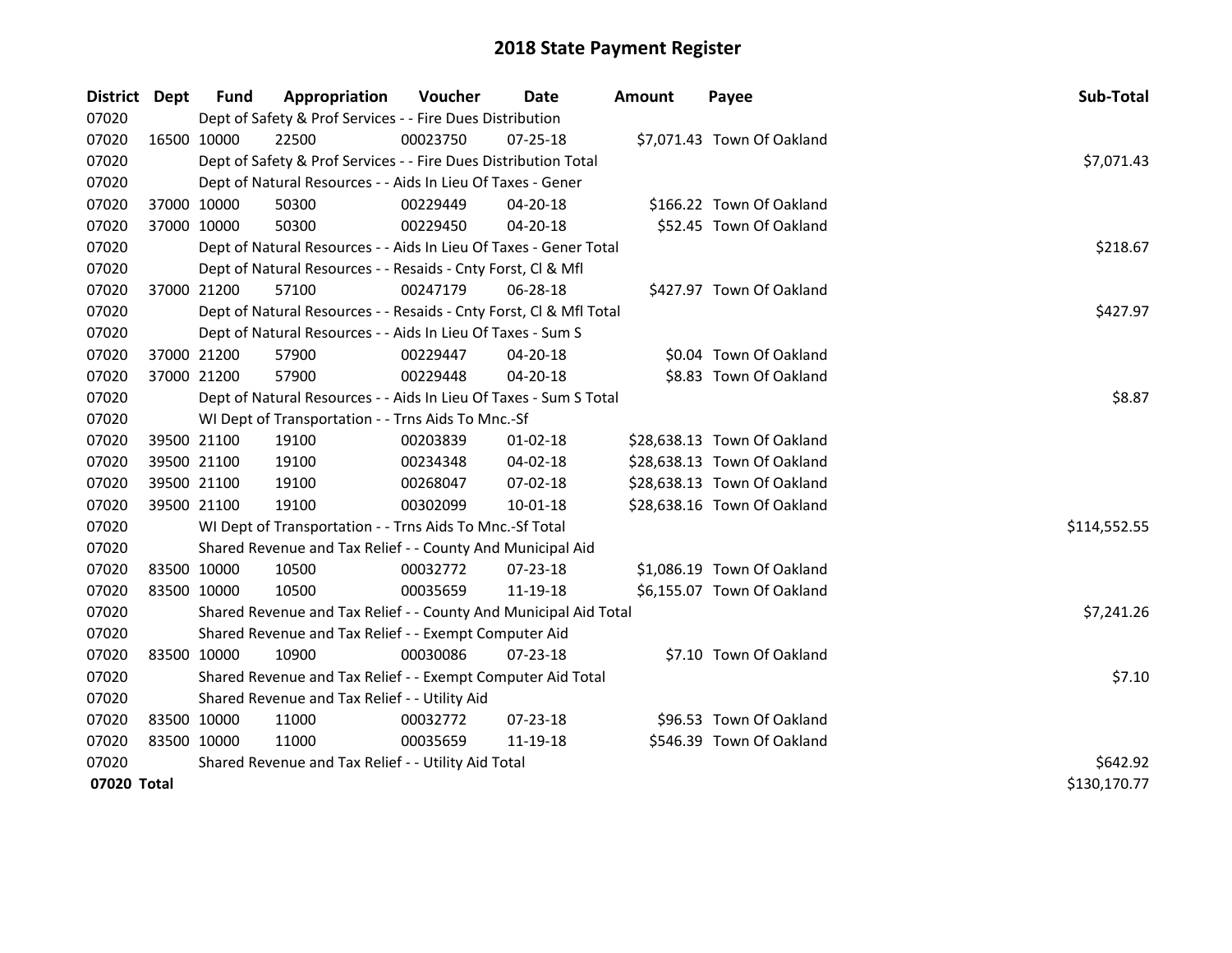| District Dept | Fund                                                  | Appropriation                                                      | Voucher    | Date           | <b>Amount</b> | Payee                         | <b>Sub-Total</b> |  |  |  |
|---------------|-------------------------------------------------------|--------------------------------------------------------------------|------------|----------------|---------------|-------------------------------|------------------|--|--|--|
| 07022         |                                                       | Dept of Safety & Prof Services - - Fire Dues Distribution          |            |                |               |                               |                  |  |  |  |
| 07022         | 16500 10000                                           | 22500                                                              | 00023751   | $07 - 24 - 18$ |               | \$644.96 Town Of Roosevelt    |                  |  |  |  |
| 07022         |                                                       | Dept of Safety & Prof Services - - Fire Dues Distribution Total    |            |                |               |                               | \$644.96         |  |  |  |
| 07022         |                                                       | Dept of Natural Resources - - Aids In Lieu Of Taxes - Gener        |            |                |               |                               |                  |  |  |  |
| 07022         | 37000 10000                                           | 50300                                                              | 00211458   | $02 - 02 - 18$ |               | \$4,780.60 Town Of Roosevelt  |                  |  |  |  |
| 07022         | 37000 10000                                           | 50300                                                              | 00229342   | 04-20-18       |               | \$471.03 Town Of Roosevelt    |                  |  |  |  |
| 07022         |                                                       | Dept of Natural Resources - - Aids In Lieu Of Taxes - Gener Total  | \$5,251.63 |                |               |                               |                  |  |  |  |
| 07022         |                                                       | Dept of Natural Resources - - Resaids - Cnty Forst, CI & Mfl       |            |                |               |                               |                  |  |  |  |
| 07022         | 37000 21200                                           | 57100                                                              | 00247180   | 06-28-18       |               | \$2,011.61 Town Of Roosevelt  |                  |  |  |  |
| 07022         |                                                       | Dept of Natural Resources - - Resaids - Cnty Forst, CI & Mfl Total |            |                |               |                               | \$2,011.61       |  |  |  |
| 07022         |                                                       | Dept of Natural Resources - - Aids In Lieu Of Taxes - Sum S        |            |                |               |                               |                  |  |  |  |
| 07022         | 37000 21200                                           | 57900                                                              | 00229343   | $04 - 20 - 18$ |               | \$1,514.79 Town Of Roosevelt  |                  |  |  |  |
| 07022         |                                                       | Dept of Natural Resources - - Aids In Lieu Of Taxes - Sum S Total  |            |                |               |                               | \$1,514.79       |  |  |  |
| 07022         |                                                       | WI Dept of Transportation - - Trns Aids To Mnc.-Sf                 |            |                |               |                               |                  |  |  |  |
| 07022         | 39500 21100                                           | 19100                                                              | 00203840   | $01 - 02 - 18$ |               | \$14,817.77 Town Of Roosevelt |                  |  |  |  |
| 07022         | 39500 21100                                           | 19100                                                              | 00234349   | 04-02-18       |               | \$14,817.77 Town Of Roosevelt |                  |  |  |  |
| 07022         | 39500 21100                                           | 19100                                                              | 00268048   | $07 - 02 - 18$ |               | \$14,817.77 Town Of Roosevelt |                  |  |  |  |
| 07022         | 39500 21100                                           | 19100                                                              | 00302100   | 10-01-18       |               | \$14,817.78 Town Of Roosevelt |                  |  |  |  |
| 07022         |                                                       | WI Dept of Transportation - - Trns Aids To Mnc.-Sf Total           |            |                |               |                               | \$59,271.09      |  |  |  |
| 07022         |                                                       | Shared Revenue and Tax Relief - - County And Municipal Aid         |            |                |               |                               |                  |  |  |  |
| 07022         | 83500 10000                                           | 10500                                                              | 00032773   | $07 - 23 - 18$ |               | \$1,420.57 Town Of Roosevelt  |                  |  |  |  |
| 07022         | 83500 10000                                           | 10500                                                              | 00035660   | 11-19-18       |               | \$8,049.89 Town Of Roosevelt  |                  |  |  |  |
| 07022         |                                                       | Shared Revenue and Tax Relief - - County And Municipal Aid Total   |            |                |               |                               | \$9,470.46       |  |  |  |
| 07022         | Shared Revenue and Tax Relief - - Exempt Computer Aid |                                                                    |            |                |               |                               |                  |  |  |  |
| 07022         | 83500 10000                                           | 10900                                                              | 00030087   | $07 - 23 - 18$ |               | \$1.01 Town Of Roosevelt      |                  |  |  |  |
| 07022         |                                                       | Shared Revenue and Tax Relief - - Exempt Computer Aid Total        |            |                |               |                               | \$1.01           |  |  |  |
| 07022 Total   |                                                       |                                                                    |            |                |               |                               | \$78,165.55      |  |  |  |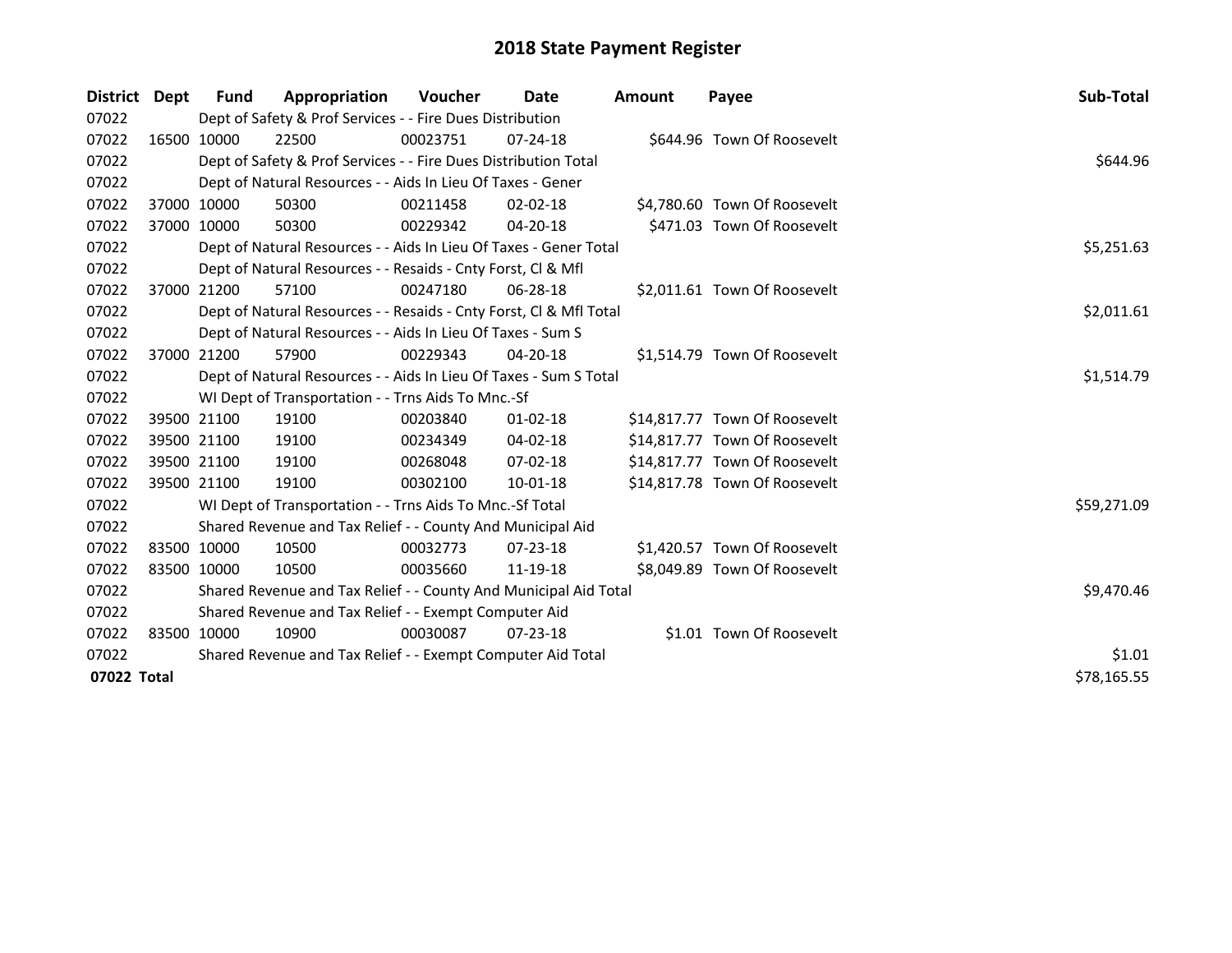| District    | Dept | Fund                                                | Appropriation                                                      | Voucher    | Date           | <b>Amount</b> | Payee                    | <b>Sub-Total</b> |  |
|-------------|------|-----------------------------------------------------|--------------------------------------------------------------------|------------|----------------|---------------|--------------------------|------------------|--|
| 07024       |      |                                                     | Dept of Safety & Prof Services - - Fire Dues Distribution          |            |                |               |                          |                  |  |
| 07024       |      | 16500 10000                                         | 22500                                                              | 00023752   | $07 - 25 - 18$ |               | \$2,297.34 Town Of Rusk  |                  |  |
| 07024       |      |                                                     | Dept of Safety & Prof Services - - Fire Dues Distribution Total    |            |                |               |                          | \$2,297.34       |  |
| 07024       |      |                                                     | Dept of Natural Resources - - Resaids - Cnty Forst, Cl & Mfl       |            |                |               |                          |                  |  |
| 07024       |      | 37000 21200                                         | 57100                                                              | 00247181   | 06-28-18       |               | \$2,089.39 Town Of Rusk  |                  |  |
| 07024       |      |                                                     | Dept of Natural Resources - - Resaids - Cnty Forst, Cl & Mfl Total | \$2,089.39 |                |               |                          |                  |  |
| 07024       |      |                                                     | WI Dept of Transportation - - Trns Aids To Mnc.-Sf                 |            |                |               |                          |                  |  |
| 07024       |      | 39500 21100                                         | 19100                                                              | 00203841   | $01 - 02 - 18$ |               | \$25,900.42 Town Of Rusk |                  |  |
| 07024       |      | 39500 21100                                         | 19100                                                              | 00234350   | 04-02-18       |               | \$25,900.42 Town Of Rusk |                  |  |
| 07024       |      | 39500 21100                                         | 19100                                                              | 00268049   | 07-02-18       |               | \$25,900.42 Town Of Rusk |                  |  |
| 07024       |      | 39500 21100                                         | 19100                                                              | 00302101   | 10-01-18       |               | \$25,900.42 Town Of Rusk |                  |  |
| 07024       |      |                                                     | WI Dept of Transportation - - Trns Aids To Mnc.-Sf Total           |            |                |               |                          | \$103,601.68     |  |
| 07024       |      |                                                     | Department of Revenue - - Payments For Municipal Svcs              |            |                |               |                          |                  |  |
| 07024       |      | 56600 10000                                         | 50100                                                              | 00026698   | 01-31-18       |               | \$66.02 Town Of Rusk     |                  |  |
| 07024       |      |                                                     | Department of Revenue - - Payments For Municipal Svcs Total        |            |                |               |                          | \$66.02          |  |
| 07024       |      |                                                     | Shared Revenue and Tax Relief - - County And Municipal Aid         |            |                |               |                          |                  |  |
| 07024       |      | 83500 10000                                         | 10500                                                              | 00032774   | $07 - 23 - 18$ |               | \$763.88 Town Of Rusk    |                  |  |
| 07024       |      | 83500 10000                                         | 10500                                                              | 00035661   | 11-19-18       |               | \$4,328.64 Town Of Rusk  |                  |  |
| 07024       |      |                                                     | Shared Revenue and Tax Relief - - County And Municipal Aid Total   |            |                |               |                          | \$5,092.52       |  |
| 07024       |      |                                                     | Shared Revenue and Tax Relief - - Exempt Computer Aid              |            |                |               |                          |                  |  |
| 07024       |      | 83500 10000                                         | 10900                                                              | 00030088   | $07 - 23 - 18$ |               | \$1.01 Town Of Rusk      |                  |  |
| 07024       |      |                                                     | Shared Revenue and Tax Relief - - Exempt Computer Aid Total        |            |                |               |                          | \$1.01           |  |
| 07024       |      |                                                     | Shared Revenue and Tax Relief - - Utility Aid                      |            |                |               |                          |                  |  |
| 07024       |      | 83500 10000                                         | 11000                                                              | 00032774   | $07 - 23 - 18$ |               | \$85.41 Town Of Rusk     |                  |  |
| 07024       |      | 83500 10000                                         | 11000                                                              | 00035661   | 11-19-18       |               | \$479.15 Town Of Rusk    |                  |  |
| 07024       |      | Shared Revenue and Tax Relief - - Utility Aid Total |                                                                    |            |                |               |                          |                  |  |
| 07024 Total |      |                                                     |                                                                    |            |                |               |                          | \$113,712.52     |  |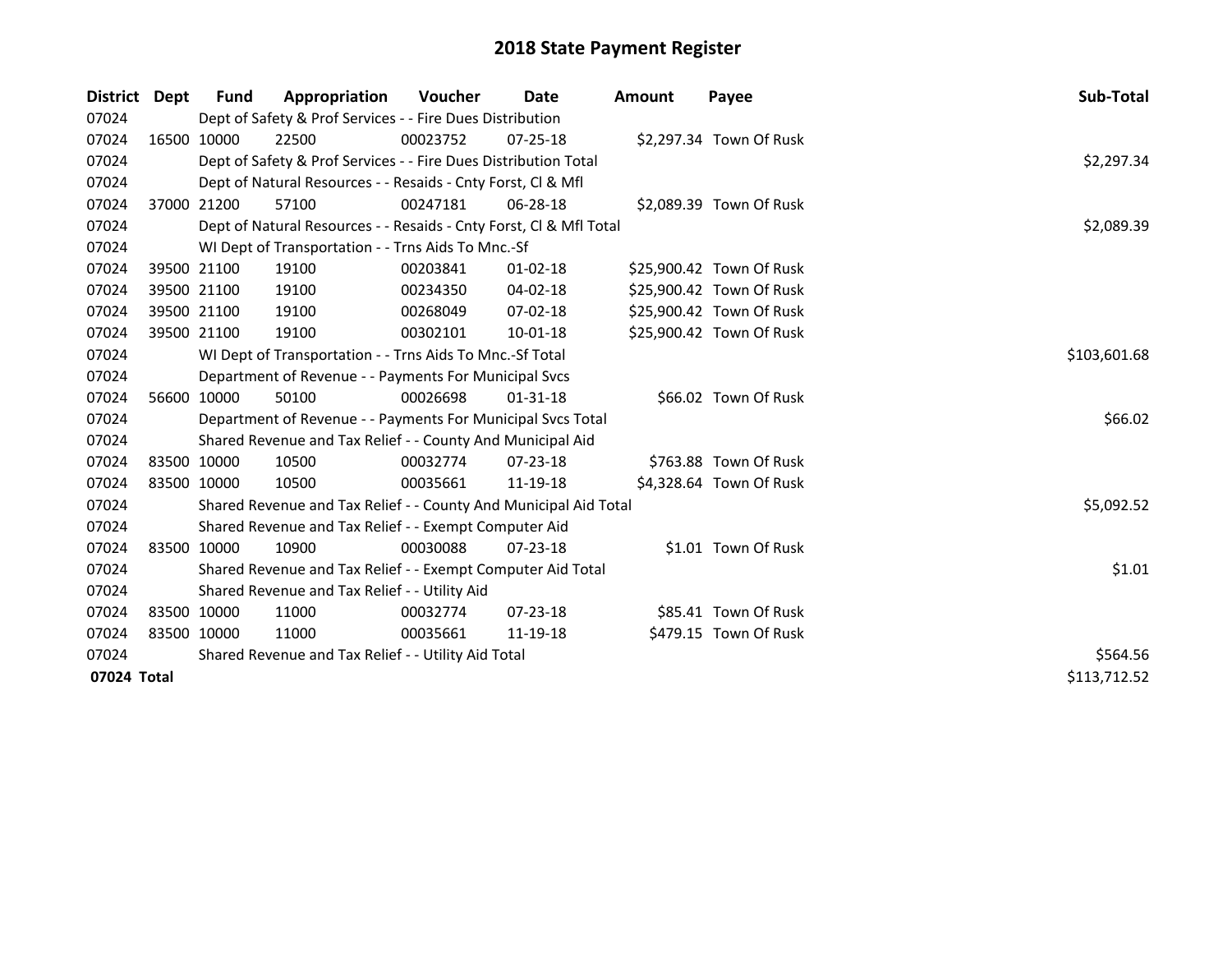| District Dept |             | Fund                                          | Appropriation                                                          | Voucher  | Date           | <b>Amount</b> | Payee                         | Sub-Total    |  |  |  |
|---------------|-------------|-----------------------------------------------|------------------------------------------------------------------------|----------|----------------|---------------|-------------------------------|--------------|--|--|--|
| 07026         |             |                                               | Dept of Safety & Prof Services - - Fire Dues Distribution              |          |                |               |                               |              |  |  |  |
| 07026         | 16500 10000 |                                               | 22500                                                                  | 00023753 | $07 - 26 - 18$ |               | \$2,624.20 Town Of Sand Lake  |              |  |  |  |
| 07026         |             |                                               | Dept of Safety & Prof Services - - Fire Dues Distribution Total        |          |                |               |                               | \$2,624.20   |  |  |  |
| 07026         |             |                                               | Dept of Natural Resources - - Aids In Lieu Of Taxes - Gener            |          |                |               |                               |              |  |  |  |
| 07026         |             | 37000 10000                                   | 50300                                                                  | 00211434 | 02-02-18       |               | \$737.24 Town Of Sand Lake    |              |  |  |  |
| 07026         | 37000 10000 |                                               | 50300                                                                  | 00228986 | 04-20-18       |               | \$94.04 Town Of Sand Lake     |              |  |  |  |
| 07026         |             |                                               | Dept of Natural Resources - - Aids In Lieu Of Taxes - Gener Total      |          |                |               |                               | \$831.28     |  |  |  |
| 07026         |             |                                               | Dept of Natural Resources - - Resaids - Cnty Forst, Cl & Mfl           |          |                |               |                               |              |  |  |  |
| 07026         |             | 37000 21200                                   | 57100                                                                  | 00247182 | 06-28-18       |               | \$1,899.26 Town Of Sand Lake  |              |  |  |  |
| 07026         |             |                                               | Dept of Natural Resources - - Resaids - Cnty Forst, Cl & Mfl Total     |          |                |               |                               | \$1,899.26   |  |  |  |
| 07026         |             |                                               | Dept of Natural Resources - - Aids In Lieu Of Taxes - Sum S            |          |                |               |                               |              |  |  |  |
| 07026         | 37000 21200 |                                               | 57900                                                                  | 00228987 | 04-20-18       |               | \$3.42 Town Of Sand Lake      |              |  |  |  |
| 07026         |             |                                               | Dept of Natural Resources - - Aids In Lieu Of Taxes - Sum S Total      |          |                |               |                               | \$3.42       |  |  |  |
| 07026         |             |                                               | WI Dept of Transportation - - Trns Aids To Mnc.-Sf                     |          |                |               |                               |              |  |  |  |
| 07026         |             | 39500 21100                                   | 19100                                                                  | 00203842 | 01-02-18       |               | \$25,598.13 Town Of Sand Lake |              |  |  |  |
| 07026         |             | 39500 21100                                   | 19100                                                                  | 00234351 | 04-02-18       |               | \$25,598.13 Town Of Sand Lake |              |  |  |  |
| 07026         |             | 39500 21100                                   | 19100                                                                  | 00268050 | 07-02-18       |               | \$25,598.13 Town Of Sand Lake |              |  |  |  |
| 07026         |             | 39500 21100                                   | 19100                                                                  | 00302102 | 10-01-18       |               | \$25,598.15 Town Of Sand Lake |              |  |  |  |
| 07026         |             |                                               | WI Dept of Transportation - - Trns Aids To Mnc.-Sf Total               |          |                |               |                               | \$102,392.54 |  |  |  |
| 07026         |             |                                               | Department of Military Affairs - - Disaster Recovery Aid               |          |                |               |                               |              |  |  |  |
| 07026         |             | 46500 10000                                   | 30500                                                                  | 00051995 | 11-16-18       |               | \$5,525.04 Town Of Sand Lake  |              |  |  |  |
| 07026         |             |                                               | Department of Military Affairs - - Disaster Recovery Aid Total         |          |                |               |                               | \$5,525.04   |  |  |  |
| 07026         |             |                                               | Department of Military Affairs - - Federal Aid, Local Assistance       |          |                |               |                               |              |  |  |  |
| 07026         |             | 46500 10000                                   | 34200                                                                  | 00041631 | $04 - 16 - 18$ |               | \$33,150.25 Town Of Sand Lake |              |  |  |  |
| 07026         |             |                                               | Department of Military Affairs - - Federal Aid, Local Assistance Total |          |                |               |                               | \$33,150.25  |  |  |  |
| 07026         |             |                                               | Shared Revenue and Tax Relief - - County And Municipal Aid             |          |                |               |                               |              |  |  |  |
| 07026         |             | 83500 10000                                   | 10500                                                                  | 00032775 | 07-23-18       |               | \$869.79 Town Of Sand Lake    |              |  |  |  |
| 07026         | 83500 10000 |                                               | 10500                                                                  | 00035662 | 11-19-18       |               | \$4,928.79 Town Of Sand Lake  |              |  |  |  |
| 07026         |             |                                               | Shared Revenue and Tax Relief - - County And Municipal Aid Total       |          |                |               |                               | \$5,798.58   |  |  |  |
| 07026         |             | Shared Revenue and Tax Relief - - Utility Aid |                                                                        |          |                |               |                               |              |  |  |  |
| 07026         |             | 83500 10000                                   | 11000                                                                  | 00032775 | 07-23-18       |               | \$189.11 Town Of Sand Lake    |              |  |  |  |
| 07026         | 83500 10000 |                                               | 11000                                                                  | 00035662 | 11-19-18       |               | \$1,112.24 Town Of Sand Lake  |              |  |  |  |
| 07026         |             |                                               | Shared Revenue and Tax Relief - - Utility Aid Total                    |          |                |               |                               | \$1,301.35   |  |  |  |
| 07026 Total   |             |                                               |                                                                        |          |                |               |                               | \$153,525.92 |  |  |  |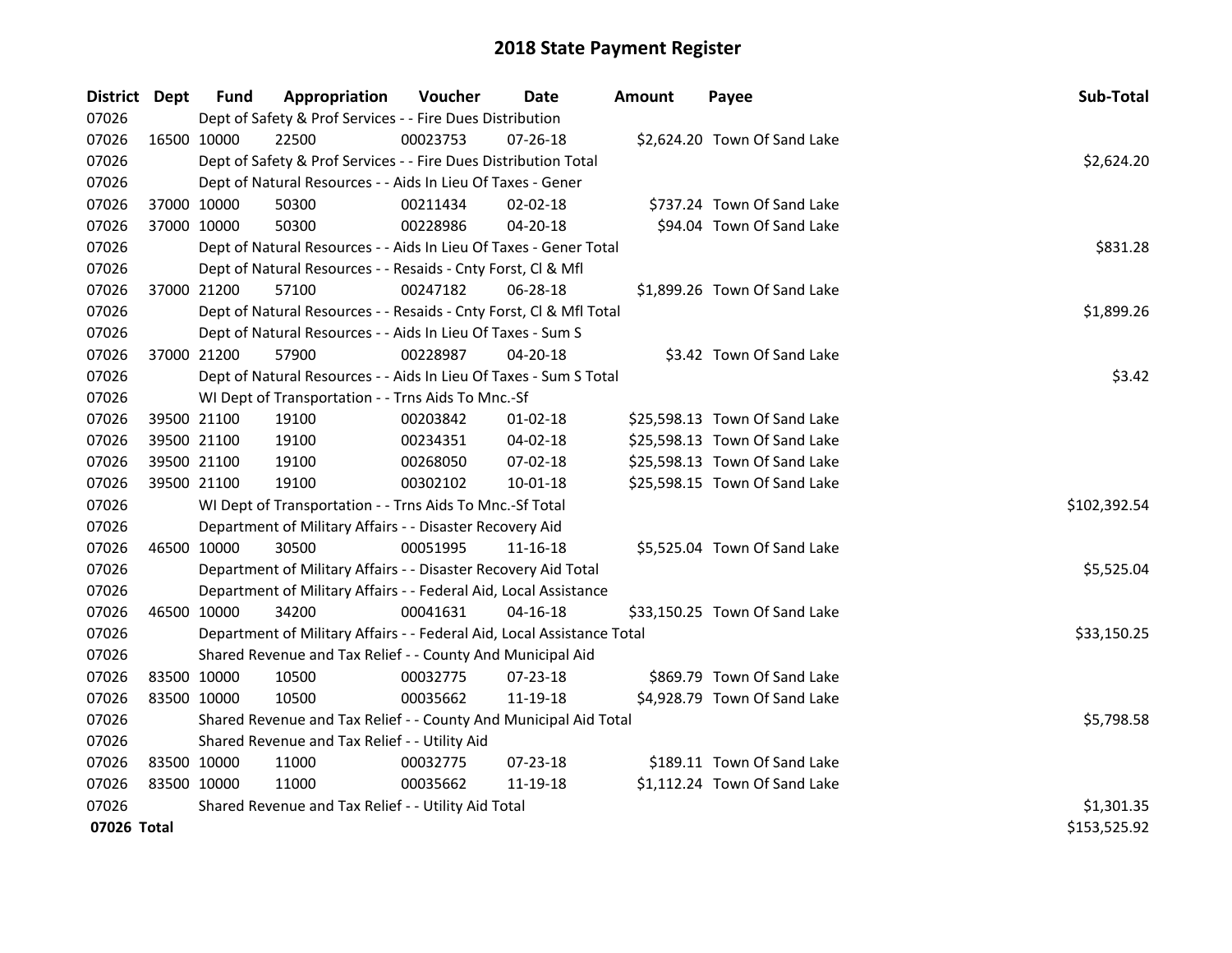| District Dept | <b>Fund</b> | Appropriation                                                      | Voucher  | Date           | <b>Amount</b> | Payee                     | Sub-Total    |
|---------------|-------------|--------------------------------------------------------------------|----------|----------------|---------------|---------------------------|--------------|
| 07028         |             | Dept of Safety & Prof Services - - Fire Dues Distribution          |          |                |               |                           |              |
| 07028         | 16500 10000 | 22500                                                              | 00023754 | $07 - 25 - 18$ |               | \$6,342.94 Town Of Scott  |              |
| 07028         |             | Dept of Safety & Prof Services - - Fire Dues Distribution Total    |          |                |               |                           | \$6,342.94   |
| 07028         |             | Dept of Natural Resources - - Resaids - Cnty Forst, CI & Mfl       |          |                |               |                           |              |
| 07028         | 37000 21200 | 57100                                                              | 00247183 | 06-28-18       |               | \$493.35 Town Of Scott    |              |
| 07028         |             | Dept of Natural Resources - - Resaids - Cnty Forst, Cl & Mfl Total |          |                |               |                           | \$493.35     |
| 07028         |             | Dept of Natural Resources - - Aids In Lieu Of Taxes - Sum S        |          |                |               |                           |              |
| 07028         | 37000 21200 | 57900                                                              | 00228912 | 04-20-18       |               | \$26.71 Town Of Scott     |              |
| 07028         | 37000 21200 | 57900                                                              | 00228913 | 04-20-18       |               | \$183.56 Town Of Scott    |              |
| 07028         |             | Dept of Natural Resources - - Aids In Lieu Of Taxes - Sum S Total  |          |                |               |                           | \$210.27     |
| 07028         |             | Dept of Natural Resources - - Rec & Resource Aids, Fed             |          |                |               |                           |              |
| 07028         | 37000 21200 | 58300                                                              | 00237046 | 05-18-18       |               | \$779.28 Town Of Scott    |              |
| 07028         |             | Dept of Natural Resources - - Rec & Resource Aids, Fed Total       |          |                |               |                           | \$779.28     |
| 07028         |             | WI Dept of Transportation - - Trns Aids To Mnc.-Sf                 |          |                |               |                           |              |
| 07028         | 39500 21100 | 19100                                                              | 00203843 | $01 - 02 - 18$ |               | \$28,715.78 Town Of Scott |              |
| 07028         | 39500 21100 | 19100                                                              | 00234352 | 04-02-18       |               | \$28,715.78 Town Of Scott |              |
| 07028         | 39500 21100 | 19100                                                              | 00268051 | $07 - 02 - 18$ |               | \$28,715.78 Town Of Scott |              |
| 07028         | 39500 21100 | 19100                                                              | 00302103 | 10-01-18       |               | \$28,715.78 Town Of Scott |              |
| 07028         |             | WI Dept of Transportation - - Trns Aids To Mnc.-Sf Total           |          |                |               |                           | \$114,863.12 |
| 07028         |             | Shared Revenue and Tax Relief - - County And Municipal Aid         |          |                |               |                           |              |
| 07028         | 83500 10000 | 10500                                                              | 00032776 | $07 - 23 - 18$ |               | \$987.80 Town Of Scott    |              |
| 07028         | 83500 10000 | 10500                                                              | 00035663 | 11-19-18       |               | \$5,597.51 Town Of Scott  |              |
| 07028         |             | Shared Revenue and Tax Relief - - County And Municipal Aid Total   |          |                |               |                           | \$6,585.31   |
| 07028         |             | Shared Revenue and Tax Relief - - Exempt Computer Aid              |          |                |               |                           |              |
| 07028         | 83500 10000 | 10900                                                              | 00030089 | $07 - 23 - 18$ |               | \$43.63 Town Of Scott     |              |
| 07028         |             | Shared Revenue and Tax Relief - - Exempt Computer Aid Total        | \$43.63  |                |               |                           |              |
| 07028 Total   |             |                                                                    |          |                |               |                           | \$129,317.90 |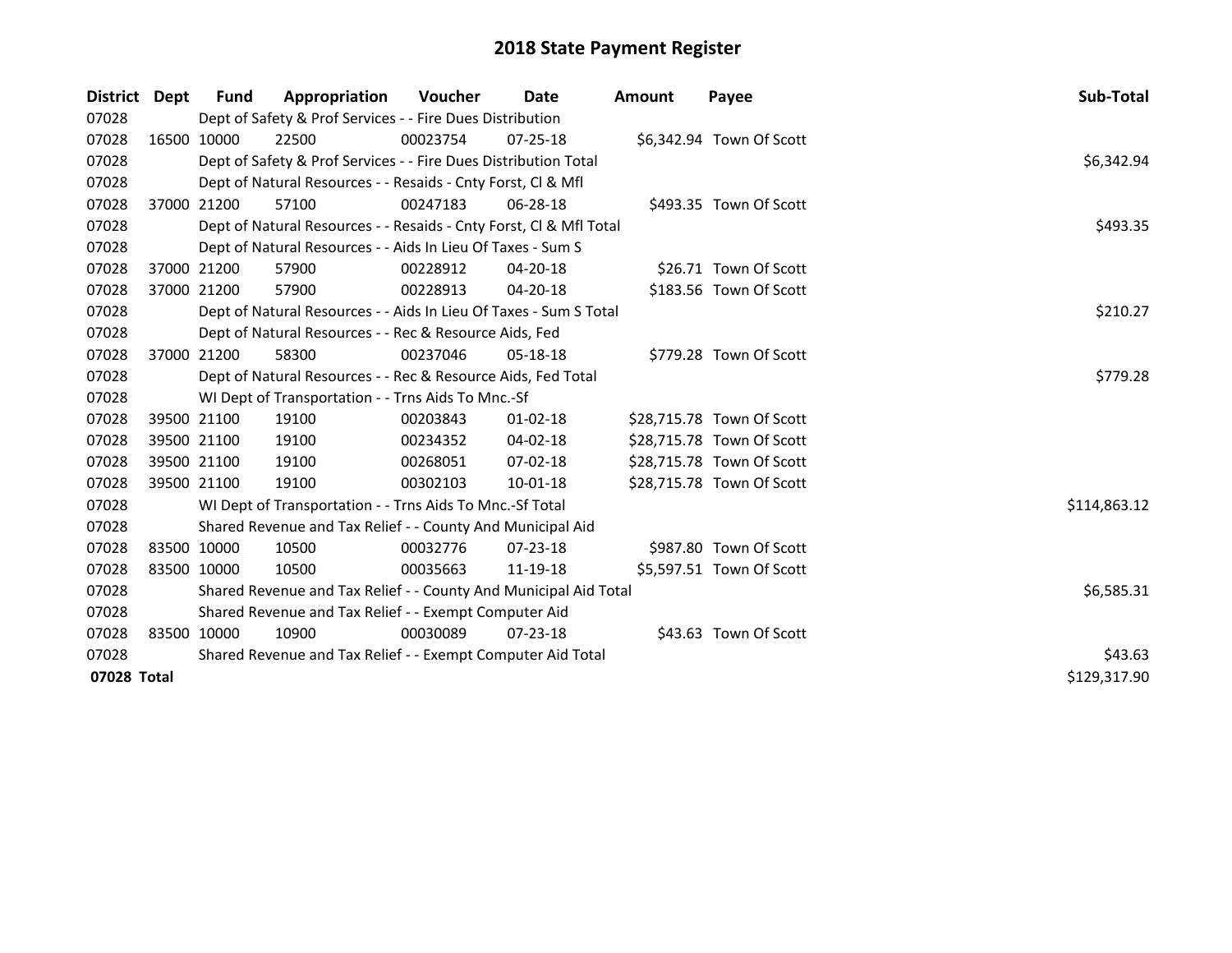| District Dept |             | <b>Fund</b> | Appropriation                                                      | Voucher  | Date           | <b>Amount</b> | Payee                     | Sub-Total    |  |  |  |  |
|---------------|-------------|-------------|--------------------------------------------------------------------|----------|----------------|---------------|---------------------------|--------------|--|--|--|--|
| 07030         |             |             | Dept of Safety & Prof Services - - Fire Dues Distribution          |          |                |               |                           |              |  |  |  |  |
| 07030         |             | 16500 10000 | 22500                                                              | 00023755 | $07 - 25 - 18$ |               | \$5,010.96 Town Of Siren  |              |  |  |  |  |
| 07030         |             |             | Dept of Safety & Prof Services - - Fire Dues Distribution Total    |          |                |               |                           | \$5,010.96   |  |  |  |  |
| 07030         |             |             | Dept of Natural Resources - - Aids In Lieu Of Taxes - Gener        |          |                |               |                           |              |  |  |  |  |
| 07030         |             | 37000 10000 | 50300                                                              | 00211431 | $02 - 02 - 18$ |               | \$4,596.71 Town Of Siren  |              |  |  |  |  |
| 07030         | 37000 10000 |             | 50300                                                              | 00211432 | 02-02-18       |               | \$7,616.76 Town Of Siren  |              |  |  |  |  |
| 07030         | 37000 10000 |             | 50300                                                              | 00228966 | 04-20-18       |               | \$34.75 Town Of Siren     |              |  |  |  |  |
| 07030         | 37000 10000 |             | 50300                                                              | 00228968 | 04-20-18       |               | \$117.52 Town Of Siren    |              |  |  |  |  |
| 07030         |             |             | Dept of Natural Resources - - Aids In Lieu Of Taxes - Gener Total  |          |                |               |                           | \$12,365.74  |  |  |  |  |
| 07030         |             |             | Dept of Natural Resources - - Resaids - Cnty Forst, Cl & Mfl       |          |                |               |                           |              |  |  |  |  |
| 07030         |             | 37000 21200 | 57100                                                              | 00247184 | 06-28-18       |               | \$195.80 Town Of Siren    |              |  |  |  |  |
| 07030         |             |             | Dept of Natural Resources - - Resaids - Cnty Forst, Cl & Mfl Total |          |                |               |                           | \$195.80     |  |  |  |  |
| 07030         |             |             | Dept of Natural Resources - - Aids In Lieu Of Taxes - Sum S        |          |                |               |                           |              |  |  |  |  |
| 07030         | 37000 21200 |             | 57900                                                              | 00228965 | 04-20-18       |               | \$17.86 Town Of Siren     |              |  |  |  |  |
| 07030         | 37000 21200 |             | 57900                                                              | 00228967 | 04-20-18       |               | \$23.32 Town Of Siren     |              |  |  |  |  |
| 07030         |             | 37000 21200 | 57900                                                              | 00228969 | 04-20-18       |               | \$9.08 Town Of Siren      |              |  |  |  |  |
| 07030         |             |             | Dept of Natural Resources - - Aids In Lieu Of Taxes - Sum S Total  |          |                |               |                           | \$50.26      |  |  |  |  |
| 07030         |             |             | WI Dept of Transportation - - Trns Aids To Mnc.-Sf                 |          |                |               |                           |              |  |  |  |  |
| 07030         |             | 39500 21100 | 19100                                                              | 00203844 | $01-02-18$     |               | \$37,471.46 Town Of Siren |              |  |  |  |  |
| 07030         | 39500 21100 |             | 19100                                                              | 00234353 | 04-02-18       |               | \$37,471.46 Town Of Siren |              |  |  |  |  |
| 07030         | 39500 21100 |             | 19100                                                              | 00268052 | 07-02-18       |               | \$37,471.46 Town Of Siren |              |  |  |  |  |
| 07030         | 39500 21100 |             | 19100                                                              | 00302104 | 10-01-18       |               | \$37,471.48 Town Of Siren |              |  |  |  |  |
| 07030         |             |             | WI Dept of Transportation - - Trns Aids To Mnc.-Sf Total           |          |                |               |                           | \$149,885.86 |  |  |  |  |
| 07030         |             |             | WI Dept of Transportation - - Loc Rd Imp Prg St Fd                 |          |                |               |                           |              |  |  |  |  |
| 07030         |             | 39500 21100 | 27800                                                              | 00312347 | 10-18-18       |               | \$16,758.67 Town Of Siren |              |  |  |  |  |
| 07030         |             |             | WI Dept of Transportation - - Loc Rd Imp Prg St Fd Total           |          |                |               |                           | \$16,758.67  |  |  |  |  |
| 07030         |             |             | Department of Revenue - - Payments For Municipal Svcs              |          |                |               |                           |              |  |  |  |  |
| 07030         |             | 56600 10000 | 50100                                                              | 00026699 | $01 - 31 - 18$ |               | \$1,274.74 Town Of Siren  |              |  |  |  |  |
| 07030         |             |             | Department of Revenue - - Payments For Municipal Svcs Total        |          |                |               |                           | \$1,274.74   |  |  |  |  |
| 07030         |             |             | Shared Revenue and Tax Relief - - County And Municipal Aid         |          |                |               |                           |              |  |  |  |  |
| 07030         | 83500 10000 |             | 10500                                                              | 00032777 | $07 - 23 - 18$ |               | \$2,198.73 Town Of Siren  |              |  |  |  |  |
| 07030         | 83500 10000 |             | 10500                                                              | 00035664 | 11-19-18       |               | \$12,459.45 Town Of Siren |              |  |  |  |  |
| 07030         |             |             | Shared Revenue and Tax Relief - - County And Municipal Aid Total   |          |                |               |                           | \$14,658.18  |  |  |  |  |
| 07030         |             |             | Shared Revenue and Tax Relief - - Exempt Computer Aid              |          |                |               |                           |              |  |  |  |  |
| 07030         | 83500 10000 |             | 10900                                                              | 00030090 | 07-23-18       |               | \$580.41 Town Of Siren    |              |  |  |  |  |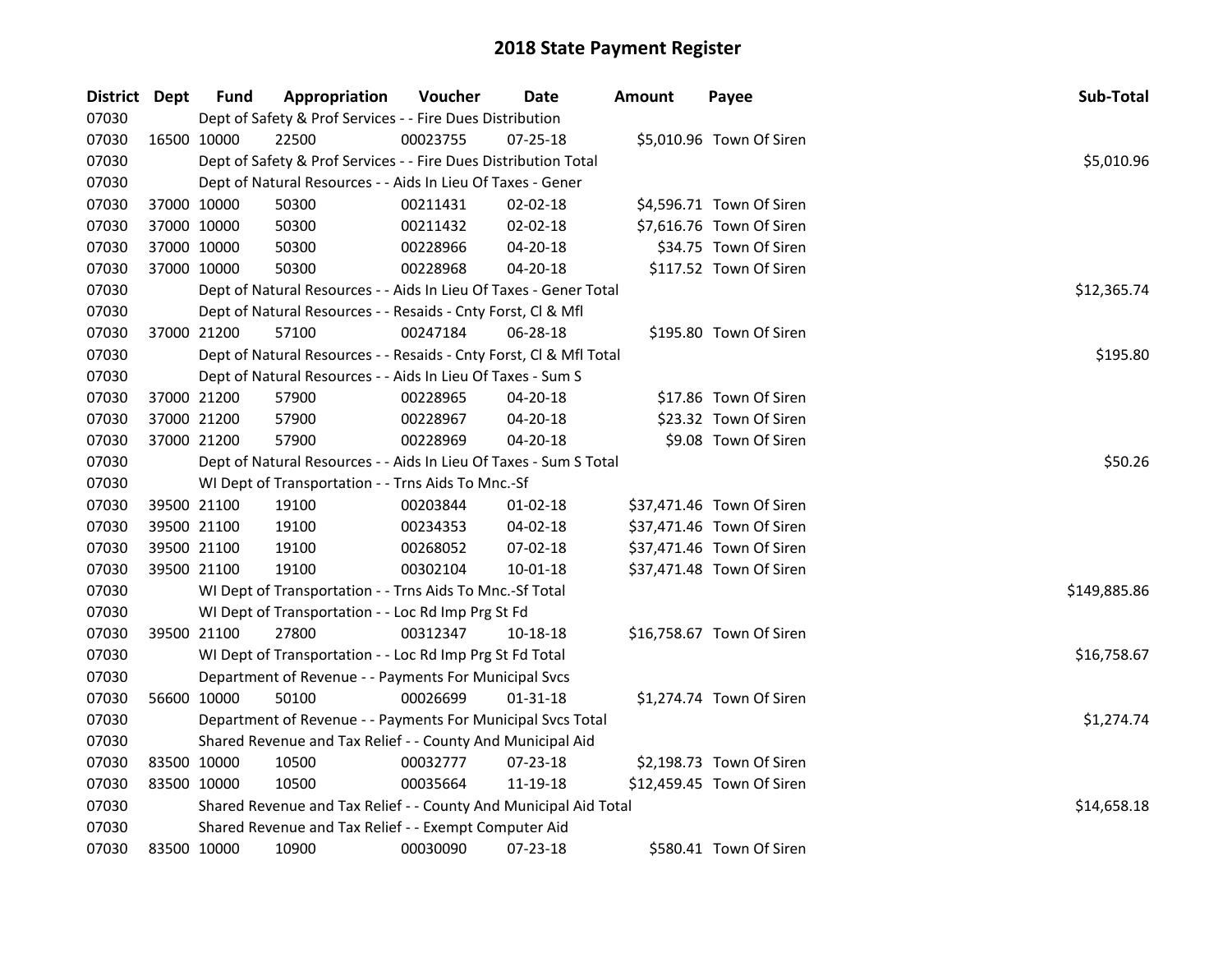| District Dept | Fund | Appropriation                                               | Voucher | Date | Amount | Pavee | Sub-Total    |
|---------------|------|-------------------------------------------------------------|---------|------|--------|-------|--------------|
| 07030         |      | Shared Revenue and Tax Relief - - Exempt Computer Aid Total |         |      |        |       | \$580.41     |
| 07030 Total   |      |                                                             |         |      |        |       | \$200,780.62 |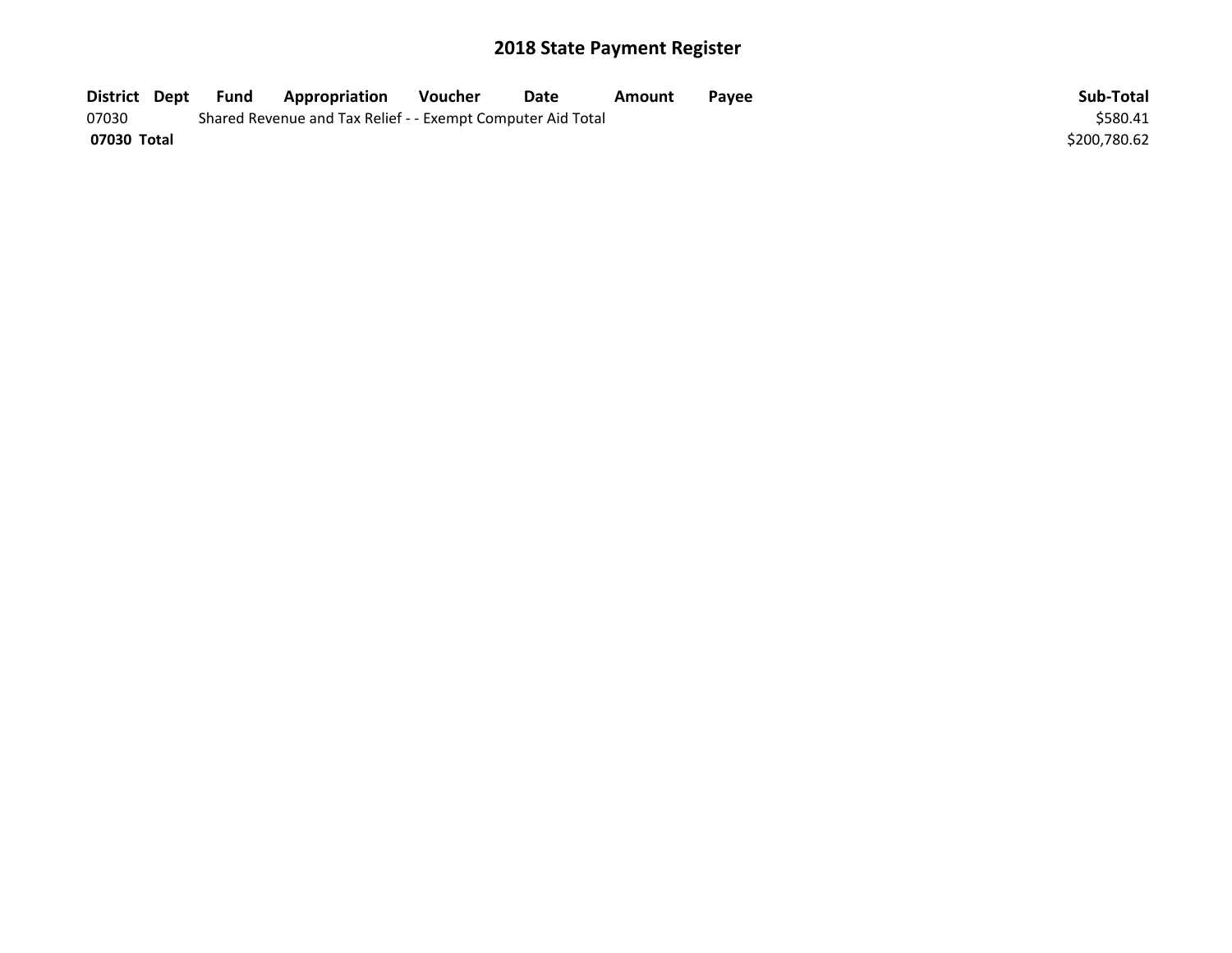| District Dept |             | <b>Fund</b>                                                 | Appropriation                                                      | Voucher  | Date           | <b>Amount</b> | Payee                     | Sub-Total    |  |
|---------------|-------------|-------------------------------------------------------------|--------------------------------------------------------------------|----------|----------------|---------------|---------------------------|--------------|--|
| 07032         |             |                                                             | Dept of Safety & Prof Services - - Fire Dues Distribution          |          |                |               |                           |              |  |
| 07032         |             | 16500 10000                                                 | 22500                                                              | 00023756 | $07 - 24 - 18$ |               | \$4,514.46 Town Of Swiss  |              |  |
| 07032         |             |                                                             | Dept of Safety & Prof Services - - Fire Dues Distribution Total    |          |                |               |                           | \$4,514.46   |  |
| 07032         |             |                                                             | Dept of Natural Resources - - Aids In Lieu Of Taxes - Gener        |          |                |               |                           |              |  |
| 07032         |             | 37000 10000                                                 | 50300                                                              | 00211509 | 02-02-18       |               | \$2,797.98 Town Of Swiss  |              |  |
| 07032         |             | 37000 10000                                                 | 50300                                                              | 00230559 | 04-20-18       |               | \$99.75 Town Of Swiss     |              |  |
| 07032         | 37000 10000 |                                                             | 50300                                                              | 00230561 | 04-20-18       |               | \$54.78 Town Of Swiss     |              |  |
| 07032         | 37000 10000 |                                                             | 50300                                                              | 00230562 | 04-20-18       |               | \$12.32 Town Of Swiss     |              |  |
| 07032         |             |                                                             | Dept of Natural Resources - - Aids In Lieu Of Taxes - Gener Total  |          |                |               |                           | \$2,964.83   |  |
| 07032         |             |                                                             | Dept of Natural Resources - - Resaids - Cnty Forst, Cl & Mfl       |          |                |               |                           |              |  |
| 07032         |             | 37000 21200                                                 | 57100                                                              | 00247185 | 06-28-18       |               | \$6,441.16 Town Of Swiss  |              |  |
| 07032         |             |                                                             | Dept of Natural Resources - - Resaids - Cnty Forst, Cl & Mfl Total |          |                |               |                           | \$6,441.16   |  |
| 07032         |             |                                                             | Dept of Natural Resources - - Aids In Lieu Of Taxes - Sum S        |          |                |               |                           |              |  |
| 07032         | 37000 21200 |                                                             | 57900                                                              | 00230560 | 04-20-18       |               | \$262.24 Town Of Swiss    |              |  |
| 07032         |             | 37000 21200                                                 | 57900                                                              | 00230563 | 04-20-18       |               | \$1.23 Town Of Swiss      |              |  |
| 07032         |             |                                                             | Dept of Natural Resources - - Aids In Lieu Of Taxes - Sum S Total  |          |                |               |                           | \$263.47     |  |
| 07032         |             |                                                             | WI Dept of Transportation - - Trns Aids To Mnc.-Sf                 |          |                |               |                           |              |  |
| 07032         |             | 39500 21100                                                 | 19100                                                              | 00212747 | $01 - 17 - 18$ |               | \$49,733.00 Town Of Swiss |              |  |
| 07032         |             | 39500 21100                                                 | 19100                                                              | 00234354 | 04-02-18       |               | \$49,733.00 Town Of Swiss |              |  |
| 07032         |             | 39500 21100                                                 | 19100                                                              | 00268053 | $07 - 02 - 18$ |               | \$49,733.00 Town Of Swiss |              |  |
| 07032         | 39500 21100 |                                                             | 19100                                                              | 00302105 | 10-01-18       |               | \$49,733.03 Town Of Swiss |              |  |
| 07032         |             |                                                             | WI Dept of Transportation - - Trns Aids To Mnc.-Sf Total           |          |                |               |                           | \$198,932.03 |  |
| 07032         |             |                                                             | WI Dept of Transportation - - Loc Rd Imp Prg St Fd                 |          |                |               |                           |              |  |
| 07032         |             | 39500 21100                                                 | 27800                                                              | 00307356 | 10-09-18       |               | \$32,019.48 Town Of Swiss |              |  |
| 07032         |             |                                                             | WI Dept of Transportation - - Loc Rd Imp Prg St Fd Total           |          |                |               |                           | \$32,019.48  |  |
| 07032         |             |                                                             | Shared Revenue and Tax Relief - - County And Municipal Aid         |          |                |               |                           |              |  |
| 07032         | 83500 10000 |                                                             | 10500                                                              | 00032778 | 07-23-18       |               | \$2,894.03 Town Of Swiss  |              |  |
| 07032         | 83500 10000 |                                                             | 10500                                                              | 00035665 | 11-19-18       |               | \$16,399.49 Town Of Swiss |              |  |
| 07032         |             |                                                             | Shared Revenue and Tax Relief - - County And Municipal Aid Total   |          |                |               |                           | \$19,293.52  |  |
| 07032         |             |                                                             | Shared Revenue and Tax Relief - - Exempt Computer Aid              |          |                |               |                           |              |  |
| 07032         | 83500 10000 |                                                             | 10900                                                              | 00030091 | $07 - 23 - 18$ |               | \$229.32 Town Of Swiss    |              |  |
| 07032         |             | Shared Revenue and Tax Relief - - Exempt Computer Aid Total |                                                                    |          |                |               |                           |              |  |
| 07032         |             |                                                             | Shared Revenue and Tax Relief - - Utility Aid                      |          |                |               |                           |              |  |
| 07032         | 83500 10000 |                                                             | 11000                                                              | 00032778 | 07-23-18       |               | \$1,063.59 Town Of Swiss  |              |  |
| 07032         | 83500 10000 |                                                             | 11000                                                              | 00035665 | 11-19-18       |               | \$5,982.27 Town Of Swiss  |              |  |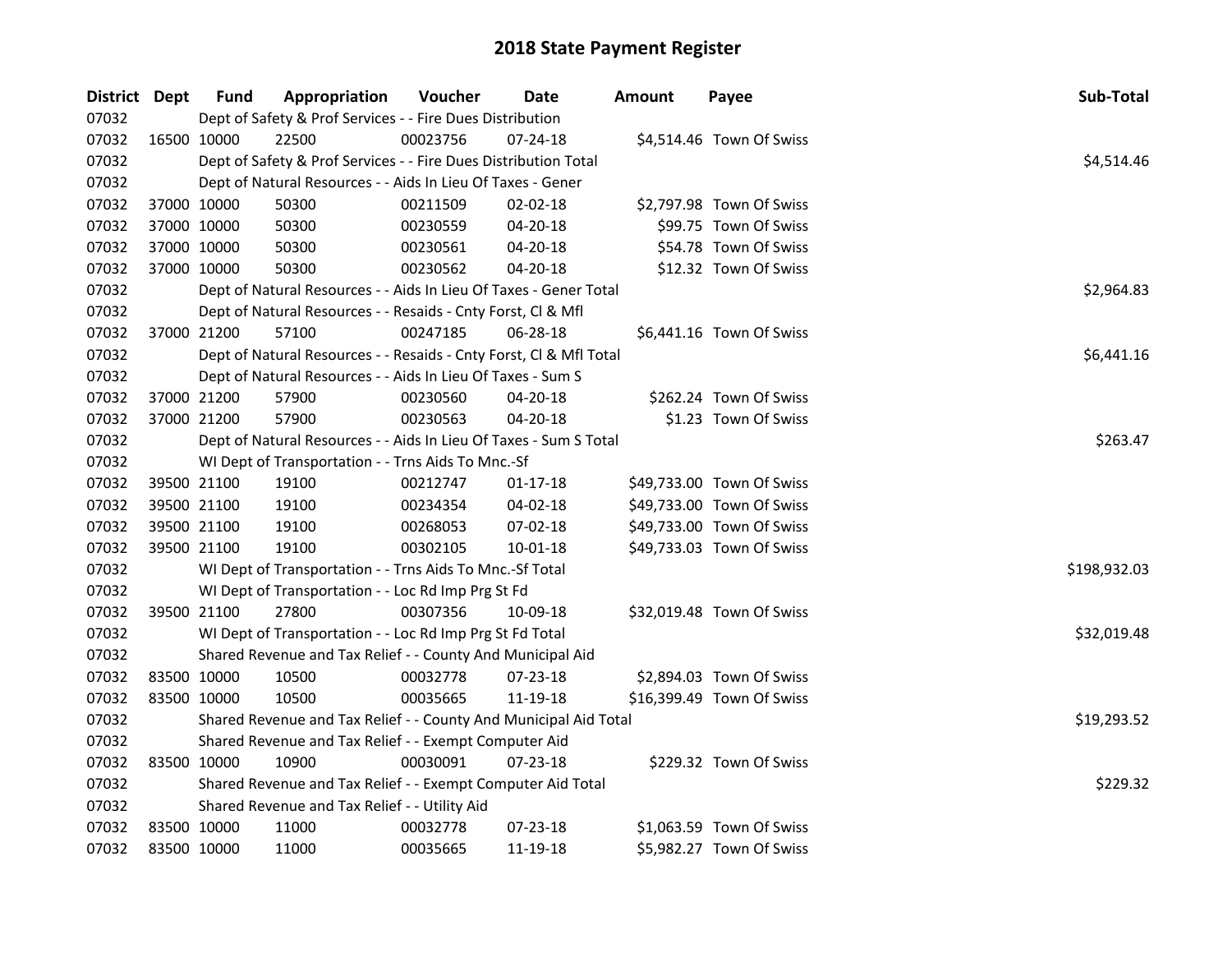| District Dept | Fund | <b>Appropriation</b>                                | Voucher    | Date | Amount | Payee | Sub-Total    |
|---------------|------|-----------------------------------------------------|------------|------|--------|-------|--------------|
| 07032         |      | Shared Revenue and Tax Relief - - Utility Aid Total | \$7.045.86 |      |        |       |              |
| 07032 Total   |      |                                                     |            |      |        |       | \$271.704.13 |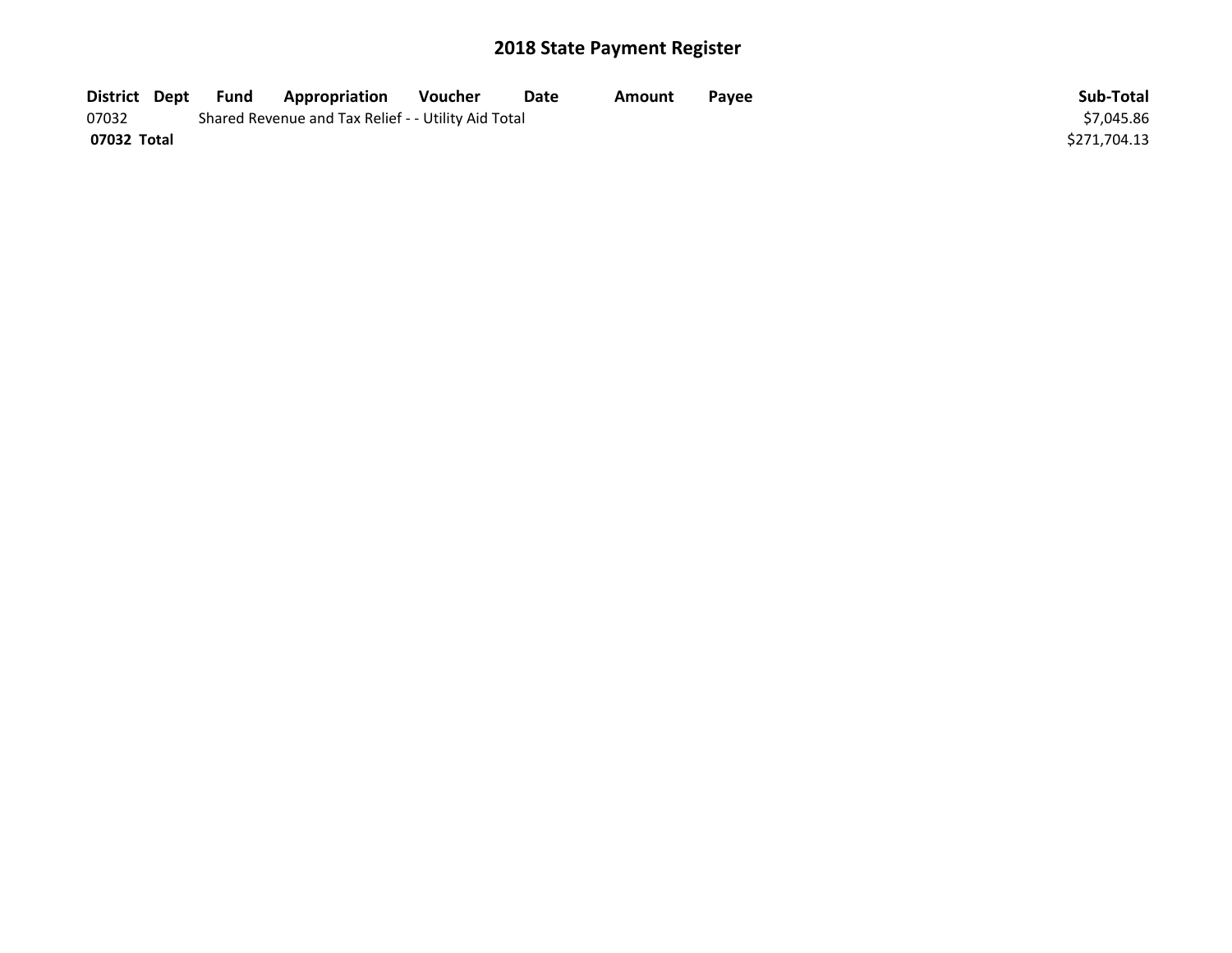| <b>District</b> | <b>Dept</b> | Fund        | Appropriation                                                          | Voucher  | Date           | <b>Amount</b> | Payee                          | Sub-Total    |  |  |
|-----------------|-------------|-------------|------------------------------------------------------------------------|----------|----------------|---------------|--------------------------------|--------------|--|--|
| 07034           |             |             | Dept of Safety & Prof Services - - Fire Dues Distribution              |          |                |               |                                |              |  |  |
| 07034           |             | 16500 10000 | 22500                                                                  | 00023757 | 07-24-18       |               | \$3,874.79 Town Of Trade Lake  |              |  |  |
| 07034           |             |             | Dept of Safety & Prof Services - - Fire Dues Distribution Total        |          |                |               |                                | \$3,874.79   |  |  |
| 07034           |             |             | Dept of Natural Resources - - Aids In Lieu Of Taxes - Gener            |          |                |               |                                |              |  |  |
| 07034           |             | 37000 10000 | 50300                                                                  | 00228959 | 04-20-18       |               | \$13.05 Town Of Trade Lake     |              |  |  |
| 07034           |             |             | Dept of Natural Resources - - Aids In Lieu Of Taxes - Gener Total      |          |                |               |                                | \$13.05      |  |  |
| 07034           |             |             | Dept of Natural Resources - - Resaids - Cnty Forst, Cl & Mfl           |          |                |               |                                |              |  |  |
| 07034           |             | 37000 21200 | 57100                                                                  | 00247186 | 06-28-18       |               | \$88.78 Town Of Trade Lake     |              |  |  |
| 07034           |             |             | Dept of Natural Resources - - Resaids - Cnty Forst, Cl & Mfl Total     |          |                |               |                                | \$88.78      |  |  |
| 07034           |             |             | Dept of Natural Resources - - Aids In Lieu Of Taxes - Sum S            |          |                |               |                                |              |  |  |
| 07034           |             | 37000 21200 | 57900                                                                  | 00228960 | $04 - 20 - 18$ |               | \$0.12 Town Of Trade Lake      |              |  |  |
| 07034           |             | 37000 21200 | 57900                                                                  | 00228961 | 04-20-18       |               | \$1.41 Town Of Trade Lake      |              |  |  |
| 07034           |             |             | Dept of Natural Resources - - Aids In Lieu Of Taxes - Sum S Total      |          |                |               |                                | \$1.53       |  |  |
| 07034           |             |             | WI Dept of Transportation - - Trns Aids To Mnc.-Sf                     |          |                |               |                                |              |  |  |
| 07034           |             | 39500 21100 | 19100                                                                  | 00203846 | $01 - 02 - 18$ |               | \$31,558.69 Town Of Trade Lake |              |  |  |
| 07034           |             | 39500 21100 | 19100                                                                  | 00234355 | 04-02-18       |               | \$31,558.69 Town Of Trade Lake |              |  |  |
| 07034           |             | 39500 21100 | 19100                                                                  | 00268054 | 07-02-18       |               | \$31,558.69 Town Of Trade Lake |              |  |  |
| 07034           |             | 39500 21100 | 19100                                                                  | 00302106 | 10-01-18       |               | \$31,558.69 Town Of Trade Lake |              |  |  |
| 07034           |             |             | WI Dept of Transportation - - Trns Aids To Mnc.-Sf Total               |          |                |               |                                | \$126,234.76 |  |  |
| 07034           |             |             | Department of Military Affairs - - Federal Aid, Local Assistance       |          |                |               |                                |              |  |  |
| 07034           |             | 46500 10000 | 34200                                                                  | 00040074 | 03-09-18       |               | \$16,047.83 Town Of Trade Lake |              |  |  |
| 07034           |             |             | Department of Military Affairs - - Federal Aid, Local Assistance Total |          |                |               |                                | \$16,047.83  |  |  |
| 07034           |             |             | Shared Revenue and Tax Relief - - County And Municipal Aid             |          |                |               |                                |              |  |  |
| 07034           |             | 83500 10000 | 10500                                                                  | 00032779 | 07-23-18       |               | \$2,089.53 Town Of Trade Lake  |              |  |  |
| 07034           |             | 83500 10000 | 10500                                                                  | 00035666 | 11-19-18       |               | \$11,840.65 Town Of Trade Lake |              |  |  |
| 07034           |             |             | Shared Revenue and Tax Relief - - County And Municipal Aid Total       |          |                |               |                                | \$13,930.18  |  |  |
| 07034           |             |             | Shared Revenue and Tax Relief - - Exempt Computer Aid                  |          |                |               |                                |              |  |  |
| 07034           |             | 83500 10000 | 10900                                                                  | 00030092 | 07-23-18       |               | \$24.35 Town Of Trade Lake     |              |  |  |
| 07034           |             |             | Shared Revenue and Tax Relief - - Exempt Computer Aid Total            | \$24.35  |                |               |                                |              |  |  |
| 07034 Total     |             |             |                                                                        |          |                |               |                                | \$160,215.27 |  |  |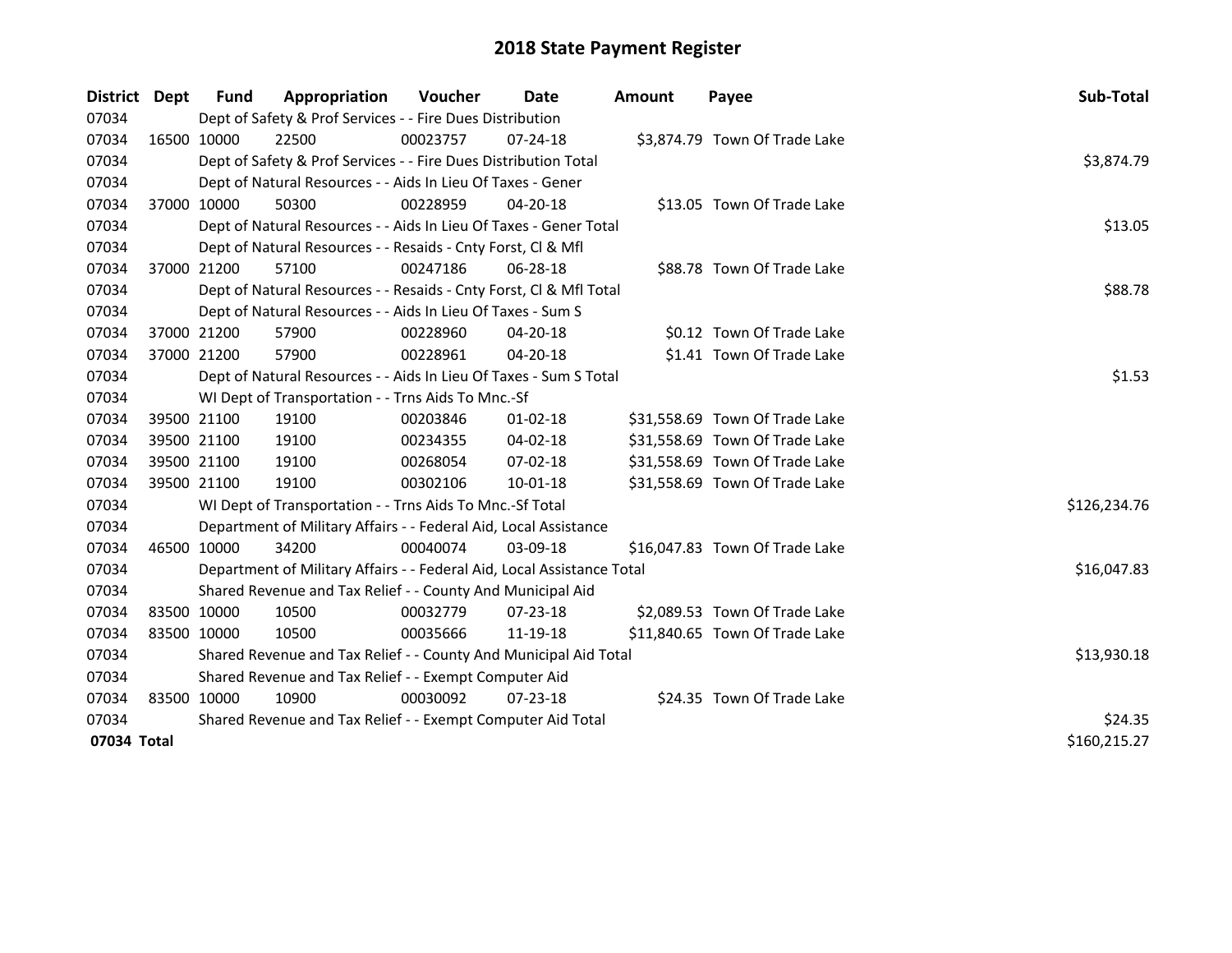| <b>District</b> | Dept        | Fund        | Appropriation                                                      | <b>Voucher</b> | Date           | Amount | Payee                     | <b>Sub-Total</b> |
|-----------------|-------------|-------------|--------------------------------------------------------------------|----------------|----------------|--------|---------------------------|------------------|
| 07036           |             |             | Dept of Safety & Prof Services - - Fire Dues Distribution          |                |                |        |                           |                  |
| 07036           |             | 16500 10000 | 22500                                                              | 00023758       | $07 - 25 - 18$ |        | \$2,563.26 Town Of Union  |                  |
| 07036           |             |             | Dept of Safety & Prof Services - - Fire Dues Distribution Total    |                |                |        |                           | \$2,563.26       |
| 07036           |             |             | Dept of Natural Resources - - Resaids - Cnty Forst, CI & Mfl       |                |                |        |                           |                  |
| 07036           |             | 37000 21200 | 57100                                                              | 00247187       | $06 - 28 - 18$ |        | \$3,117.28 Town Of Union  |                  |
| 07036           |             |             | Dept of Natural Resources - - Resaids - Cnty Forst, Cl & Mfl Total |                |                |        |                           | \$3,117.28       |
| 07036           |             |             | Dept of Natural Resources - - Aids In Lieu Of Taxes - Sum S        |                |                |        |                           |                  |
| 07036           |             | 37000 21200 | 57900                                                              | 00229475       | 04-20-18       |        | \$2,913.15 Town Of Union  |                  |
| 07036           | 37000 21200 |             | 57900                                                              | 00229476       | $04 - 20 - 18$ |        | \$270.33 Town Of Union    |                  |
| 07036           |             |             | Dept of Natural Resources - - Aids In Lieu Of Taxes - Sum S Total  |                |                |        |                           | \$3,183.48       |
| 07036           |             |             | WI Dept of Transportation - - Trns Aids To Mnc.-Sf                 |                |                |        |                           |                  |
| 07036           |             | 39500 21100 | 19100                                                              | 00203847       | $01 - 02 - 18$ |        | \$22,343.12 Town Of Union |                  |
| 07036           |             | 39500 21100 | 19100                                                              | 00234356       | 04-02-18       |        | \$22,343.12 Town Of Union |                  |
| 07036           |             | 39500 21100 | 19100                                                              | 00268055       | $07-02-18$     |        | \$22,343.12 Town Of Union |                  |
| 07036           | 39500 21100 |             | 19100                                                              | 00302107       | $10 - 01 - 18$ |        | \$22,343.13 Town Of Union |                  |
| 07036           |             |             | WI Dept of Transportation - - Trns Aids To Mnc.-Sf Total           |                |                |        |                           | \$89,372.49      |
| 07036           |             |             | Shared Revenue and Tax Relief - - Exempt Computer Aid              |                |                |        |                           |                  |
| 07036           |             | 83500 10000 | 10900                                                              | 00030093       | $07 - 23 - 18$ |        | \$1.01 Town Of Union      |                  |
| 07036           |             |             | Shared Revenue and Tax Relief - - Exempt Computer Aid Total        |                |                |        |                           | \$1.01           |
| 07036           |             |             | Shared Revenue and Tax Relief - - Utility Aid                      |                |                |        |                           |                  |
| 07036           | 83500 10000 |             | 11000                                                              | 00032780       | $07 - 23 - 18$ |        | \$98.43 Town Of Union     |                  |
| 07036           | 83500 10000 |             | 11000                                                              | 00035667       | 11-19-18       |        | \$560.51 Town Of Union    |                  |
| 07036           |             |             | Shared Revenue and Tax Relief - - Utility Aid Total                |                |                |        |                           | \$658.94         |
| 07036 Total     |             |             |                                                                    |                |                |        |                           | \$98,896.46      |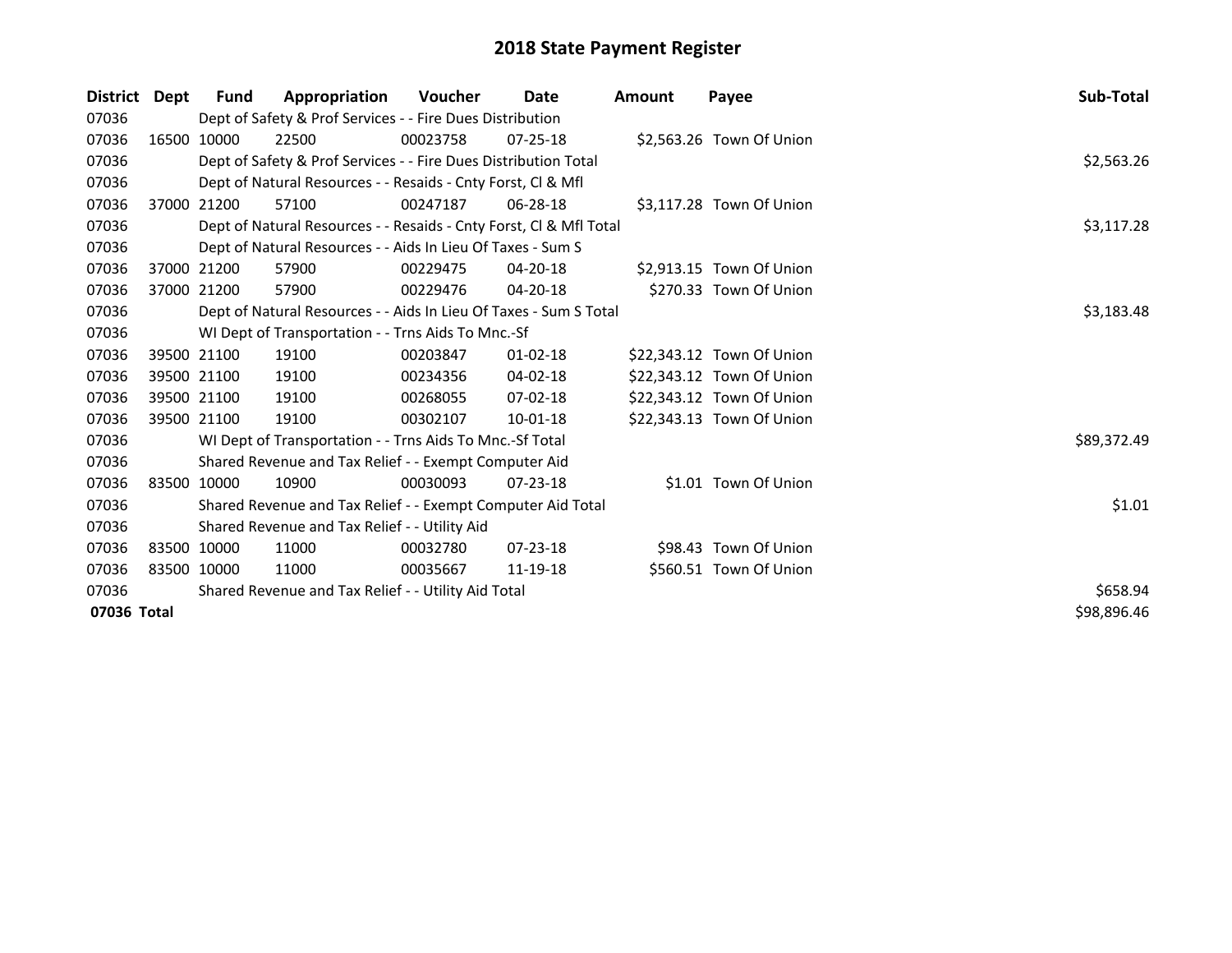| District    | <b>Dept</b> | <b>Fund</b> | Appropriation                                                      | Voucher  | Date           | <b>Amount</b> | Payee                         | Sub-Total    |
|-------------|-------------|-------------|--------------------------------------------------------------------|----------|----------------|---------------|-------------------------------|--------------|
| 07038       |             |             | Dept of Safety & Prof Services - - Fire Dues Distribution          |          |                |               |                               |              |
| 07038       |             | 16500 10000 | 22500                                                              | 00023759 | $07 - 25 - 18$ |               | \$5,858.69 Town Of Webb Lake  |              |
| 07038       |             |             | Dept of Safety & Prof Services - - Fire Dues Distribution Total    |          |                |               |                               | \$5,858.69   |
| 07038       |             |             | Dept of Natural Resources - - Gen Program Ops-State Funds-Fr       |          |                |               |                               |              |
| 07038       |             | 37000 21200 | 16600                                                              | 00203024 | $01 - 11 - 18$ |               | \$900.00 Town Of Webb Lake    |              |
| 07038       |             |             | Dept of Natural Resources - - Gen Program Ops-State Funds-Fr Total |          |                |               |                               | \$900.00     |
| 07038       |             |             | Dept of Natural Resources - - Resaids - Cnty Forst, Cl & Mfl       |          |                |               |                               |              |
| 07038       |             | 37000 21200 | 57100                                                              | 00247188 | 06-28-18       |               | \$3,198.27 Town Of Webb Lake  |              |
| 07038       |             |             | Dept of Natural Resources - - Resaids - Cnty Forst, Cl & Mfl Total |          |                |               |                               | \$3,198.27   |
| 07038       |             |             | Dept of Natural Resources - - Fin Asst For Responsible Units       |          |                |               |                               |              |
| 07038       |             | 37000 27400 | 67000                                                              | 00235303 | 05-11-18       |               | \$2,286.94 Town Of Webb Lake  |              |
| 07038       |             |             | Dept of Natural Resources - - Fin Asst For Responsible Units Total |          |                |               |                               | \$2,286.94   |
| 07038       |             |             | WI Dept of Transportation - - Trns Aids To Mnc.-Sf                 |          |                |               |                               |              |
| 07038       |             | 39500 21100 | 19100                                                              | 00203848 | 01-02-18       |               | \$45,092.37 Town Of Webb Lake |              |
| 07038       |             | 39500 21100 | 19100                                                              | 00234357 | 04-02-18       |               | \$45,092.37 Town Of Webb Lake |              |
| 07038       |             | 39500 21100 | 19100                                                              | 00268056 | 07-02-18       |               | \$45,092.37 Town Of Webb Lake |              |
| 07038       |             | 39500 21100 | 19100                                                              | 00302108 | $10 - 01 - 18$ |               | \$45,092.39 Town Of Webb Lake |              |
| 07038       |             |             | WI Dept of Transportation - - Trns Aids To Mnc.-Sf Total           |          |                |               |                               | \$180,369.50 |
| 07038       |             |             | Shared Revenue and Tax Relief - - County And Municipal Aid         |          |                |               |                               |              |
| 07038       |             | 83500 10000 | 10500                                                              | 00032781 | 07-23-18       |               | \$518.50 Town Of Webb Lake    |              |
| 07038       |             | 83500 10000 | 10500                                                              | 00035668 | 11-19-18       |               | \$2,938.19 Town Of Webb Lake  |              |
| 07038       |             |             | Shared Revenue and Tax Relief - - County And Municipal Aid Total   |          |                |               |                               | \$3,456.69   |
| 07038       |             |             | Shared Revenue and Tax Relief - - Exempt Computer Aid              |          |                |               |                               |              |
| 07038       |             | 83500 10000 | 10900                                                              | 00030094 | 07-23-18       |               | \$12.18 Town Of Webb Lake     |              |
| 07038       |             |             | Shared Revenue and Tax Relief - - Exempt Computer Aid Total        |          |                |               |                               | \$12.18      |
| 07038       |             |             | Shared Revenue and Tax Relief - - Utility Aid                      |          |                |               |                               |              |
| 07038       |             | 83500 10000 | 11000                                                              | 00032781 | 07-23-18       |               | \$40.70 Town Of Webb Lake     |              |
| 07038       |             | 83500 10000 | 11000                                                              | 00035668 | 11-19-18       |               | \$256.52 Town Of Webb Lake    |              |
| 07038       |             |             | Shared Revenue and Tax Relief - - Utility Aid Total                |          |                |               |                               | \$297.22     |
| 07038       |             |             | Shared Revenue and Tax Relief - - Lottery & Gaming Credit          |          |                |               |                               |              |
| 07038       |             | 83500 52100 | 36300                                                              | 00028412 | 04-30-18       |               | \$171.24 Town Of Webb Lake    |              |
| 07038       |             |             | Shared Revenue and Tax Relief - - Lottery & Gaming Credit Total    |          |                |               |                               | \$171.24     |
| 07038 Total |             |             |                                                                    |          |                |               |                               | \$196,550.73 |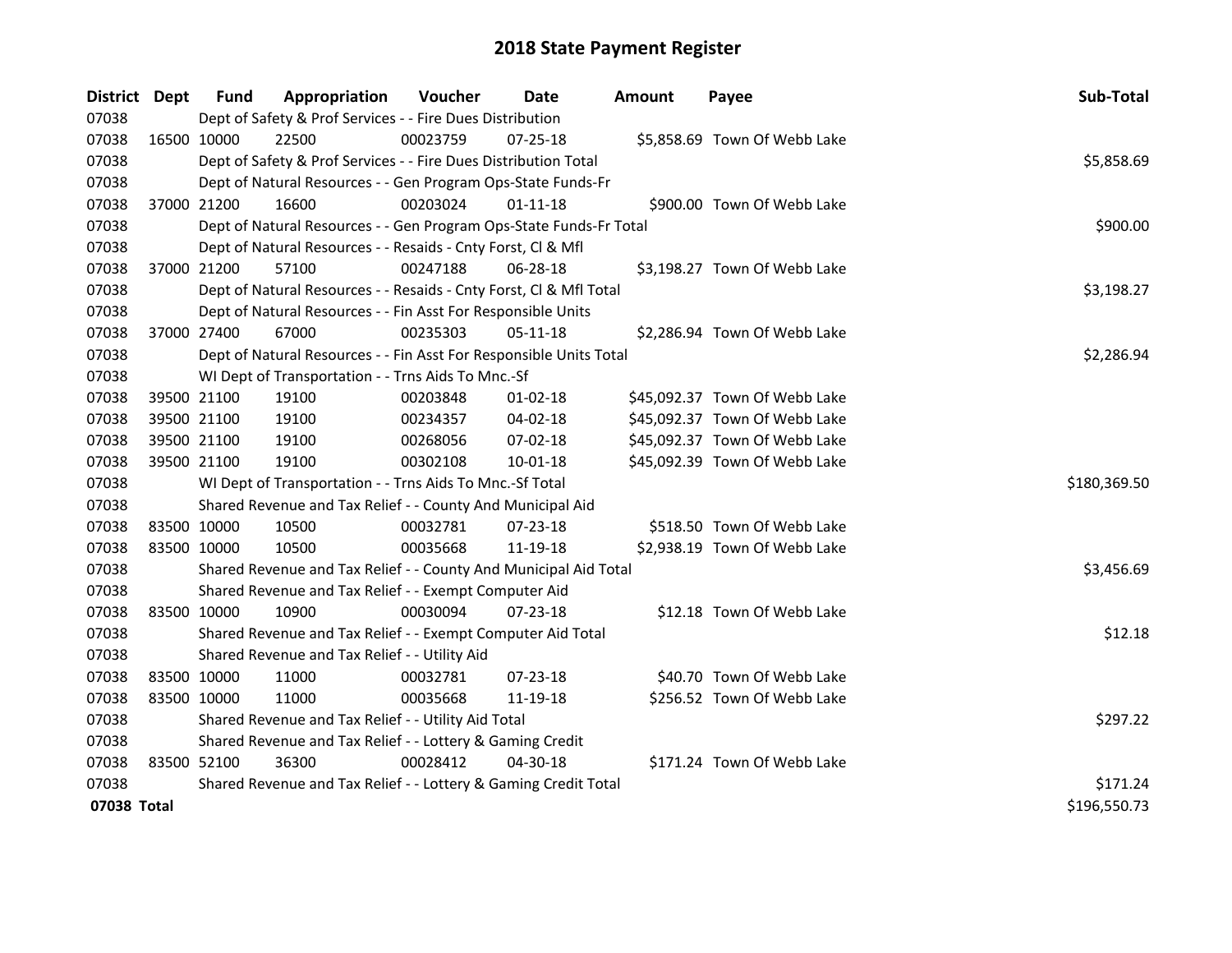| District Dept | Fund        | Appropriation                                                      | Voucher  | Date           | Amount | Payee                              | Sub-Total   |
|---------------|-------------|--------------------------------------------------------------------|----------|----------------|--------|------------------------------------|-------------|
| 07040         |             | Dept of Safety & Prof Services - - Fire Dues Distribution          |          |                |        |                                    |             |
| 07040         | 16500 10000 | 22500                                                              | 00023760 | $07 - 24 - 18$ |        | \$878.66 Town Of West Marshland    |             |
| 07040         |             | Dept of Safety & Prof Services - - Fire Dues Distribution Total    |          |                |        |                                    | \$878.66    |
| 07040         |             | Dept of Natural Resources - - Aids In Lieu Of Taxes - Gener        |          |                |        |                                    |             |
| 07040         | 37000 10000 | 50300                                                              | 00211441 | $02 - 02 - 18$ |        | \$12,954.19 Town Of West Marshland |             |
| 07040         | 37000 10000 | 50300                                                              | 00211442 | $02 - 02 - 18$ |        | \$29,830.29 Town Of West Marshland |             |
| 07040         | 37000 10000 | 50300                                                              | 00229082 | 04-20-18       |        | \$107.97 Town Of West Marshland    |             |
| 07040         | 37000 10000 | 50300                                                              | 00229083 | $04 - 20 - 18$ |        | \$1,187.10 Town Of West Marshland  |             |
| 07040         |             | Dept of Natural Resources - - Aids In Lieu Of Taxes - Gener Total  |          |                |        |                                    | \$44,079.55 |
| 07040         |             | Dept of Natural Resources - - Gen Program Ops-State Funds          |          |                |        |                                    |             |
| 07040         | 37000 21200 | 16100                                                              | 00216486 | 03-09-18       |        | \$100.00 Town Of West Marshland    |             |
| 07040         | 37000 21200 | 16100                                                              | 00222100 | 04-06-18       |        | \$100.00 Town Of West Marshland    |             |
| 07040         | 37000 21200 | 16100                                                              | 00238916 | 06-04-18       |        | \$25.00 Town Of West Marshland     |             |
| 07040         | 37000 21200 | 16100                                                              | 00241194 | 06-08-18       |        | \$150.00 Town Of West Marshland    |             |
| 07040         | 37000 21200 | 16100                                                              | 00252751 | 07-13-18       |        | \$100.00 Town Of West Marshland    |             |
| 07040         | 37000 21200 | 16100                                                              | 00281163 | 12-07-18       |        | \$100.00 Town Of West Marshland    |             |
| 07040         |             | Dept of Natural Resources - - Gen Program Ops-State Funds Total    |          |                |        |                                    | \$575.00    |
| 07040         |             | Dept of Natural Resources - - Gen Program Ops-State Funds-Fr       |          |                |        |                                    |             |
| 07040         | 37000 21200 | 16600                                                              | 00207711 | $01 - 22 - 18$ |        | \$25.00 Town Of West Marshland     |             |
| 07040         | 37000 21200 | 16600                                                              | 00209865 | 02-09-18       |        | \$50.00 Town Of West Marshland     |             |
| 07040         |             | Dept of Natural Resources - - Gen Program Ops-State Funds-Fr Total |          |                |        |                                    | \$75.00     |
| 07040         |             | Dept of Natural Resources - - General Program Operations --        |          |                |        |                                    |             |
| 07040         | 37000 21200 | 25400                                                              | 00261838 | 09-07-18       |        | \$200.00 Town Of West Marshland    |             |
| 07040         | 37000 21200 | 25400                                                              | 00271176 | 10-12-18       |        | \$150.00 Town Of West Marshland    |             |
| 07040         | 37000 21200 | 25400                                                              | 00271180 | $10-12-18$     |        | \$150.00 Town Of West Marshland    |             |
| 07040         |             | Dept of Natural Resources - - General Program Operations -- Total  |          |                |        |                                    | \$500.00    |
| 07040         |             | Dept of Natural Resources - - Resaids - Cnty Forst, Cl & Mfl       |          |                |        |                                    |             |
| 07040         | 37000 21200 | 57100                                                              | 00247189 | 06-28-18       |        | \$1,111.54 Town Of West Marshland  |             |
| 07040         |             | Dept of Natural Resources - - Resaids - Cnty Forst, Cl & Mfl Total |          |                |        |                                    | \$1,111.54  |
| 07040         |             | Dept of Natural Resources - - Aids In Lieu Of Taxes - Sum S        |          |                |        |                                    |             |
| 07040         | 37000 21200 | 57900                                                              | 00229081 | 04-20-18       |        | \$19,776.71 Town Of West Marshland |             |
| 07040         | 37000 21200 | 57900                                                              | 00229084 | 04-20-18       |        | \$3,985.83 Town Of West Marshland  |             |
| 07040         |             | Dept of Natural Resources - - Aids In Lieu Of Taxes - Sum S Total  |          |                |        |                                    | \$23,762.54 |
| 07040         |             | WI Dept of Transportation - - Trns Aids To Mnc.-Sf                 |          |                |        |                                    |             |
| 07040         | 39500 21100 | 19100                                                              | 00203849 | 01-02-18       |        | \$53,051.26 Town Of West Marshland |             |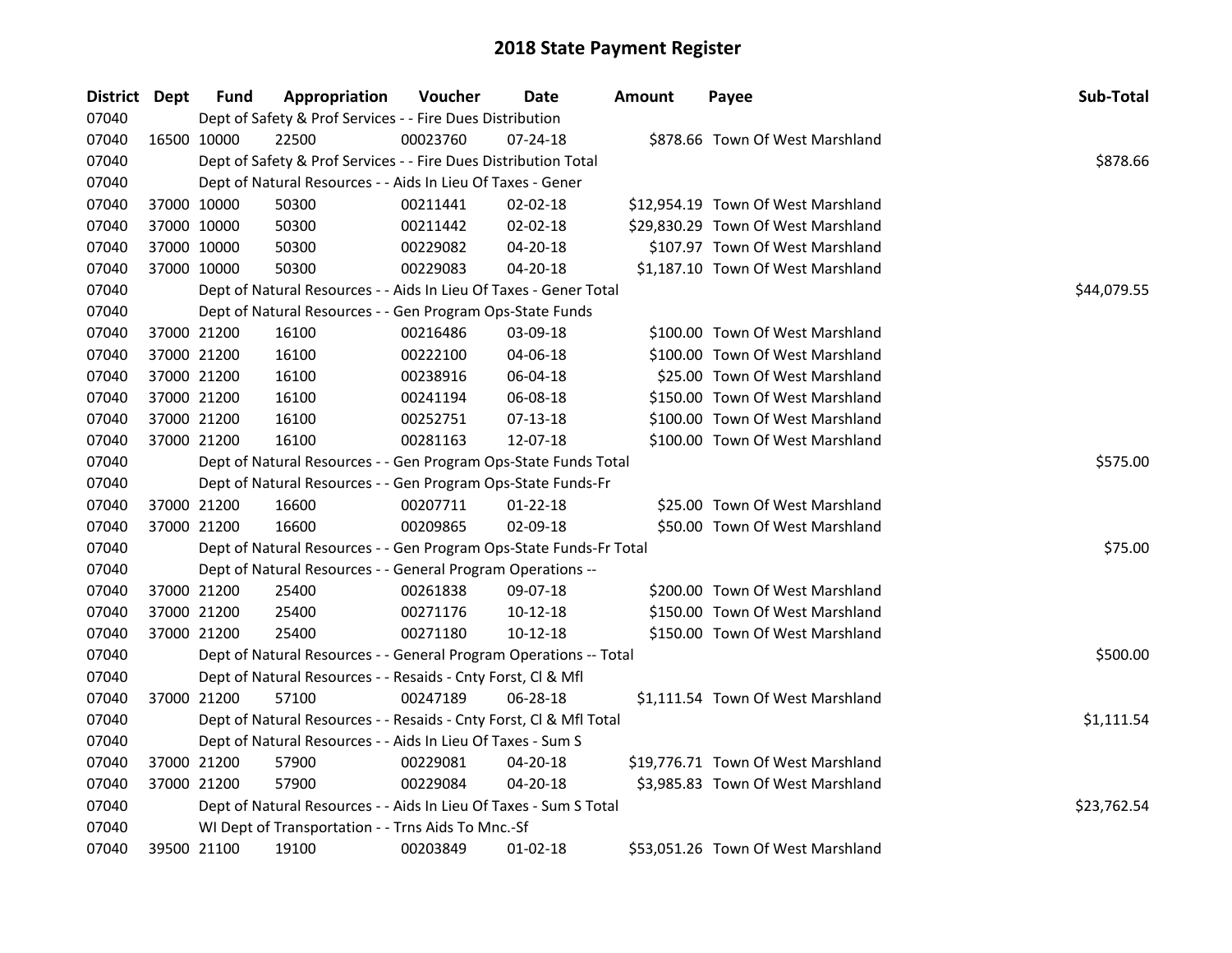| <b>District</b> | Dept | Fund        | Appropriation                                                    | <b>Voucher</b> | Date           | <b>Amount</b> | Payee                              | Sub-Total    |
|-----------------|------|-------------|------------------------------------------------------------------|----------------|----------------|---------------|------------------------------------|--------------|
| 07040           |      | 39500 21100 | 19100                                                            | 00234358       | $04 - 02 - 18$ |               | \$53,051.26 Town Of West Marshland |              |
| 07040           |      | 39500 21100 | 19100                                                            | 00268057       | $07 - 02 - 18$ |               | \$53,051.26 Town Of West Marshland |              |
| 07040           |      | 39500 21100 | 19100                                                            | 00302109       | $10-01-18$     |               | \$53,051.27 Town Of West Marshland |              |
| 07040           |      |             | WI Dept of Transportation - - Trns Aids To Mnc.-Sf Total         |                |                |               |                                    | \$212,205.05 |
| 07040           |      |             | Department of Revenue - - Payments For Municipal Svcs            |                |                |               |                                    |              |
| 07040           |      | 56600 10000 | 50100                                                            | 00026700       | 01-31-18       |               | \$101.51 Town Of West Marshland    |              |
| 07040           |      |             | Department of Revenue - - Payments For Municipal Svcs Total      |                |                |               |                                    | \$101.51     |
| 07040           |      |             | Shared Revenue and Tax Relief - - County And Municipal Aid       |                |                |               |                                    |              |
| 07040           |      | 83500 10000 | 10500                                                            | 00032782       | $07 - 23 - 18$ |               | \$3,301.19 Town Of West Marshland  |              |
| 07040           |      | 83500 10000 | 10500                                                            | 00035669       | 11-19-18       |               | \$18,706.73 Town Of West Marshland |              |
| 07040           |      |             | Shared Revenue and Tax Relief - - County And Municipal Aid Total |                |                |               |                                    | \$22,007.92  |
| 07040           |      |             | Shared Revenue and Tax Relief - - Exempt Computer Aid            |                |                |               |                                    |              |
| 07040           |      | 83500 10000 | 10900                                                            | 00030095       | $07 - 23 - 18$ |               | \$1.01 Town Of West Marshland      |              |
| 07040           |      |             | Shared Revenue and Tax Relief - - Exempt Computer Aid Total      |                |                |               |                                    | \$1.01       |
| 07040 Total     |      |             |                                                                  |                |                |               |                                    | \$305,297.78 |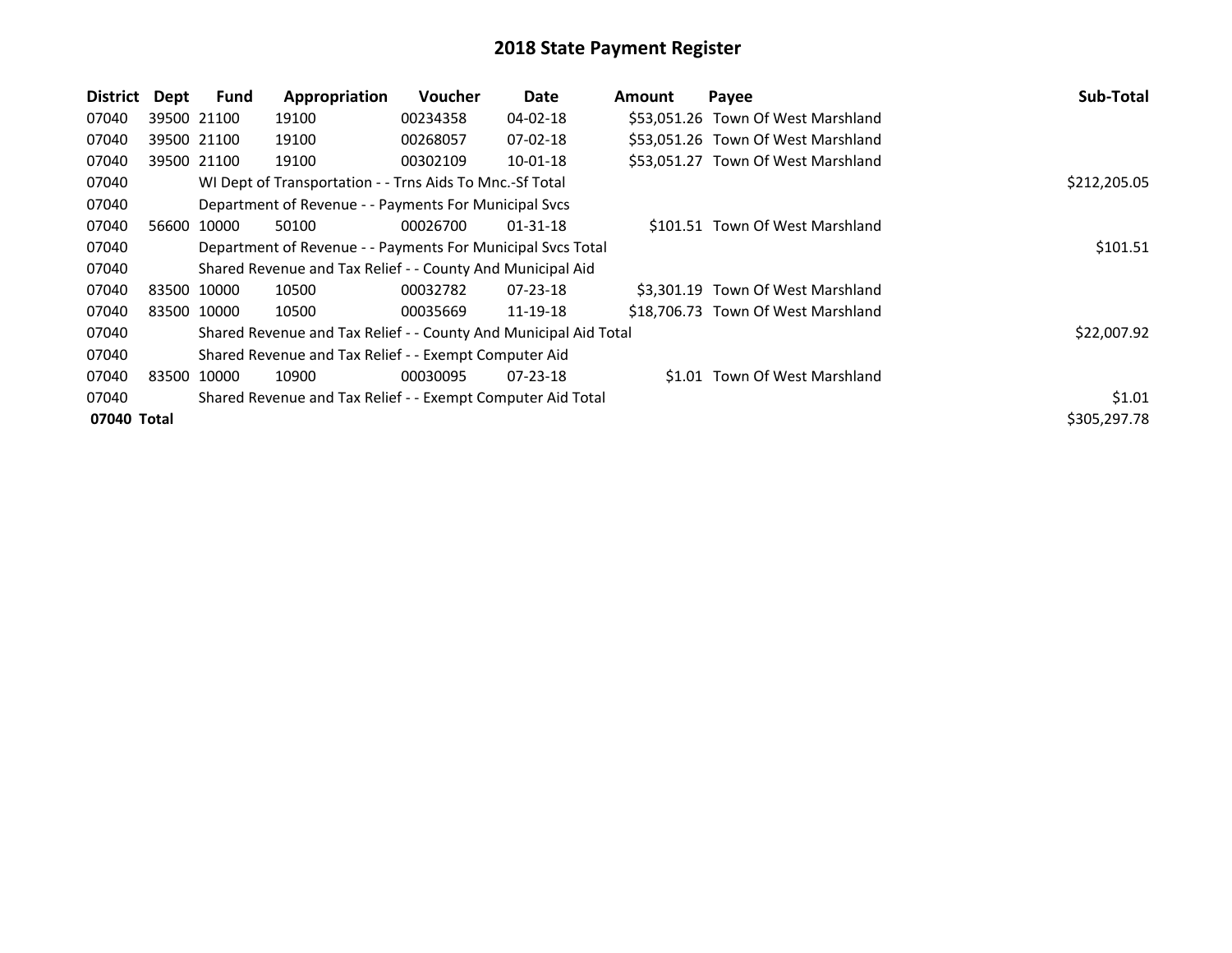| District Dept | <b>Fund</b> | Appropriation                                                      | Voucher    | Date           | <b>Amount</b> | Payee                          | Sub-Total    |
|---------------|-------------|--------------------------------------------------------------------|------------|----------------|---------------|--------------------------------|--------------|
| 07042         |             | Dept of Safety & Prof Services - - Fire Dues Distribution          |            |                |               |                                |              |
| 07042         | 16500 10000 | 22500                                                              | 00023761   | $07 - 24 - 18$ |               | \$3,875.02 Town Of Wood River  |              |
| 07042         |             | Dept of Safety & Prof Services - - Fire Dues Distribution Total    |            |                |               |                                | \$3,875.02   |
| 07042         |             | Dept of Natural Resources - - Aids In Lieu Of Taxes - Gener        |            |                |               |                                |              |
| 07042         | 37000 10000 | 50300                                                              | 00211461   | $02 - 02 - 18$ |               | \$4,638.72 Town Of Wood River  |              |
| 07042         |             | Dept of Natural Resources - - Aids In Lieu Of Taxes - Gener Total  |            |                |               |                                | \$4,638.72   |
| 07042         |             | Dept of Natural Resources - - Resaids - Cnty Forst, Cl & Mfl       |            |                |               |                                |              |
| 07042         | 37000 21200 | 57100                                                              | 00247190   | 06-28-18       |               | \$39.23 Town Of Wood River     |              |
| 07042         |             | Dept of Natural Resources - - Resaids - Cnty Forst, Cl & Mfl Total |            |                |               |                                | \$39.23      |
| 07042         |             | Dept of Natural Resources - - Aids In Lieu Of Taxes - Sum S        |            |                |               |                                |              |
| 07042         | 37000 21200 | 57900                                                              | 00229398   | 04-20-18       |               | \$419.62 Town Of Wood River    |              |
| 07042         | 37000 21200 | 57900                                                              | 00229399   | 04-20-18       |               | \$4.75 Town Of Wood River      |              |
| 07042         |             | Dept of Natural Resources - - Aids In Lieu Of Taxes - Sum S Total  |            |                |               |                                | \$424.37     |
| 07042         |             | WI Dept of Transportation - - Trns Aids To Mnc.-Sf                 |            |                |               |                                |              |
| 07042         | 39500 21100 | 19100                                                              | 00203850   | $01 - 02 - 18$ |               | \$29,020.37 Town Of Wood River |              |
| 07042         | 39500 21100 | 19100                                                              | 00234359   | 04-02-18       |               | \$29,020.37 Town Of Wood River |              |
| 07042         | 39500 21100 | 19100                                                              | 00268058   | 07-02-18       |               | \$29,020.37 Town Of Wood River |              |
| 07042         | 39500 21100 | 19100                                                              | 00302110   | $10 - 01 - 18$ |               | \$29,020.40 Town Of Wood River |              |
| 07042         |             | WI Dept of Transportation - - Trns Aids To Mnc.-Sf Total           |            |                |               |                                | \$116,081.51 |
| 07042         |             | Shared Revenue and Tax Relief - - County And Municipal Aid         |            |                |               |                                |              |
| 07042         | 83500 10000 | 10500                                                              | 00032783   | 07-23-18       |               | \$3,203.72 Town Of Wood River  |              |
| 07042         | 83500 10000 | 10500                                                              | 00035670   | 11-19-18       |               | \$18,154.40 Town Of Wood River |              |
| 07042         |             | Shared Revenue and Tax Relief - - County And Municipal Aid Total   |            |                |               |                                | \$21,358.12  |
| 07042         |             | Shared Revenue and Tax Relief - - Exempt Computer Aid              |            |                |               |                                |              |
| 07042         | 83500 10000 | 10900                                                              | 00030096   | 07-23-18       |               | \$283.10 Town Of Wood River    |              |
| 07042         |             | Shared Revenue and Tax Relief - - Exempt Computer Aid Total        |            |                |               |                                | \$283.10     |
| 07042         |             | Shared Revenue and Tax Relief - - Utility Aid                      |            |                |               |                                |              |
| 07042         | 83500 10000 | 11000                                                              | 00032783   | $07 - 23 - 18$ |               | \$335.52 Town Of Wood River    |              |
| 07042         | 83500 10000 | 11000                                                              | 00035670   | 11-19-18       |               | \$1,759.55 Town Of Wood River  |              |
| 07042         |             | Shared Revenue and Tax Relief - - Utility Aid Total                | \$2,095.07 |                |               |                                |              |
| 07042 Total   |             |                                                                    |            |                |               |                                | \$148,795.14 |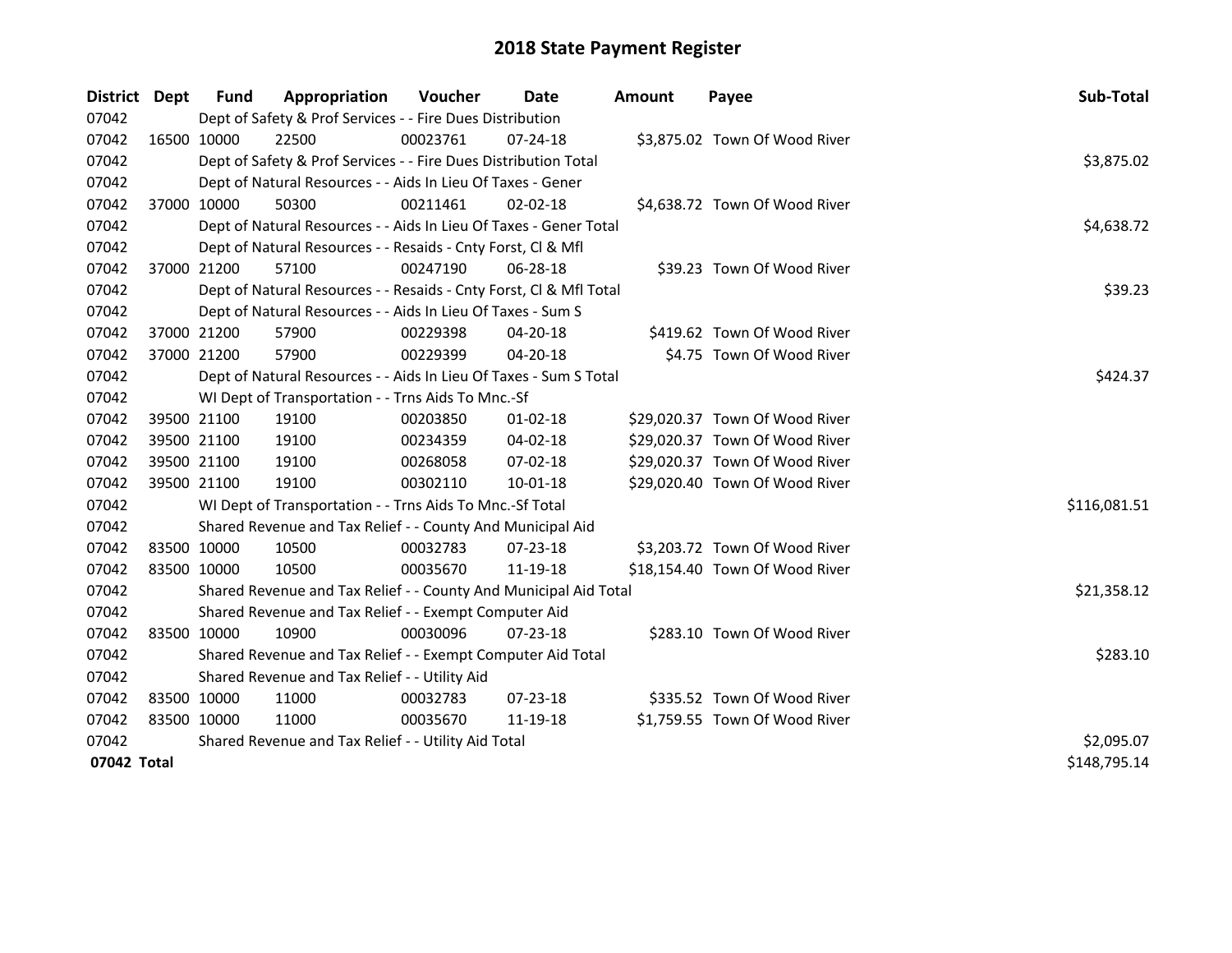| District Dept | Fund        | Appropriation                                                      | Voucher  | <b>Date</b>    | Amount | Payee                            | Sub-Total  |
|---------------|-------------|--------------------------------------------------------------------|----------|----------------|--------|----------------------------------|------------|
| 07131         |             | Dept of Safety & Prof Services - - Fire Dues Distribution          |          |                |        |                                  |            |
| 07131         | 16500 10000 | 22500                                                              | 00023762 | 07-26-18       |        | \$2,738.89 Village Of Grantsburg |            |
| 07131         |             | Dept of Safety & Prof Services - - Fire Dues Distribution Total    |          |                |        |                                  | \$2,738.89 |
| 07131         |             | Dept of Natural Resources - - Aids In Lieu Of Taxes - Gener        |          |                |        |                                  |            |
| 07131         | 37000 10000 | 50300                                                              | 00230344 | 04-20-18       |        | \$18.94 Village Of Grantsburg    |            |
| 07131         |             | Dept of Natural Resources - - Aids In Lieu Of Taxes - Gener Total  |          |                |        |                                  | \$18.94    |
| 07131         |             | Dept of Natural Resources - - Gen Program Ops-State Funds          |          |                |        |                                  |            |
| 07131         | 37000 21200 | 16100                                                              | 00209792 | 01-24-18       |        | \$388.51 Village Of Grantsburg   |            |
| 07131         | 37000 21200 | 16100                                                              | 00209794 | 01-24-18       |        | \$190.85 Village Of Grantsburg   |            |
| 07131         | 37000 21200 | 16100                                                              | 00209795 | 01-24-18       |        | \$128.30 Village Of Grantsburg   |            |
| 07131         | 37000 21200 | 16100                                                              | 00226946 | 04-16-18       |        | \$38.39 Village Of Grantsburg    |            |
| 07131         | 37000 21200 | 16100                                                              | 00226949 | 04-16-18       |        | \$30.75 Village Of Grantsburg    |            |
| 07131         | 37000 21200 | 16100                                                              | 00226950 | $04 - 13 - 18$ |        | \$7.73 Village Of Grantsburg     |            |
| 07131         | 37000 21200 | 16100                                                              | 00237247 | 05-16-18       |        | \$189.44 Village Of Grantsburg   |            |
| 07131         | 37000 21200 | 16100                                                              | 00237250 | 05-16-18       |        | \$403.45 Village Of Grantsburg   |            |
| 07131         | 37000 21200 | 16100                                                              | 00237253 | 05-16-18       |        | \$129.33 Village Of Grantsburg   |            |
| 07131         | 37000 21200 | 16100                                                              | 00252816 | $07-13-18$     |        | \$15.46 Village Of Grantsburg    |            |
| 07131         | 37000 21200 | 16100                                                              | 00252935 | $07 - 13 - 18$ |        | \$85.58 Village Of Grantsburg    |            |
| 07131         | 37000 21200 | 16100                                                              | 00252937 | 07-13-18       |        | \$79.32 Village Of Grantsburg    |            |
| 07131         | 37000 21200 | 16100                                                              | 00253756 | 07-18-18       |        | \$216.35 Village Of Grantsburg   |            |
| 07131         | 37000 21200 | 16100                                                              | 00253757 | 07-18-18       |        | \$174.65 Village Of Grantsburg   |            |
| 07131         | 37000 21200 | 16100                                                              | 00256646 | 08-03-18       |        | \$450.57 Village Of Grantsburg   |            |
| 07131         | 37000 21200 | 16100                                                              | 00272326 | $10 - 11 - 18$ |        | \$69.84 Village Of Grantsburg    |            |
| 07131         | 37000 21200 | 16100                                                              | 00272329 | $10 - 11 - 18$ |        | \$15.46 Village Of Grantsburg    |            |
| 07131         | 37000 21200 | 16100                                                              | 00272332 | 10-11-18       |        | \$90.90 Village Of Grantsburg    |            |
| 07131         | 37000 21200 | 16100                                                              | 00274009 | 10-16-18       |        | \$473.56 Village Of Grantsburg   |            |
| 07131         | 37000 21200 | 16100                                                              | 00274012 | 10-16-18       |        | \$211.85 Village Of Grantsburg   |            |
| 07131         | 37000 21200 | 16100                                                              | 00274015 | 10-16-18       |        | \$156.20 Village Of Grantsburg   |            |
| 07131         |             | Dept of Natural Resources - - Gen Program Ops-State Funds Total    |          |                |        |                                  | \$3,546.49 |
| 07131         |             | Dept of Natural Resources - - Gen Program Ops-State Funds-Fr       |          |                |        |                                  |            |
| 07131         | 37000 21200 | 16600                                                              | 00207137 | $01 - 12 - 18$ |        | \$55.66 Village Of Grantsburg    |            |
| 07131         | 37000 21200 | 16600                                                              | 00207143 | $01 - 12 - 18$ |        | \$235.89 Village Of Grantsburg   |            |
| 07131         | 37000 21200 | 16600                                                              | 00207148 | $01-12-18$     |        | \$270.56 Village Of Grantsburg   |            |
| 07131         |             | Dept of Natural Resources - - Gen Program Ops-State Funds-Fr Total | \$562.11 |                |        |                                  |            |
| 07131         |             | Dept of Natural Resources - - General Program Operations --        |          |                |        |                                  |            |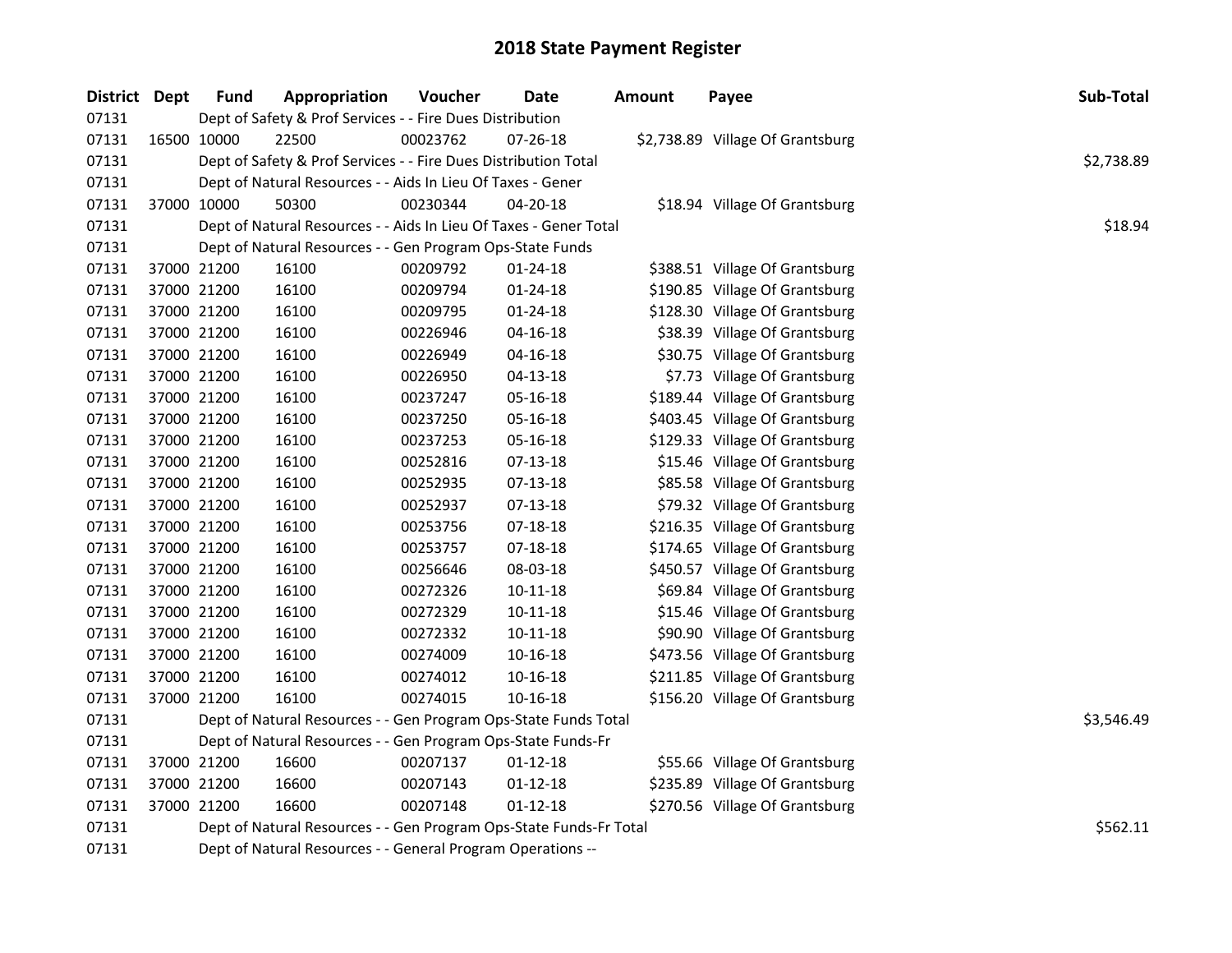| <b>District Dept</b> |             | <b>Fund</b>                                              | Appropriation                                                     | Voucher  | Date           | <b>Amount</b> | Payee                             | Sub-Total  |
|----------------------|-------------|----------------------------------------------------------|-------------------------------------------------------------------|----------|----------------|---------------|-----------------------------------|------------|
| 07131                |             | 37000 21200                                              | 25400                                                             | 00226946 | $04 - 16 - 18$ |               | \$230.36 Village Of Grantsburg    |            |
| 07131                | 37000 21200 |                                                          | 25400                                                             | 00226949 | $04 - 16 - 18$ |               | \$184.49 Village Of Grantsburg    |            |
| 07131                | 37000 21200 |                                                          | 25400                                                             | 00226950 | 04-13-18       |               | \$46.39 Village Of Grantsburg     |            |
| 07131                | 37000 21200 |                                                          | 25400                                                             | 00252816 | 07-13-18       |               | \$38.66 Village Of Grantsburg     |            |
| 07131                | 37000 21200 |                                                          | 25400                                                             | 00252935 | 07-13-18       |               | \$213.98 Village Of Grantsburg    |            |
| 07131                | 37000 21200 |                                                          | 25400                                                             | 00252937 | $07-13-18$     |               | \$198.29 Village Of Grantsburg    |            |
| 07131                | 37000 21200 |                                                          | 25400                                                             | 00272326 | $10 - 11 - 18$ |               | \$174.59 Village Of Grantsburg    |            |
| 07131                | 37000 21200 |                                                          | 25400                                                             | 00272329 | $10 - 11 - 18$ |               | \$38.66 Village Of Grantsburg     |            |
| 07131                |             | 37000 21200                                              | 25400                                                             | 00272332 | $10 - 11 - 18$ |               | \$227.27 Village Of Grantsburg    |            |
| 07131                |             |                                                          | Dept of Natural Resources - - General Program Operations -- Total |          |                |               |                                   | \$1,352.69 |
| 07131                |             |                                                          | Dept of Natural Resources - - Gpo--State Funds                    |          |                |               |                                   |            |
| 07131                | 37000 21200 |                                                          | 36100                                                             | 00207137 | 01-12-18       |               | \$6.19 Village Of Grantsburg      |            |
| 07131                | 37000 21200 |                                                          | 36100                                                             | 00207143 | $01 - 12 - 18$ |               | \$26.21 Village Of Grantsburg     |            |
| 07131                | 37000 21200 |                                                          | 36100                                                             | 00207148 | $01-12-18$     |               | \$30.06 Village Of Grantsburg     |            |
| 07131                | 37000 21200 |                                                          | 36100                                                             | 00226946 | $04 - 16 - 18$ |               | \$38.40 Village Of Grantsburg     |            |
| 07131                | 37000 21200 |                                                          | 36100                                                             | 00226949 | $04 - 16 - 18$ |               | \$30.74 Village Of Grantsburg     |            |
| 07131                | 37000 21200 |                                                          | 36100                                                             | 00226950 | 04-13-18       |               | \$7.73 Village Of Grantsburg      |            |
| 07131                | 37000 21200 |                                                          | 36100                                                             | 00252816 | $07-13-18$     |               | \$7.73 Village Of Grantsburg      |            |
| 07131                | 37000 21200 |                                                          | 36100                                                             | 00252935 | 07-13-18       |               | \$42.79 Village Of Grantsburg     |            |
| 07131                | 37000 21200 |                                                          | 36100                                                             | 00252937 | $07-13-18$     |               | \$39.66 Village Of Grantsburg     |            |
| 07131                | 37000 21200 |                                                          | 36100                                                             | 00272326 | $10 - 11 - 18$ |               | \$34.92 Village Of Grantsburg     |            |
| 07131                | 37000 21200 |                                                          | 36100                                                             | 00272329 | 10-11-18       |               | \$7.73 Village Of Grantsburg      |            |
| 07131                |             | 37000 21200                                              | 36100                                                             | 00272332 | $10 - 11 - 18$ |               | \$45.45 Village Of Grantsburg     |            |
| 07131                |             |                                                          | Dept of Natural Resources - - Gpo--State Funds Total              |          |                |               |                                   | \$317.61   |
| 07131                |             |                                                          | Dept of Natural Resources - - Aids In Lieu Of Taxes - Sum S       |          |                |               |                                   |            |
| 07131                | 37000 21200 |                                                          | 57900                                                             | 00230342 | 04-20-18       |               | \$35.20 Village Of Grantsburg     |            |
| 07131                |             | 37000 21200                                              | 57900                                                             | 00230343 | 04-20-18       |               | \$364.45 Village Of Grantsburg    |            |
| 07131                |             |                                                          | Dept of Natural Resources - - Aids In Lieu Of Taxes - Sum S Total |          |                |               |                                   | \$399.65   |
| 07131                |             |                                                          | WI Dept of Transportation - - Trns Aids To Mnc.-Sf                |          |                |               |                                   |            |
| 07131                |             | 39500 21100                                              | 19100                                                             | 00203851 | $01 - 02 - 18$ |               | \$23,475.85 Village Of Grantsburg |            |
| 07131                | 39500 21100 |                                                          | 19100                                                             | 00234360 | 04-02-18       |               | \$23,475.85 Village Of Grantsburg |            |
| 07131                | 39500 21100 |                                                          | 19100                                                             | 00268059 | 07-02-18       |               | \$23,475.85 Village Of Grantsburg |            |
| 07131                |             | 39500 21100                                              | 19100                                                             | 00302111 | $10 - 01 - 18$ |               | \$23,475.88 Village Of Grantsburg |            |
| 07131                |             | WI Dept of Transportation - - Trns Aids To Mnc.-Sf Total | \$93,903.43                                                       |          |                |               |                                   |            |
| 07131                |             |                                                          | Department of Justice - - Law Enforcement Train, Local            |          |                |               |                                   |            |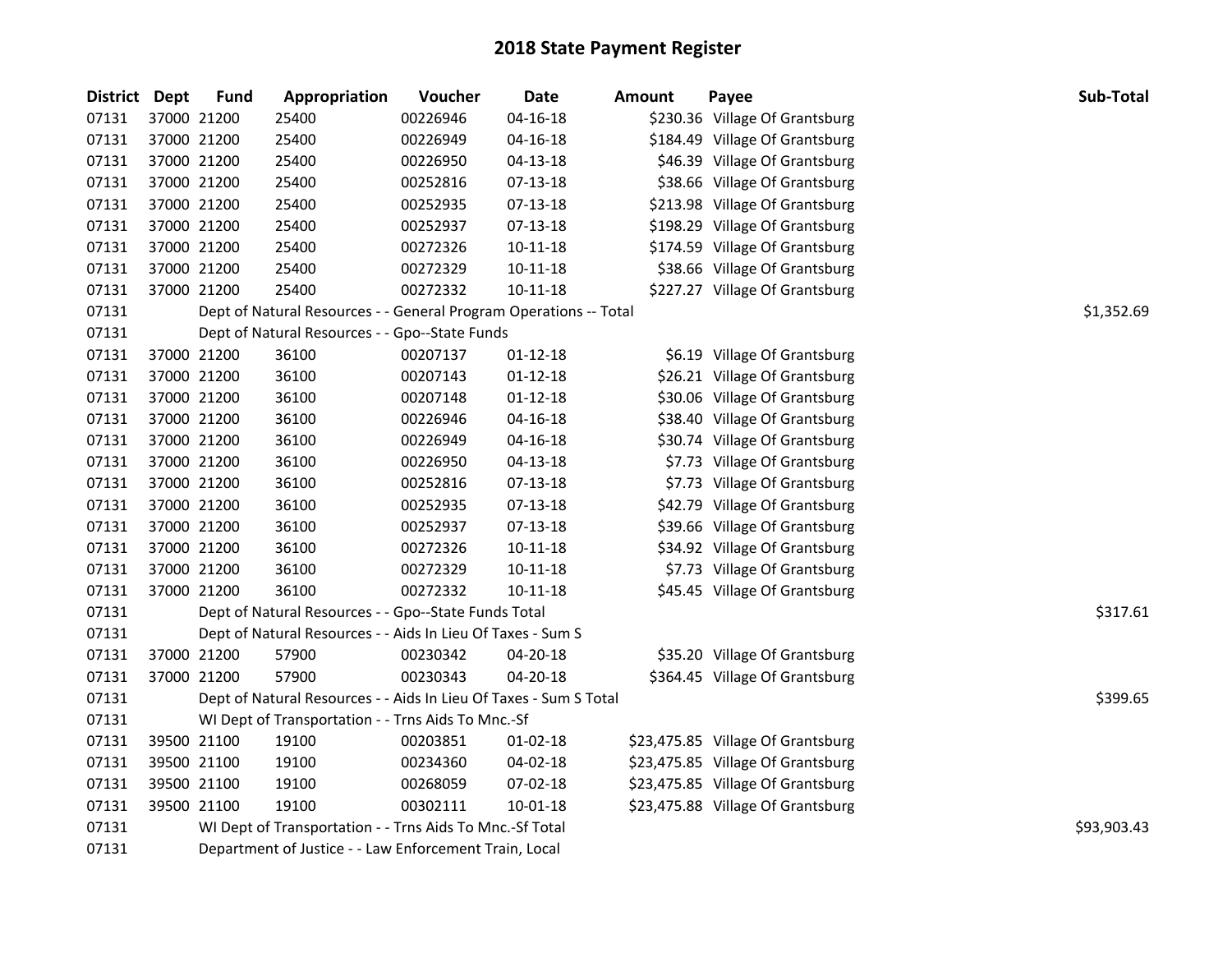| <b>District</b> | Dept  | <b>Fund</b> | Appropriation                                                         | Voucher  | Date           | <b>Amount</b> | Payee                              | Sub-Total    |
|-----------------|-------|-------------|-----------------------------------------------------------------------|----------|----------------|---------------|------------------------------------|--------------|
| 07131           | 45500 | 10000       | 23100                                                                 | 00053142 | 10-11-18       |               | \$480.00 Village Of Grantsburg     |              |
| 07131           |       |             | Department of Justice - - Law Enforcement Train, Local Total          |          |                |               |                                    | \$480.00     |
| 07131           |       |             | Department of Revenue - - Payments For Municipal Svcs                 |          |                |               |                                    |              |
| 07131           | 56600 | 10000       | 50100                                                                 | 00026701 | $01 - 31 - 18$ |               | \$5,646.09 Village Of Grantsburg   |              |
| 07131           |       |             | Department of Revenue - - Payments For Municipal Svcs Total           |          |                |               |                                    | \$5,646.09   |
| 07131           |       |             | Shared Revenue and Tax Relief - - Expenditure Restraint Program       |          |                |               |                                    |              |
| 07131           |       | 83500 10000 | 10100                                                                 | 00032784 | $07 - 23 - 18$ |               | \$12,597.15 Village Of Grantsburg  |              |
| 07131           |       |             | Shared Revenue and Tax Relief - - Expenditure Restraint Program Total |          |                |               |                                    | \$12,597.15  |
| 07131           |       |             | Shared Revenue and Tax Relief - - County And Municipal Aid            |          |                |               |                                    |              |
| 07131           |       | 83500 10000 | 10500                                                                 | 00032784 | $07 - 23 - 18$ |               | \$59,763.51 Village Of Grantsburg  |              |
| 07131           |       | 83500 10000 | 10500                                                                 | 00035671 | 11-19-18       |               | \$338,659.86 Village Of Grantsburg |              |
| 07131           |       |             | Shared Revenue and Tax Relief - - County And Municipal Aid Total      |          |                |               |                                    | \$398,423.37 |
| 07131           |       |             | Shared Revenue and Tax Relief - - Exempt Computer Aid                 |          |                |               |                                    |              |
| 07131           |       | 83500 10000 | 10900                                                                 | 00030097 | 07-23-18       |               | \$2,131.88 Village Of Grantsburg   |              |
| 07131           |       | 83500 10000 | 10900                                                                 | 00032232 | $07 - 23 - 18$ |               | \$1,626.17 Village Of Grantsburg   |              |
| 07131           |       |             | Shared Revenue and Tax Relief - - Exempt Computer Aid Total           |          |                |               |                                    | \$3,758.05   |
| 07131           |       |             | Shared Revenue and Tax Relief - - Utility Aid                         |          |                |               |                                    |              |
| 07131           |       | 83500 10000 | 11000                                                                 | 00032784 | 07-23-18       |               | \$3,372.35 Village Of Grantsburg   |              |
| 07131           |       | 83500 10000 | 11000                                                                 | 00035671 | 11-19-18       |               | \$19,099.08 Village Of Grantsburg  |              |
| 07131           |       |             | Shared Revenue and Tax Relief - - Utility Aid Total                   |          |                |               |                                    | \$22,471.43  |
| 07131 Total     |       |             |                                                                       |          |                |               |                                    | \$546,215.90 |
|                 |       |             |                                                                       |          |                |               |                                    |              |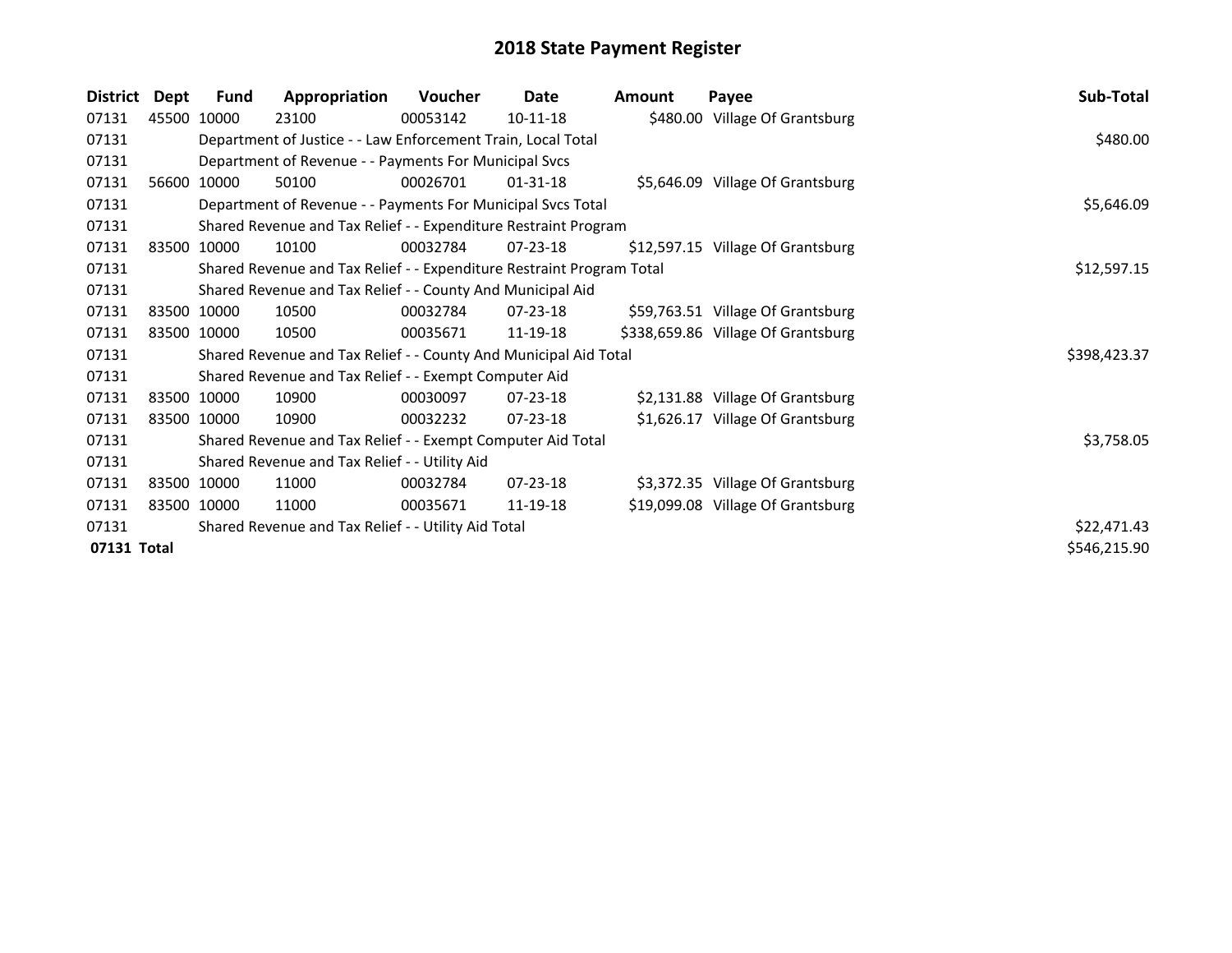| District Dept |             | <b>Fund</b> | Appropriation                                                     | Voucher  | Date           | <b>Amount</b> | Payee                         | Sub-Total    |
|---------------|-------------|-------------|-------------------------------------------------------------------|----------|----------------|---------------|-------------------------------|--------------|
| 07181         |             |             | Dept of Safety & Prof Services - - Fire Dues Distribution         |          |                |               |                               |              |
| 07181         |             | 16500 10000 | 22500                                                             | 00023763 | 07-26-18       |               | \$2,711.40 Village Of Siren   |              |
| 07181         |             |             | Dept of Safety & Prof Services - - Fire Dues Distribution Total   |          |                |               |                               | \$2,711.40   |
| 07181         |             |             | Dept of Natural Resources - - Aids In Lieu Of Taxes - Gener       |          |                |               |                               |              |
| 07181         |             | 37000 10000 | 50300                                                             | 00230414 | 04-20-18       |               | \$21.46 Village Of Siren      |              |
| 07181         |             |             | Dept of Natural Resources - - Aids In Lieu Of Taxes - Gener Total |          |                |               |                               | \$21.46      |
| 07181         |             |             | Dept of Natural Resources - - Land Acquisition                    |          |                |               |                               |              |
| 07181         |             | 37000 36300 | TA100                                                             | 00254085 | 07-19-18       |               | \$5,125.01 Village Of Siren   |              |
| 07181         |             |             | Dept of Natural Resources - - Land Acquisition Total              |          |                |               |                               | \$5,125.01   |
| 07181         |             |             | WI Dept of Transportation - - Hwy Sfty Loc Aid Ffd                |          |                |               |                               |              |
| 07181         |             | 39500 21100 | 18500                                                             | 00295923 | 09-13-18       |               | \$4,000.00 Village Of Siren   |              |
| 07181         |             |             | WI Dept of Transportation - - Hwy Sfty Loc Aid Ffd Total          |          |                |               |                               | \$4,000.00   |
| 07181         |             |             | WI Dept of Transportation - - Trns Aids To Mnc.-Sf                |          |                |               |                               |              |
| 07181         |             | 39500 21100 | 19100                                                             | 00203852 | 01-02-18       |               | \$15,323.30 Village Of Siren  |              |
| 07181         |             | 39500 21100 | 19100                                                             | 00234361 | 04-02-18       |               | \$15,323.30 Village Of Siren  |              |
| 07181         |             | 39500 21100 | 19100                                                             | 00268060 | 07-02-18       |               | \$15,323.30 Village Of Siren  |              |
| 07181         |             | 39500 21100 | 19100                                                             | 00302112 | $10 - 01 - 18$ |               | \$15,323.31 Village Of Siren  |              |
| 07181         |             |             | WI Dept of Transportation - - Trns Aids To Mnc.-Sf Total          |          |                |               |                               | \$61,293.21  |
| 07181         |             |             | Department of Justice - - Law Enforcement Train, Local            |          |                |               |                               |              |
| 07181         |             | 45500 10000 | 23100                                                             | 00053750 | 10-25-18       |               | \$480.00 Village Of Siren     |              |
| 07181         |             |             | Department of Justice - - Law Enforcement Train, Local Total      |          |                |               |                               | \$480.00     |
| 07181         |             |             | Shared Revenue and Tax Relief - - County And Municipal Aid        |          |                |               |                               |              |
| 07181         | 83500 10000 |             | 10500                                                             | 00032785 | 07-23-18       |               | \$24,788.14 Village Of Siren  |              |
| 07181         | 83500 10000 |             | 10500                                                             | 00035672 | 11-19-18       |               | \$140,466.14 Village Of Siren |              |
| 07181         |             |             | Shared Revenue and Tax Relief - - County And Municipal Aid Total  |          |                |               |                               | \$165,254.28 |
| 07181         |             |             | Shared Revenue and Tax Relief - - Exempt Computer Aid             |          |                |               |                               |              |
| 07181         | 83500 10000 |             | 10900                                                             | 00030098 | 07-23-18       |               | \$616.94 Village Of Siren     |              |
| 07181         | 83500 10000 |             | 10900                                                             | 00032233 | 07-23-18       |               | \$647.34 Village Of Siren     |              |
| 07181         |             |             | Shared Revenue and Tax Relief - - Exempt Computer Aid Total       |          |                |               |                               | \$1,264.28   |
| 07181         |             |             | Shared Revenue and Tax Relief - - Utility Aid                     |          |                |               |                               |              |
| 07181         | 83500 10000 |             | 11000                                                             | 00032785 | $07 - 23 - 18$ |               | \$234.22 Village Of Siren     |              |
| 07181         | 83500 10000 |             | 11000                                                             | 00035672 | 11-19-18       |               | \$1,567.87 Village Of Siren   |              |
| 07181         |             |             | Shared Revenue and Tax Relief - - Utility Aid Total               |          |                |               |                               | \$1,802.09   |
| 07181         |             |             | Shared Revenue and Tax Relief - - Lottery & Gaming Credit         |          |                |               |                               |              |
| 07181         | 83500 52100 |             | 36300                                                             | 00027270 | 03-26-18       |               | \$2,938.92 Village Of Siren   |              |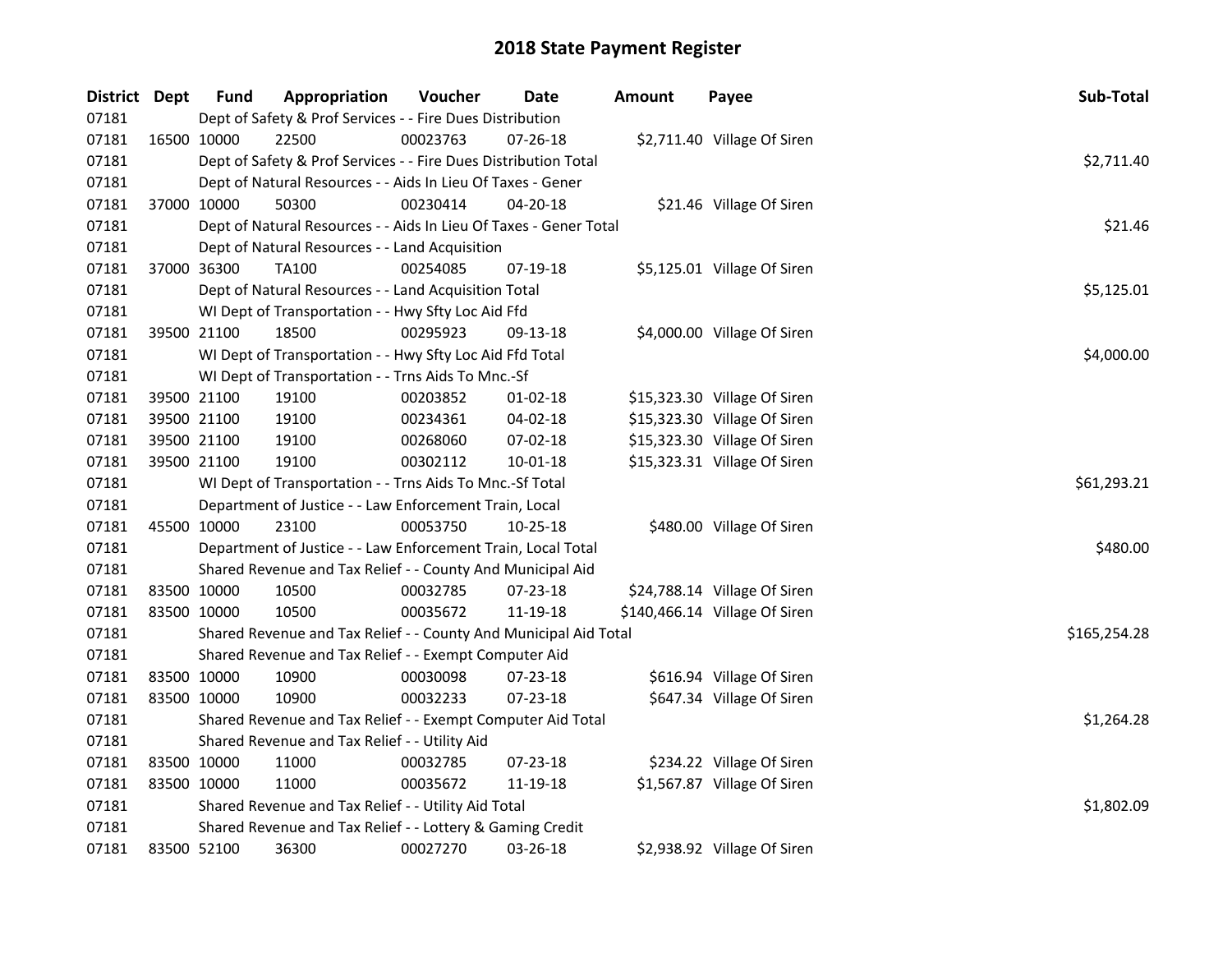| District Dept | Fund | <b>Appropriation</b>                                            | Voucher | Date | Amount | Pavee | Sub-Total    |
|---------------|------|-----------------------------------------------------------------|---------|------|--------|-------|--------------|
| 07181         |      | Shared Revenue and Tax Relief - - Lottery & Gaming Credit Total |         |      |        |       | \$2,938.92   |
| 07181 Total   |      |                                                                 |         |      |        |       | \$244.890.65 |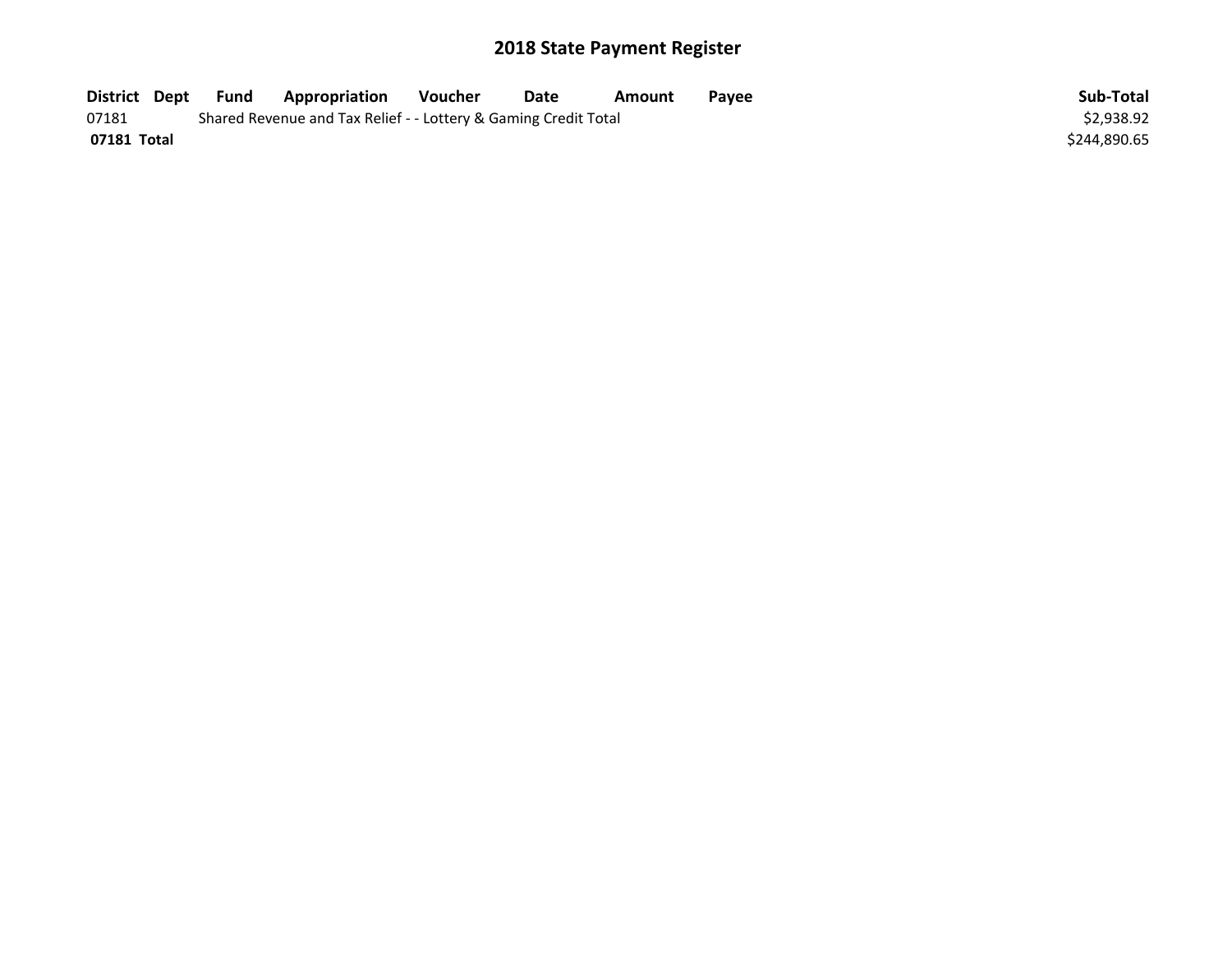| District Dept | <b>Fund</b>                                             | Appropriation                                                           | Voucher  | <b>Date</b>    | <b>Amount</b> | Payee                          | Sub-Total   |
|---------------|---------------------------------------------------------|-------------------------------------------------------------------------|----------|----------------|---------------|--------------------------------|-------------|
| 07191         |                                                         | Dept of Safety & Prof Services - - Fire Dues Distribution               |          |                |               |                                |             |
| 07191         | 16500 10000                                             | 22500                                                                   | 00023764 | $07 - 25 - 18$ |               | \$1,319.36 Village Of Webster  |             |
| 07191         |                                                         | Dept of Safety & Prof Services - - Fire Dues Distribution Total         |          |                |               |                                | \$1,319.36  |
| 07191         |                                                         | Environmental Improvement Prog - - Clean Water Fund Program Finan       |          |                |               |                                |             |
| 07191         | 32000 57300                                             | 16300                                                                   | 00000136 | $02 - 22 - 18$ |               | \$3,828.67 Village Of Webster  |             |
| 07191         |                                                         | Environmental Improvement Prog - - Clean Water Fund Program Finan Total |          |                |               |                                | \$3,828.67  |
| 07191         |                                                         | Dept of Natural Resources - - Gen Program Ops-State Funds-Fr            |          |                |               |                                |             |
| 07191         | 37000 21200                                             | 16600                                                                   | 00206298 | 01-08-18       |               | \$225.38 Village Of Webster    |             |
| 07191         |                                                         | Dept of Natural Resources - - Gen Program Ops-State Funds-Fr Total      |          |                |               |                                | \$225.38    |
| 07191         |                                                         | Dept of Natural Resources - - General Program Operations --             |          |                |               |                                |             |
| 07191         | 37000 21200                                             | 25400                                                                   | 00240317 | 05-30-18       |               | \$199.92 Village Of Webster    |             |
| 07191         | 37000 21200                                             | 25400                                                                   | 00256654 | 08-03-18       |               | \$239.25 Village Of Webster    |             |
| 07191         | 37000 21200                                             | 25400                                                                   | 00271771 | 10-15-18       |               | \$195.13 Village Of Webster    |             |
| 07191         |                                                         | Dept of Natural Resources - - General Program Operations -- Total       |          |                |               |                                | \$634.30    |
| 07191         |                                                         | Dept of Natural Resources - - Gpo--State Funds                          |          |                |               |                                |             |
| 07191         | 37000 21200                                             | 36100                                                                   | 00206298 | 01-08-18       |               | \$45.08 Village Of Webster     |             |
| 07191         | 37000 21200                                             | 36100                                                                   | 00240317 | 05-30-18       |               | \$47.17 Village Of Webster     |             |
| 07191         | 37000 21200                                             | 36100                                                                   | 00256654 | 08-03-18       |               | \$47.87 Village Of Webster     |             |
| 07191         | 37000 21200                                             | 36100                                                                   | 00271771 | 10-15-18       |               | \$39.62 Village Of Webster     |             |
| 07191         |                                                         | Dept of Natural Resources - - Gpo--State Funds Total                    |          |                |               |                                | \$179.74    |
| 07191         |                                                         | Dept of Natural Resources - - Aids In Lieu Of Taxes - Sum S             |          |                |               |                                |             |
| 07191         | 37000 21200                                             | 57900                                                                   | 00230368 | $04 - 20 - 18$ |               | \$1.07 Village Of Webster      |             |
| 07191         |                                                         | Dept of Natural Resources - - Aids In Lieu Of Taxes - Sum S Total       |          |                |               |                                | \$1.07      |
| 07191         |                                                         | WI Dept of Transportation - - Trns Aids To Mnc.-Sf                      |          |                |               |                                |             |
| 07191         | 39500 21100                                             | 19100                                                                   | 00203853 | $01 - 02 - 18$ |               | \$12,325.58 Village Of Webster |             |
| 07191         | 39500 21100                                             | 19100                                                                   | 00234362 | 04-02-18       |               | \$12,325.58 Village Of Webster |             |
| 07191         | 39500 21100                                             | 19100                                                                   | 00268061 | 07-02-18       |               | \$12,325.58 Village Of Webster |             |
| 07191         | 39500 21100                                             | 19100                                                                   | 00302113 | 10-01-18       |               | \$12,325.61 Village Of Webster |             |
| 07191         |                                                         | WI Dept of Transportation - - Trns Aids To Mnc.-Sf Total                |          |                |               |                                | \$49,302.35 |
| 07191         |                                                         | Department of Justice - - Law Enforcement Train, Local                  |          |                |               |                                |             |
| 07191         | 45500 10000                                             | 23100                                                                   | 00053827 | $10 - 25 - 18$ |               | \$480.00 Village Of Webster    |             |
| 07191         |                                                         | Department of Justice - - Law Enforcement Train, Local Total            |          |                |               |                                | \$480.00    |
| 07191         | Public Defender Board - - Transcript, Discovery And Int |                                                                         |          |                |               |                                |             |
| 07191         | 55000 10000                                             | 10600                                                                   | 00162913 | 09-26-18       |               | \$1.60 Village Of Webster      |             |
| 07191         |                                                         | Public Defender Board - - Transcript, Discovery And Int Total           |          |                |               |                                | \$1.60      |